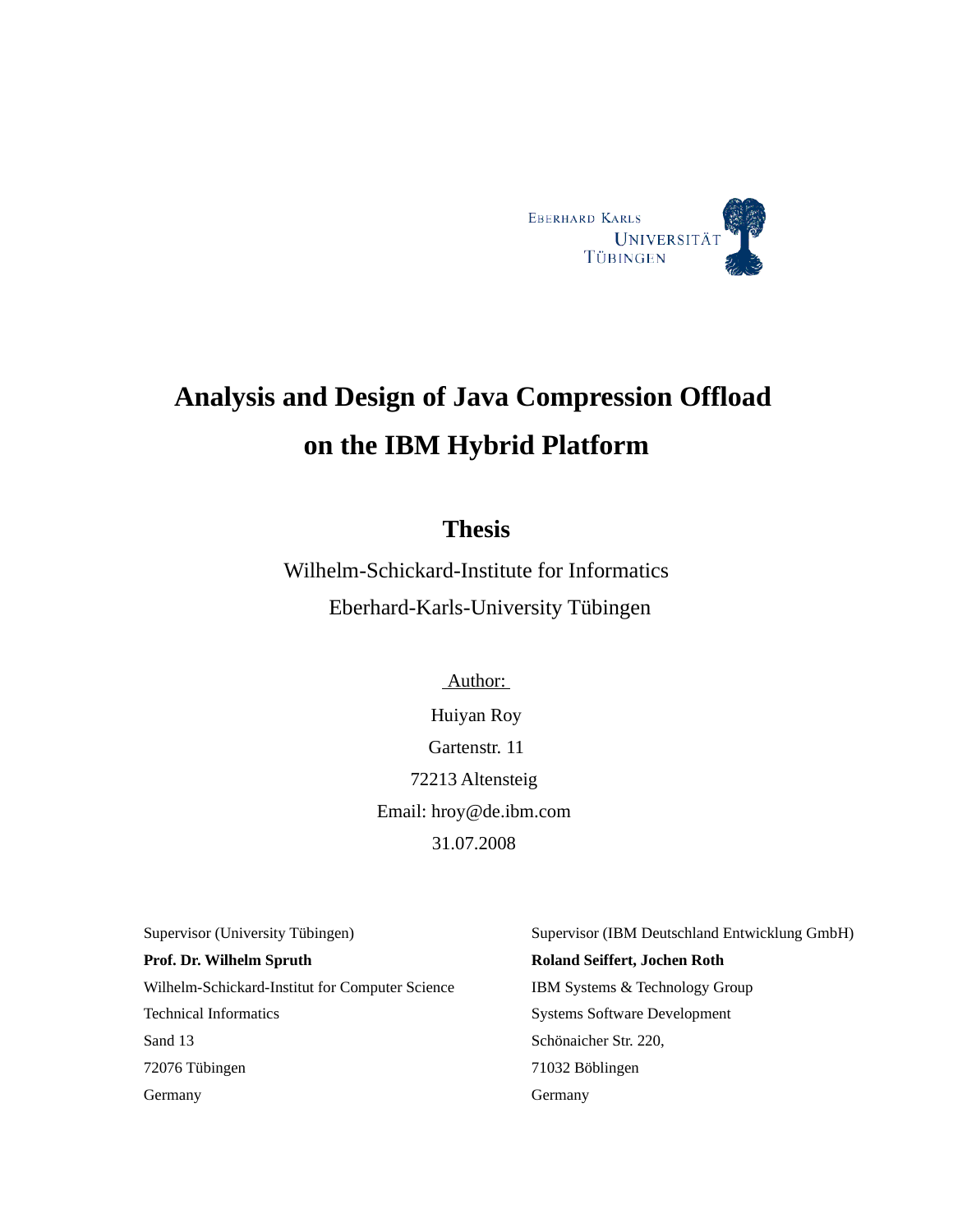Hiermit erkläre ich, dass ich die vorliegende Arbeit selbständig und nur mit den angegebenen Hilfsmitteln verfasst habe und alle verwendeten Inhalte aus anderen Quellen als solche kenntlich gemacht habe.

I hereby declare that the work presented in this thesis has been conducted independently and without any inappropriate support and that all sources of information, be it experimental or intellectual, are aptly referenced.

Tübingen, 31<sup>st</sup> July, 2008

Signature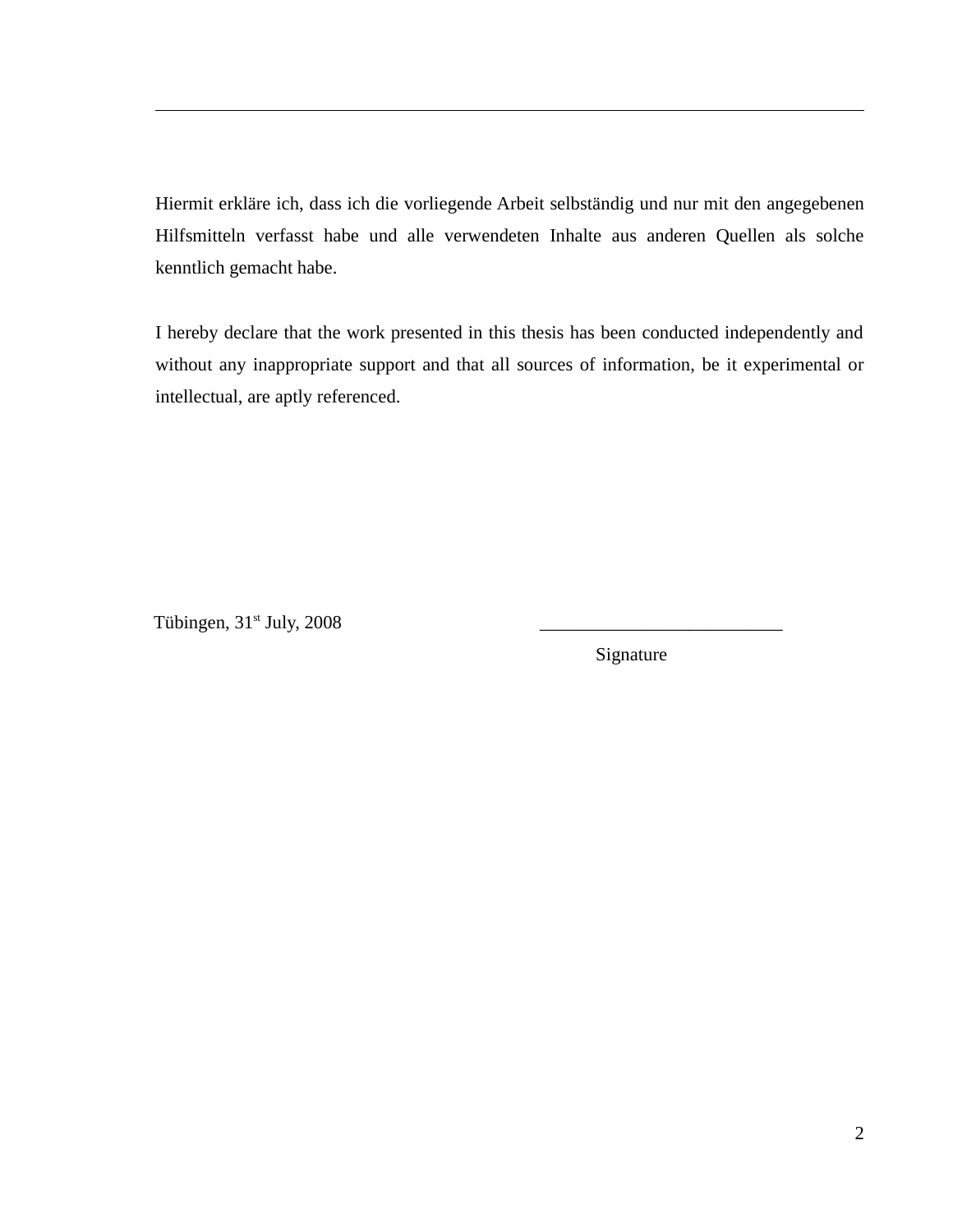# **Acknowledgment**

First and foremost, I wish to express my deep appreciation and gratitude to Prof. Dr. Wolfgang Rosenstiel, Prof. Dr. Wilhelm G. Spruth and Dr. Peter Hans Roth for making it possible for me to work on this interesting and challenging thesis. Without their dedication, conviction, passion and steadfastness in bringing an extensive cooperation between the lab and University Tübingen into reality, this project wouldn't have come about. I wish this thesis to symbolize the fruit of their efforts.

I would like to express my sincere thanks to the IBM supervisors Roland Seiffert and Jochen Roth for mentoring, for giving guidance and sharing ideas that were so precious to me. Thanks Jochen for your time and so much practical help whenever I needed it.

Thanks to my dear husband Gaetan, for being supportive and for analyzing problems together with me at crucial times which was a source of inspiration. Thanks for the cooking when I had to come back so late.

Also thanks to all the others that have given me help during this thesis. It has been such a joy to get to know all of you.

And my thanks to my Heavenly Father which will be transfered to Him in another format.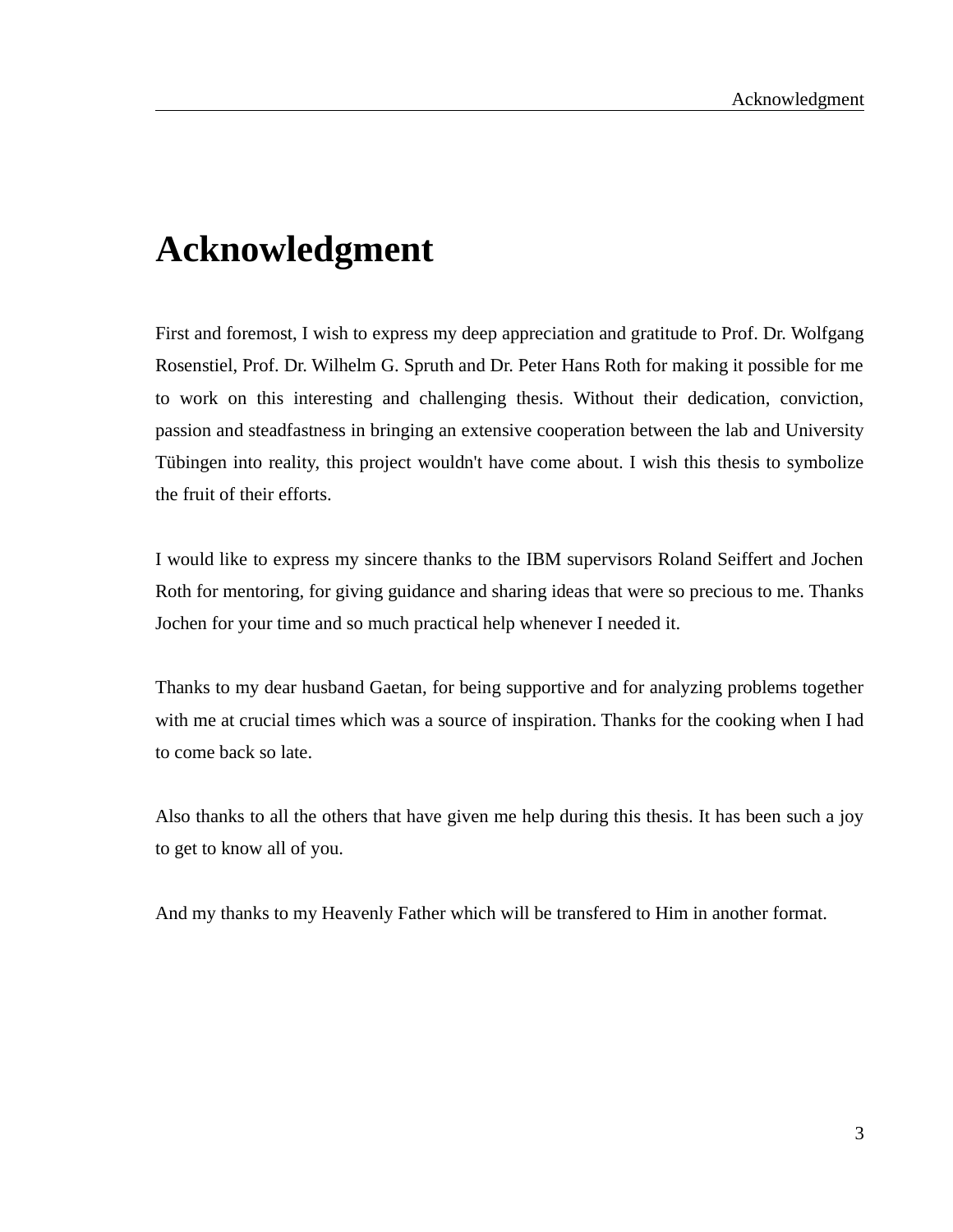# **Executive Summary**

The Java package java.util.zip provides classes for reading and writing the standard ZIP and GZIP file formats. In certain situations, this compression and decompression require a significant portion of the overall CPU capacity. This thesis analyzes a given Java workload on System z that heavily uses compression and proposes a design that leverages networkconnected Cell/B.E. servers to perform the actual compression task, thus offloading these CPU cycles from the System z. To realize this, the server takes a Cell version GZIP compression utility as a library tool and optimizes its data access for better performance. This design is implemented prototypically by having client-side Java programs communicating with the Cell blade server. After evaluating their efficiency at different compression volumes, it demonstrates that this offload implementation is successful and well-profitable for System z.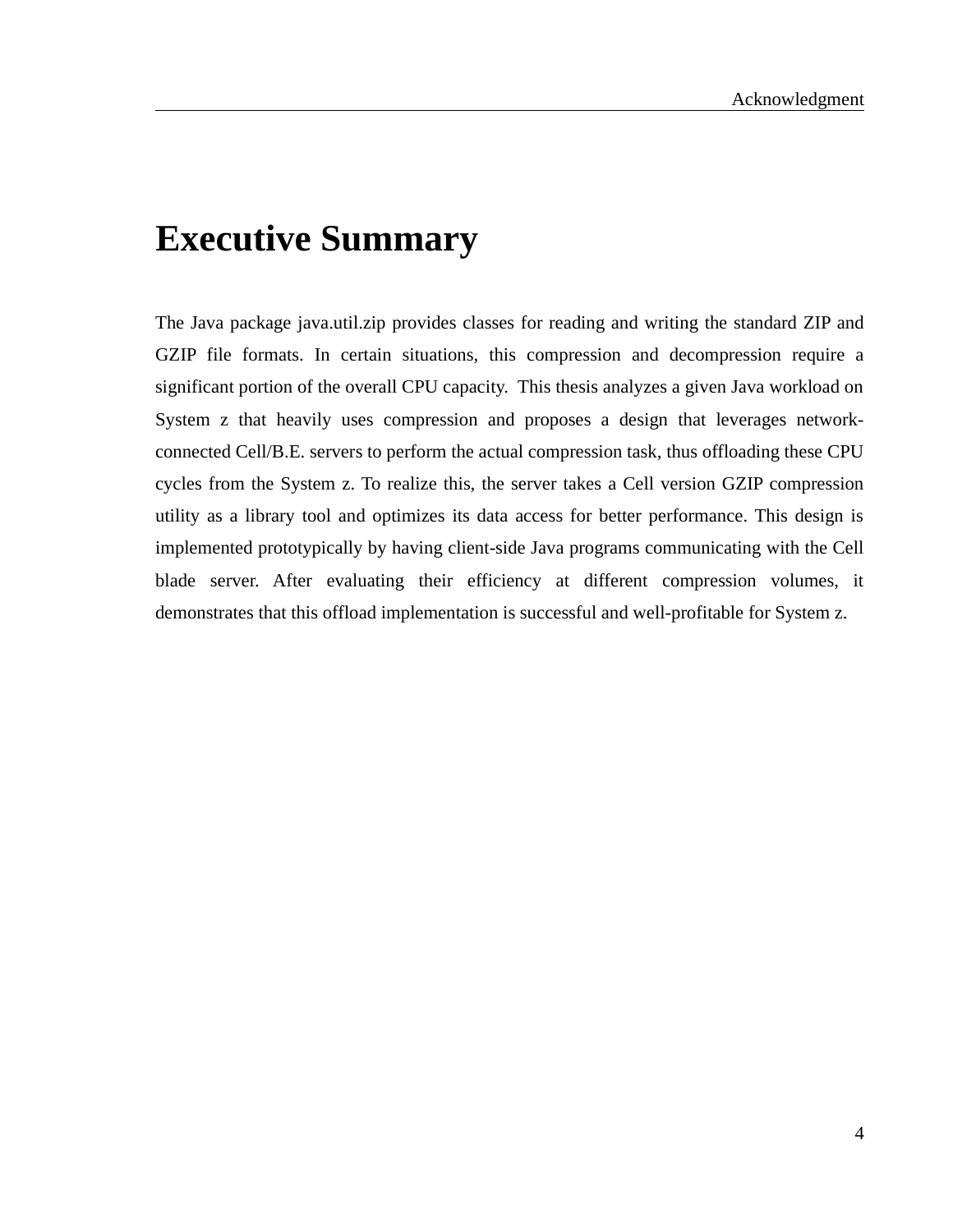# **Table of Contents**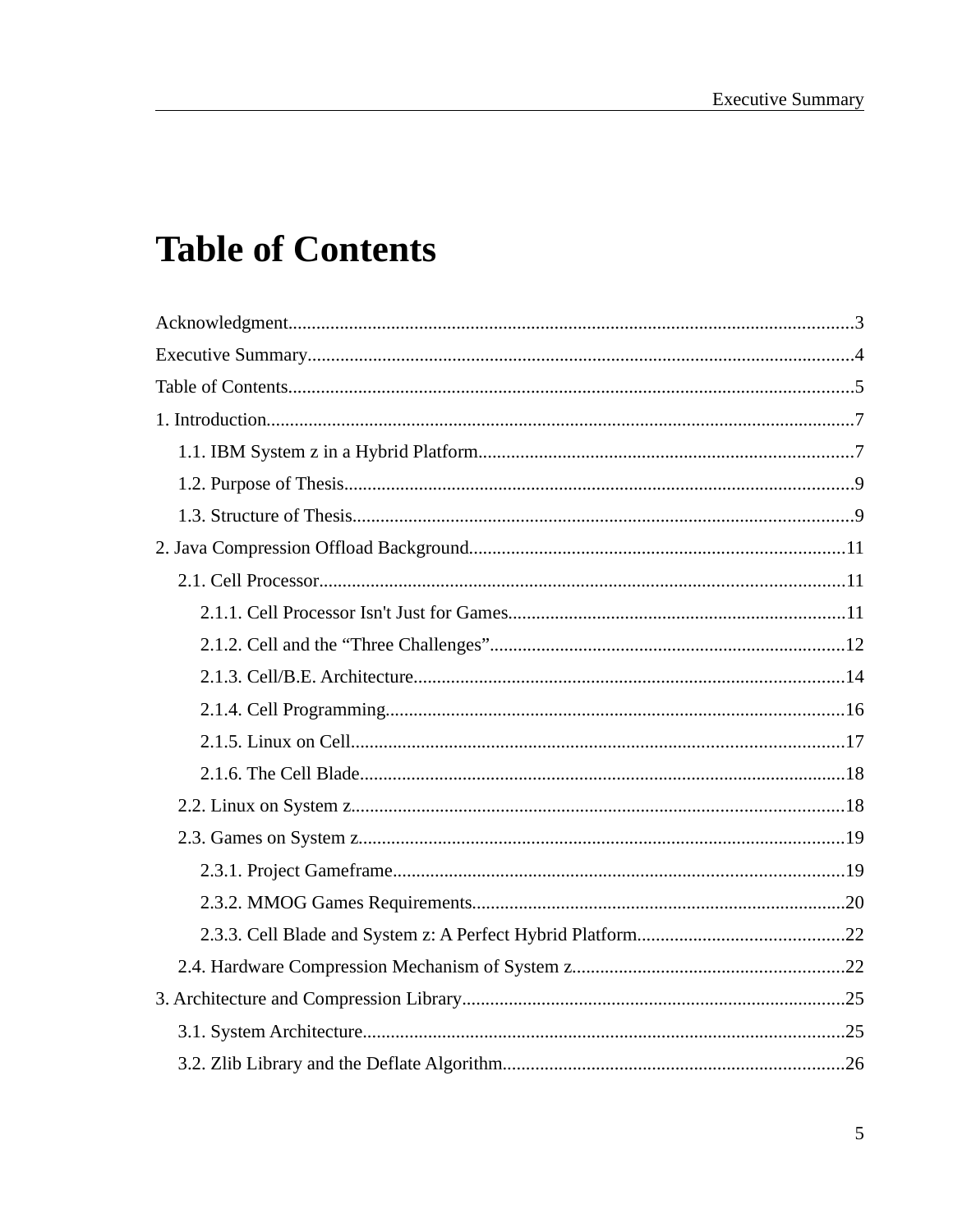| 5.2.3. Java Client Time. | 47 |
|--------------------------|----|
|                          |    |
|                          |    |
|                          |    |
|                          |    |
|                          |    |
|                          |    |
|                          |    |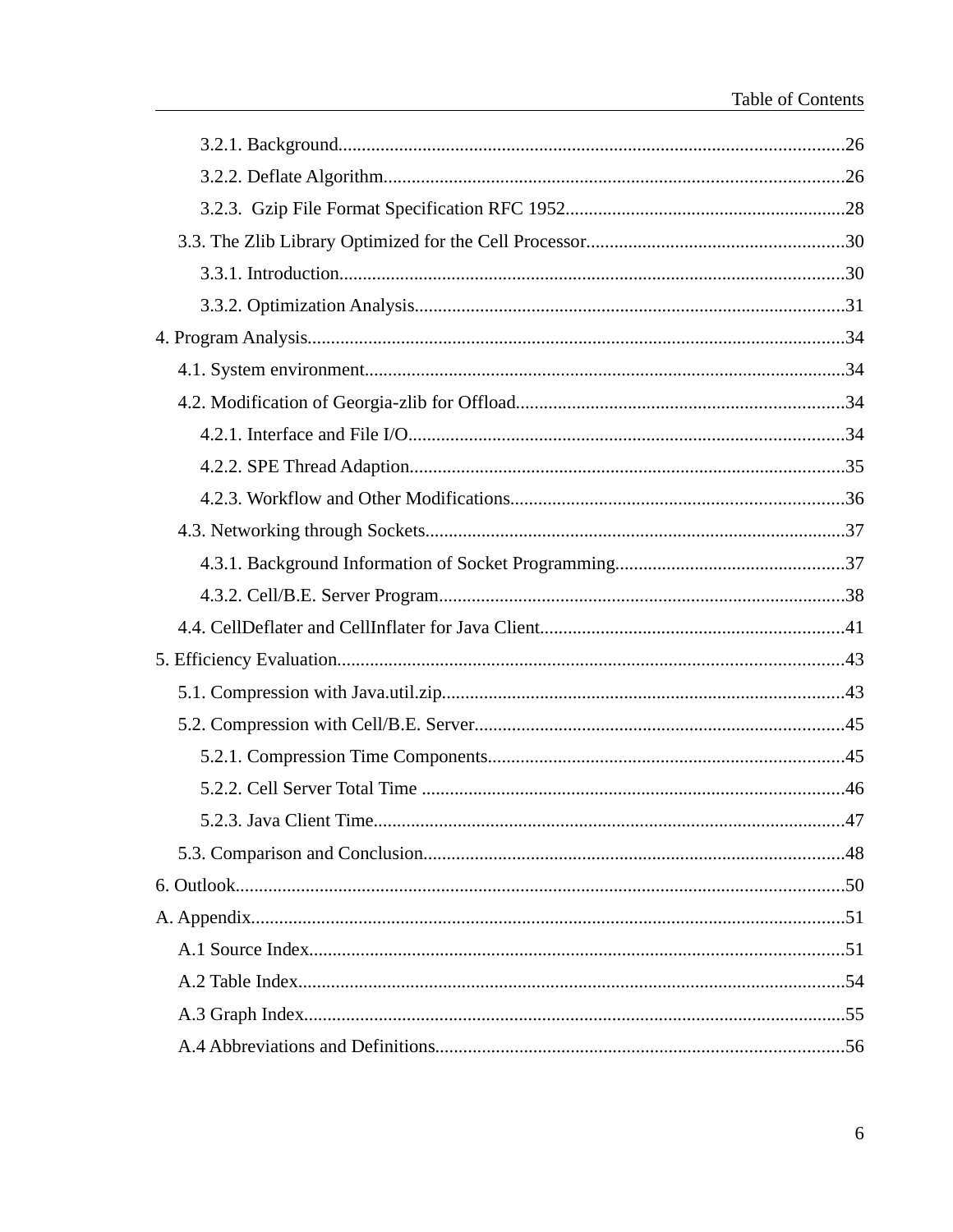# **1. Introduction**

## **1.1. IBM System z in a Hybrid Platform**

In today's world, Information Technology is woven into every aspect of our lives. The demand for robust, efficient, flexible and autonomic computer systems are greater than ever, driving us to develop more secure, scalable and stable computer systems with even higher performance. The mainframe computers of IBM stand firmly as the number one computer system solutions ever since their inception a half a century ago, taking a unique roll serving various needs around the world.

Mainframe computer systems are most often used by large and middle-sized organizations which impose high specifications for their critical applications, that is, applications with a need for high availability, scalability, security or applications that have been running faultlessly since centuries, that hold a high market value and that are not to be replaced. Failure to meet these requirements would essentially result in a loss of market as well as a loss of customers. These requirements are thus significant and usually decisive to the fate of an organization and therefore never to be underestimated.

A good example is the applications of a bank. It requires a technology-based system that is one hundred percent secure, that remains stable at all times that never makes a mistake, thereby avoiding those situations which a normal computer system often fails at. These requirements have their reasons: A bank has to handle a high amount of data transactions on a daily basis like the on-line queries of their many clients, drawing money at a bank machine, doing a wire transfer, paying at the supermarket or banking via Internet. These transactions and queries must be executed one hundred percent correctly and often need to be accomplished in realtime. The system should be able to foresee, recognize and also handle these tasks during peak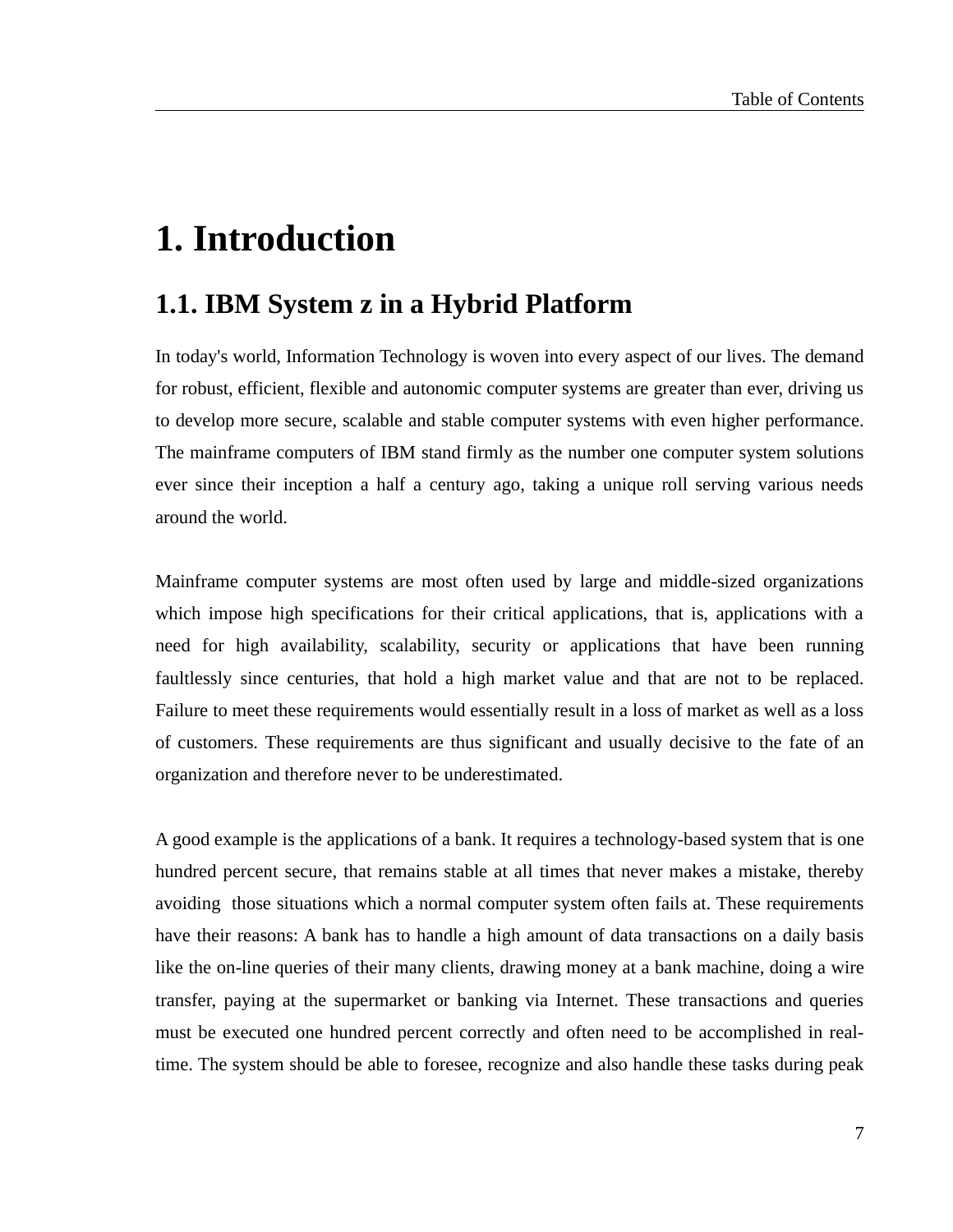times, for example before Christmas or during holidays, taking corrective measures like distributing the workload to other machines horizontally or vertically to ensure quality of service. Since some system tasks are more critical than others, the system should be able to handle these based on task priorities. Some work is to be done within milliseconds, some within seconds, others within minutes and some other non-critical jobs within a day or two.

As globalization is bringing the world closer together, the machine can not anymore take its official "night break" as it did years before and has to practically run all 24 hours of the day, 7 days a week. A machine like this needs to manage many maintenance tasks without having to be shut down. The work of software installation, system updates and backups should be accomplished when the system is "live" at work. Meeting these requirements demands much know-how and a high sophistication of the built-in mechanism.

The IBM System z computers fulfill and offer thought-through solutions for these requirements. These machines are highly reliable and practically never need to be shut down, not even during an operating system installation. Once correctly configured, the system stays extremely secure under the safeguard of its unique hardware architecture and the protection of its comprehensive software mechanisms. The built-in workload management provides constant monitoring in order to achieve performance goals. Through defining system policies, the decision maker of an organization can configure the system to reflect the requirements of the organization. System z supports strict backward compatibility to the System/360 generation. Old applications that ran on a 360 machine decades ago can flawlessly run on the newest generation of System z, which is, at the moment this article is written, z10 (also called eClipz). A System z can run a diversity of operating systems and share data amongst each other as members of the same body. A single System z machine is therefore able to replace many smaller servers providing higher scalability and reliability and saving operational costs. At energy prices soaring, System z also stands out as a green solution by using energy more efficiently. According to a Robert Frances Group study, a company analyzed the consolidation of hundreds of UNIX servers to one System z mainframe. The calculations showed monthly power costs of \$30,165 for the UNIX servers versus \$905 for System z. That company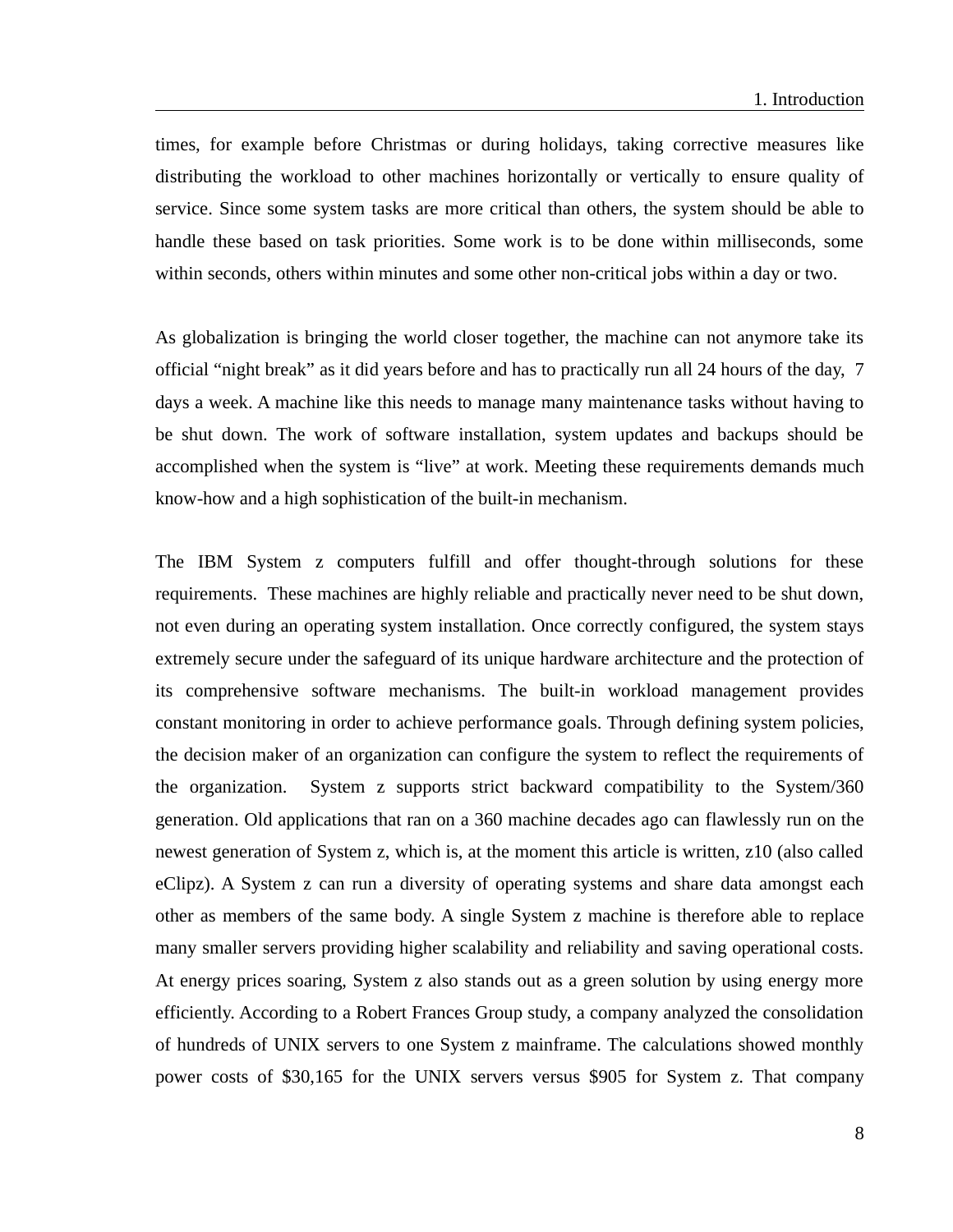calculated they would save over \$350,000 in power costs annually [\[z01\].](#page-49-0)

The only disadvantage of a System z is that its CPU cycles are relatively expensive. Due to the sophistication of hardware and software behind it, computation on a System z can never be priced as low as the less well-equipped server systems. Through introducing simplified CPU models of ZAAPs, ZIIPs, IFLs, etc., hosting on System z is not as expensive as before. It is however still too costly for smaller sized companies, although some would achieve higher efficiency by utilizing IBM technology. Dedicated to solve this problem, the hybrid system has come into being which allows some less expensive co-systems to be combined with z, taking over part of its off-loadable computation. Cell, AMD and Intel processors are all candidates for an accelerator system. Through moving some compute-intensive workloads onto the Cell blade systems, the IBM hybrid system can achieve a higher scalable performance and offer a more affordable price.

## **1.2. Purpose of Thesis**

The purpose of this thesis is to analyze the feasibility and effectiveness of such an offload system using the Java compression mechanism. Java compression and decompression can in certain situations cause cause significant CPU load. A co-system that offloads the compression cycles of System z should help to achieve a better general performance. This thesis analyzes the feasibility of an offloading concept, proposes a design and then evaluates the efficiency of the design.

## **1.3. Structure of Thesis**

Chapter two offers a short introduction of the Cell processor, the Cell/B.E. structure and its programming concepts. It also takes a glance at the IBM Cell blade and Linux on the Cell operating system that build up the test environment of the offload design. It then looks into the requirements of on-line gaming and proposes the hybrid system solution by illustrating the necessity of the compression offloading concept. It furthermore explains the reason, why hardware based compression offloading is not appropriate.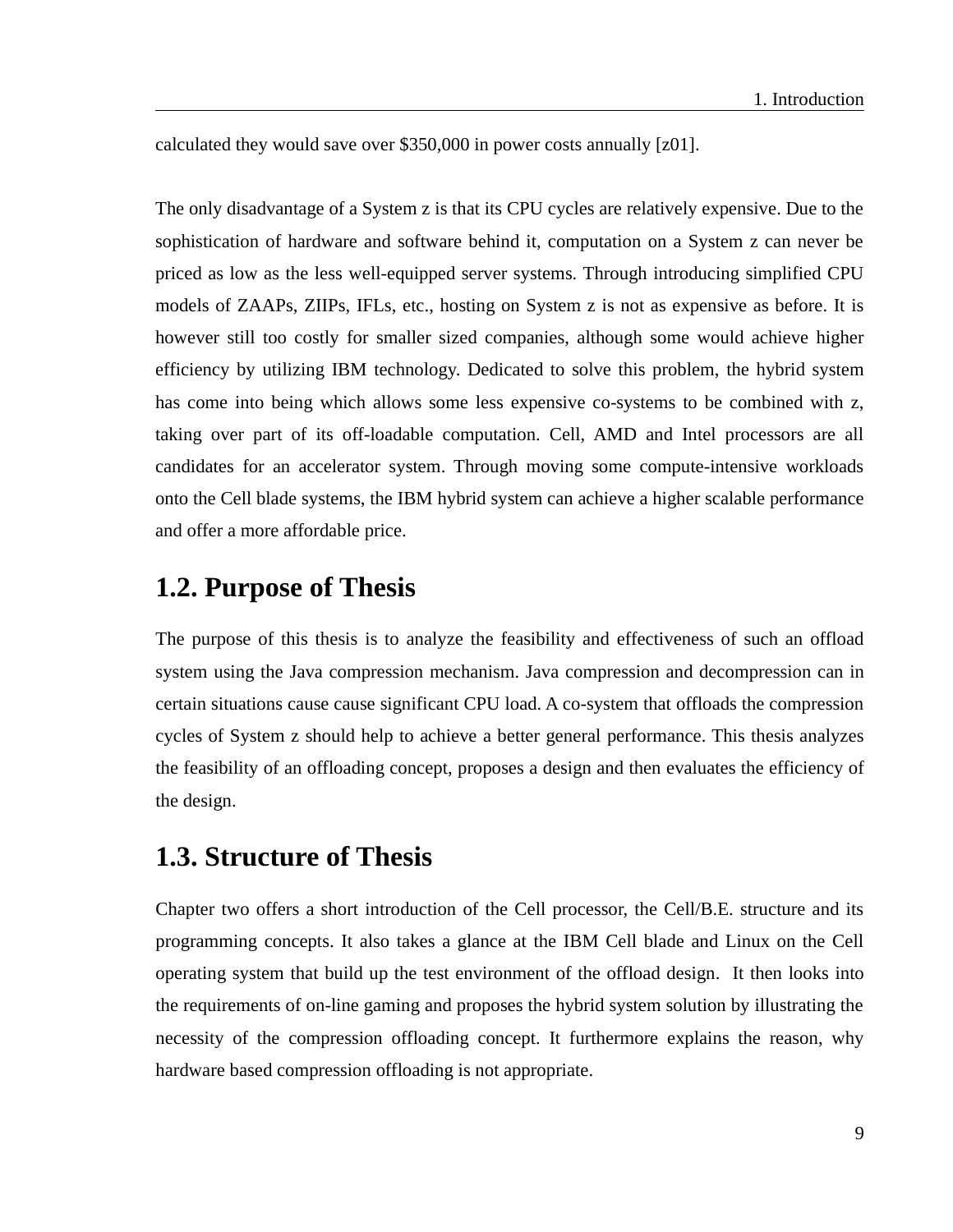Chapter three introduces the widely used open source zlib library, its algorithms, data format and efficiency. It also introduces the gzip utility implementing a zlib version that is optimized for the Cell processor.

Chapter four analyzes the necessity and ways of further optimization of the gzip utility for the offload purpose and describes its workflow. It implements the hybrid design prototypically, the client and server communicating through the network socket pairs. Furthermore it illustrates the key points of the programming code on both sides of the system.

Chapter five evaluates the efficiency of the socket design at different compression volumes and compares them with Java's original compression performance. It concludes that this is a well-profitable hybrid design for offloading purpose.

Chapter six gives an overview how the results of this thesis could be used for further research endeavors.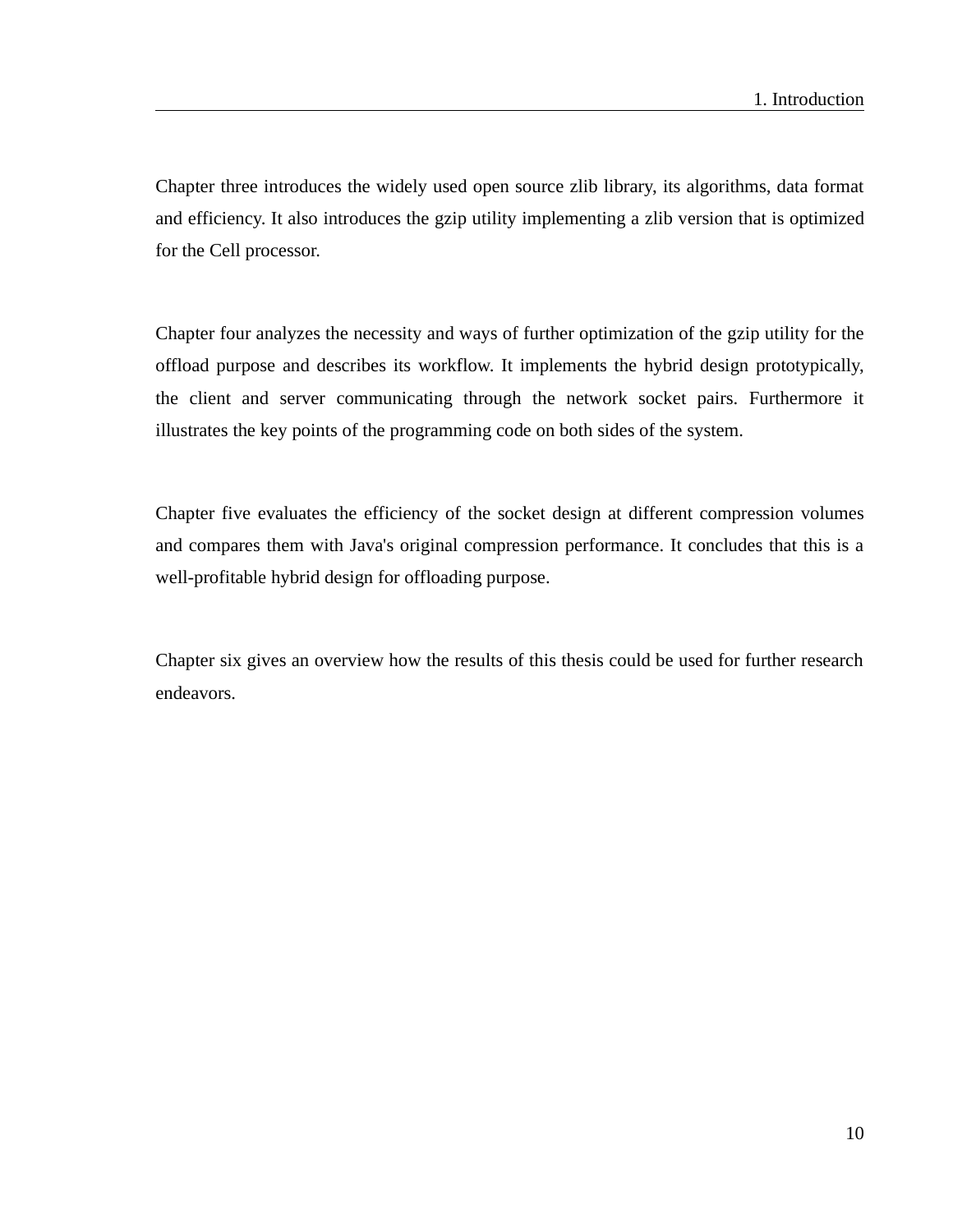# **2. Java Compression Offload Background**

## **2.1. Cell Processor**

### **2.1.1. Cell Processor Isn't Just for Games**

The Cell processor was jointly developed by the "STI" design center, an alliance between Sony Computer Entertainment, Toshiba and IBM. The project was originally designed to bridge the gap between the desktop processors (like AMD's Athlon64, Intel's Core 2, etc) and the high-performance processors that are most widely used in scientific applications. The Cell processor has taken even more of the world programmers' attention ever since the PlayStation 3 (commonly abbreviated PS3) was launched in November 2006, the third generation of the home video game console from Sony. The Cell processor is however not only good for games. Its special architecture makes it an outstanding processor for running compute-intensive tasks. MPR Analysts' Choice Award rated the Cell processor in its Microprocessor Report<sup>[1](#page-10-0)</sup> [\[cell01\]](#page-49-3) as the "Best High-Performance Embedded Processor of 2005" :

*"We chose the Cell BE as the best high-performance embedded processor of 2005 because of its innovative design and future potential.... "*

One of Forbes' articles in January 2006 titled "Holy Chip" wrote [\[cell02\]](#page-49-2):

*"IBM's radical Cell processor, to debut in Sony's PlayStation 3, could reshape entertainment and spark the next high-tech boom... Cell could power hundreds of new apps, create a new video- processing industry and fuel a multi-billiondollar build out of tech hardware over ten years."* 

IEEE Spectrum's special issue "Winners and Losers 2006" wrote [\[cell03\]](#page-49-1):

<span id="page-10-0"></span><sup>1</sup> Magazine Microprocessor Report is a premiere reference material for detailed explanations and in-depth knowledge of new high-performance microprocessors.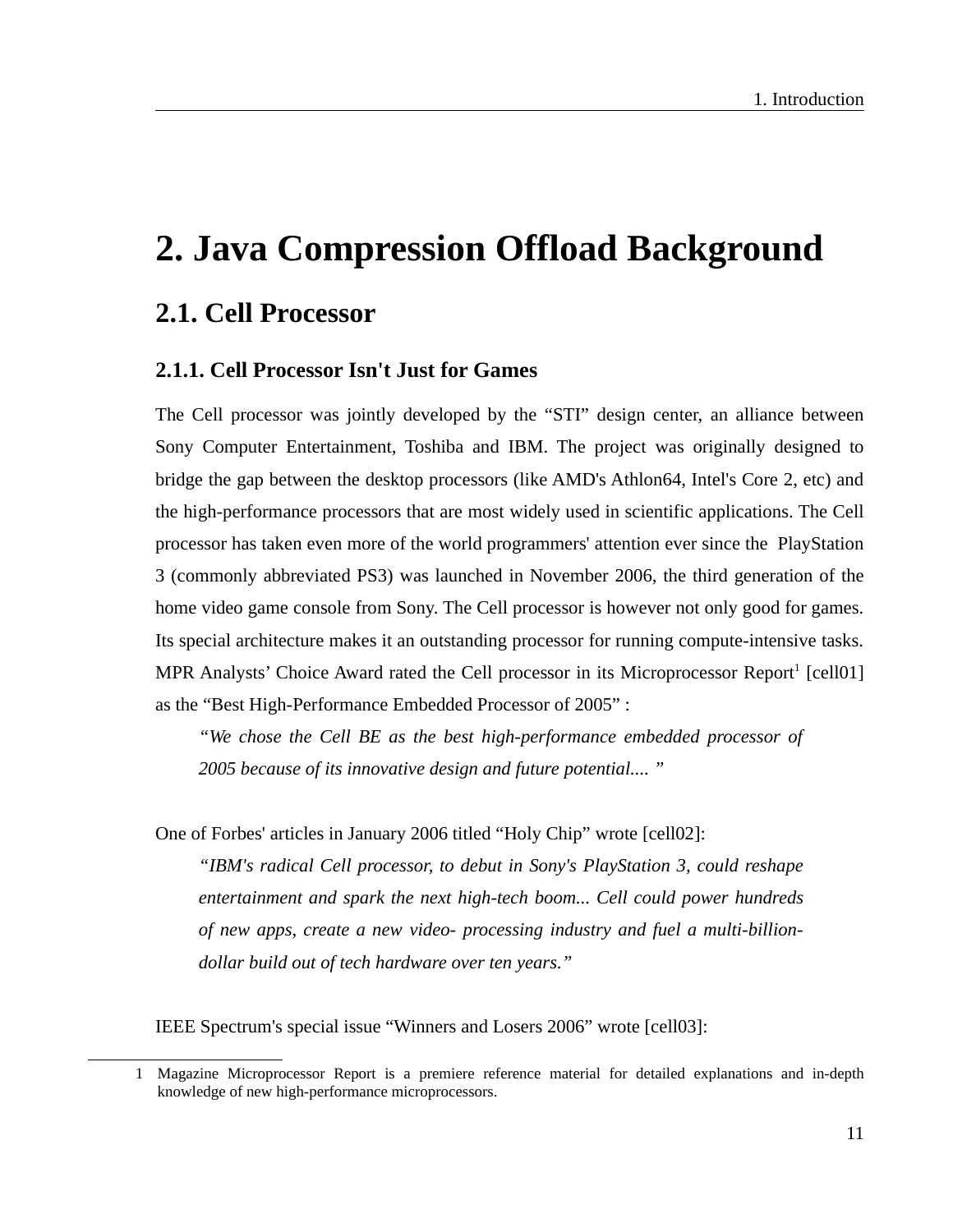*"It was originally conceived as the microprocessor to power Sony's PS3, but it is expected to find a home in lots of other broadband-connected consumer items and in servers too."*

The Cell processor has ever since been spreading rapidly in a growing range of computing areas. Industry foresees the Cell processor playing a role in mobile phones, high-definition digital televisions (HDTV), hand-held video players and more. Stanford University is building a Cell-based supercomputer. Cell is also utilized in military missile systems and in medical imaging machines. The IBM's QS series Blade Server utilizes two Cell processors jointly working with each other - the newest market version QS22 has just been released in May 2008. The most recent news of Cell's application is in IBM's supercomputer Roadrunner, a hybrid design with 12,960 Cell processors and 6,480 AMD Opteron dual-core processors. It reaches a peak performance of 1.7 petaflops and stays at the top of the TOP500 list [\[cell08\]](#page-50-0).

### **2.1.2. Cell and the "Three Challenges"**

Stanford's Professor Bill Dally has a nice analogy that explains the memory wall problem that general purpose processors have run into. He lets you imagine that you are doing a plumbing project. As you start the work, you notice that you need a pipe. So you drive to the store and buy the pipe. Once back with the pipe, you discover you need a fitting. So you drive to the store again and purchase a fitting. Then you discover that you also need to solder both together... This wasn't such a problem 30 years ago as reading the memory only cost several processor cycles. But nowadays reading main memory costs much more as it can take up to hundreds of processor cycles, so reading memory is becoming more like driving hours to buy one thing at a plumbing store.

Although the conventional processors try to solve the above problem with cache, they cannot avoid the situation that a cache miss happens. In this case the CPU stalls and has to wait for the data to be fetched. At each stall the processor waste hundreds of cycles. The result of this architecture is that application performance is in most cases limited by memory latency rather than by peak compute capability. Statistics show that the processor can spend up to 80% of its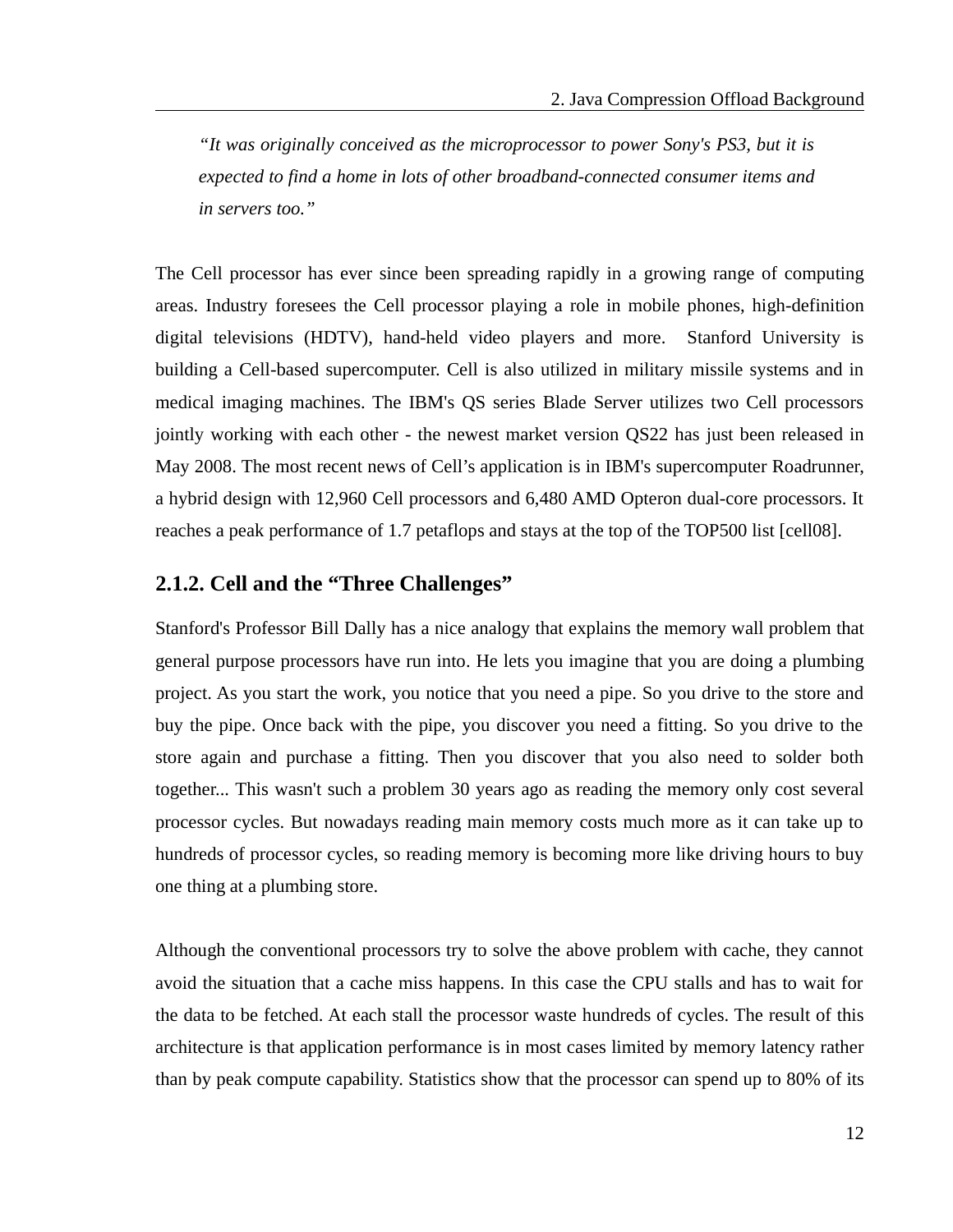time waiting for memory. The problem gets worse with the dual-core CPUs. When the cores try to access the same memory address, the data in the cache gets out of date and needs to be updated. To do this involves a lot of logic, takes a lot of time and the more cores the system has, the more complicated the problem will get.

The Cell processor solves this problem by making something like a shopping list. Each SPE (Synergistic Processing Element) is equipped with a series of cache-like Local Stores. Instead of getting data from main memory every time it is needed, the SPUs (Synergistic Processing Unit) construct a list of the needed information and go get the data from the main memory through DMA transfer all at once. The processors can then be kept working as much as possible. The SPE processor cannot access the main memory directly. This avoids applying the complexity of the caching mechanism and delivers data to the SPE registers at an extremely high speed, making the data to be processed at a cache speed inside a SPE. The three-level data transfer of register file, local store and the main storage with its asynchronous DMA transfers between the local store and the main storage is a major breakthrough in processor architecture, resulting in the extreme parallelization of computation and data transfer. The challenge left to the programmer is to feed the SPEs with enough data to achieve peak performance.

The above was one of the "Three Challenges" that confronted the developers of the Cell processor. The other two main challenges of the chip development were the power wall and frequency limitation. To achieve high processing power, the engineers could have typically put more transistors on the chip, resulting in a heat increase. The Cell engineers solved the problem by allocating different functions to the processors. Power efficiency was improved instead of increasing the complexity of the hardware. A general-purpose PPE (Power Processor Element) runs the operating system while eight special SPEs run the computeintensive tasks. They developed specially adapted software tools like more intelligent compilers (gcc, XLC), so that the burden to the chip hardware could be reduced.

To conquer the frequency wall problem, a combination of hardware and software optimization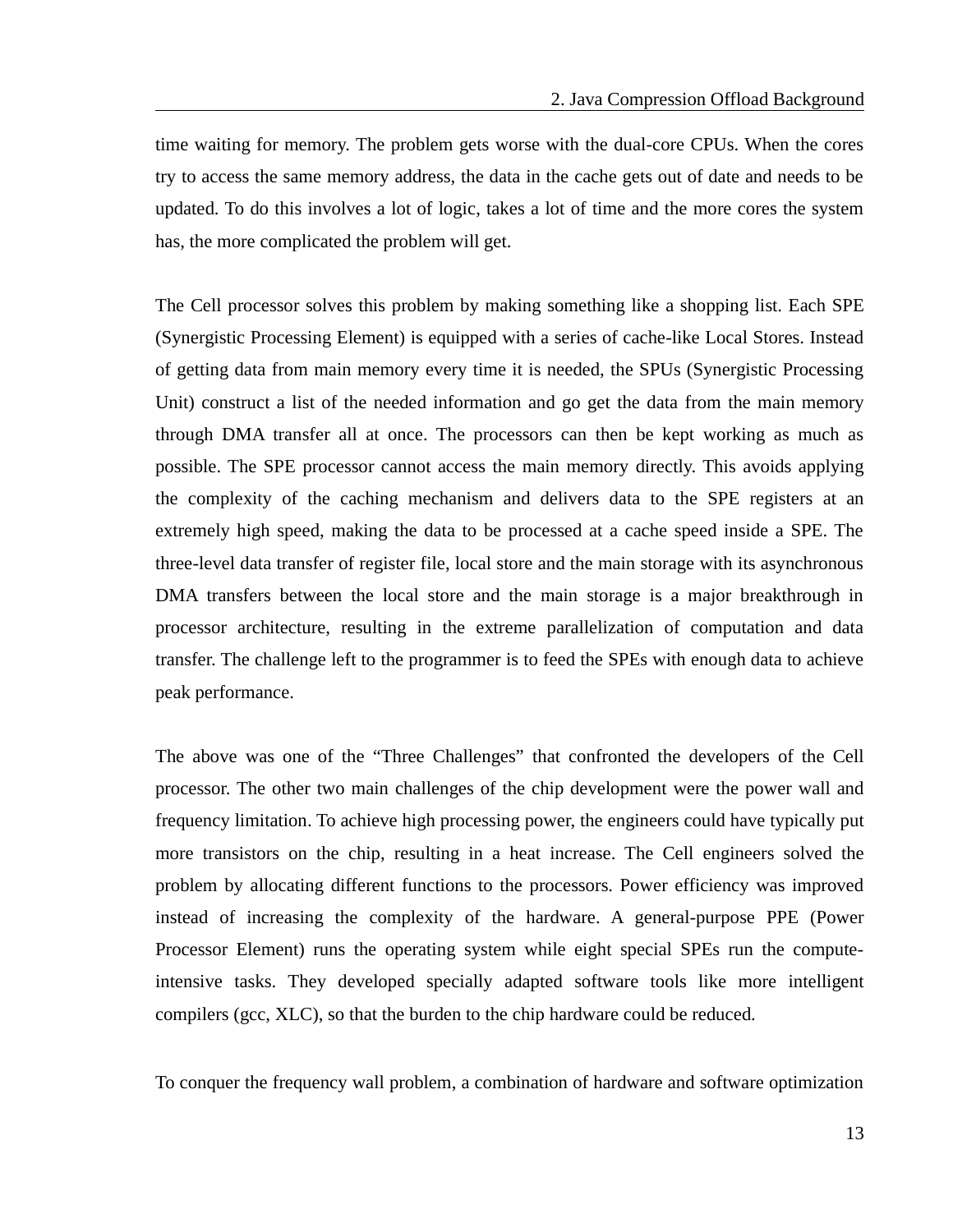was applied. The Local Store of a SPU allows large shared register files which increase the processing speed significantly. More software controlled branching was built in which made deeper pipelines possible.

The efforts bring out good results. The Cell processor achieves approximately ten times the peak performance of a conventional processor that uses up the same amount of power. As to the actual application performance, some applications benefit less from the SPEs while some others show a performance increase of more than 10 times. In general, compute-intensive applications that use 32-bit or smaller data formats are the most suitable candidates for the Cell BE and can expect higher performance on the Cell.

#### **2.1.3. Cell/B.E. Architecture**

The Cell processor's unique structure is the contributive factor that enables the PPE's intensive relationship with the SPEs thereby delivering high performance for number-crunching tasks, like Fourier analysis, decoding and encoding of stream processing, real time ray tracing, etc. All these tasks require a huge amount of calculation and a certain supercomputing characteristic of the processor.

The Cell processor is composed of one 64 bit PPE and eight specialized co-processor SPEs. The PPE is a conventional power architecture core, for example it could be a PowerPC or other POWER processors. The PPE is good at running control-intensive tasks and quick at task switching and is usually used to run the operating system and most of the organizational work of an application. The PPE contains a PPU for calculation, an L1 cache for data and instruction and an L2 cache memory. SPEs, the SIMD processors of the Cell, are built to carry out intensive mathematical work. SIMD stands for Single Instruction Multiple Data, indicating SPE's capability of doing multiple operations simultaneously with a single instruction. An SPE consists of the SPU, the Local Store, and the MFC (Memory Flow Controller). The Local Store is a 256 KB on-chip memory that allows the local storage of data. MFC works as a gateway taking care of the communication between SPE and the other elements on the chip. Each SPU processor contains a dedicated DMA management queue capable of scheduling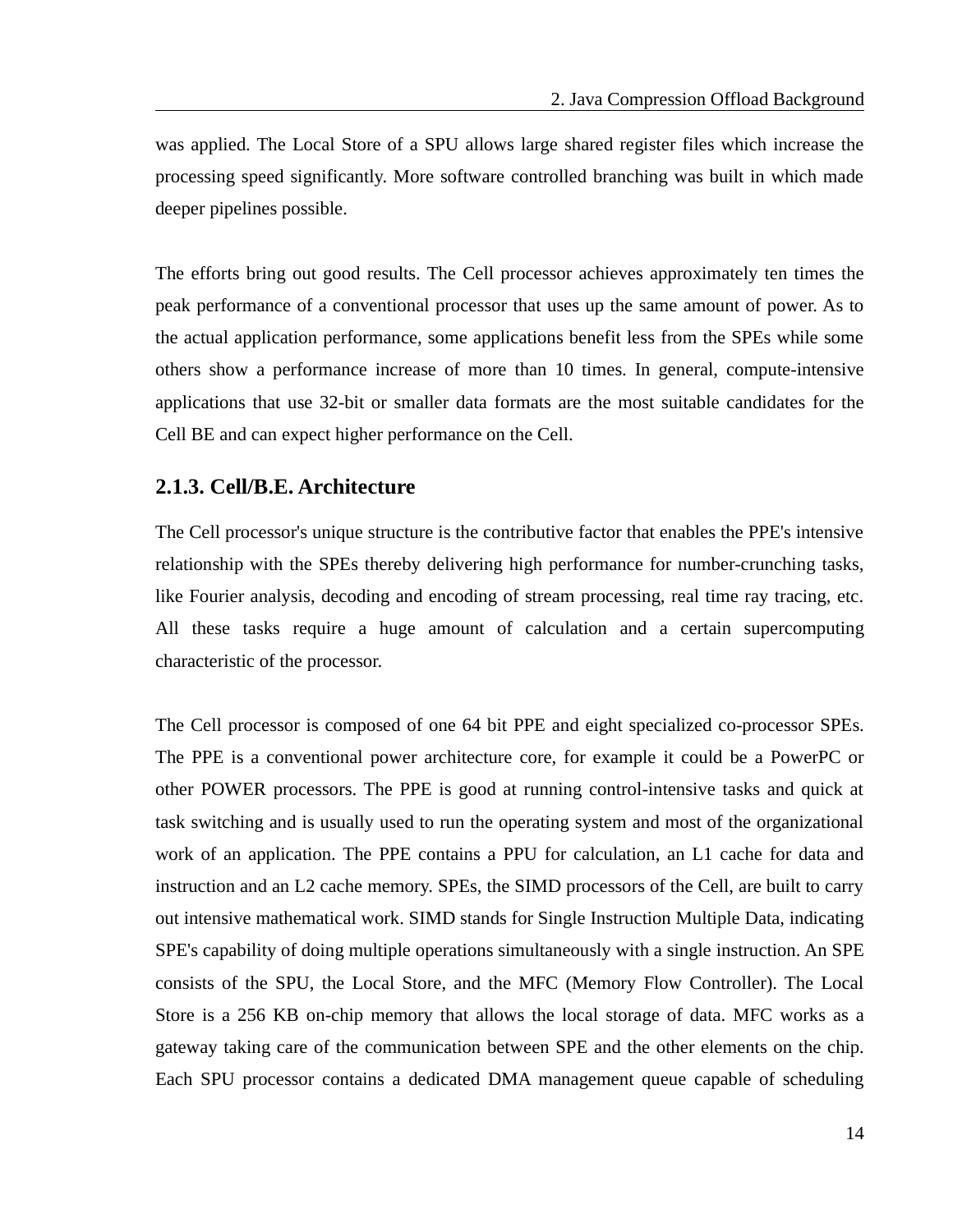long sequences of data transfer between various endpoints without interfering with the SPU's computations. Furthermore the Cell/B.E. structure has a BIC (Bus Interface Controller) that takes control to all the i/o devices and a MIC (Memory Interface Controller) that supports two memory channels.

Elements are connected together with an internal high speed bus EIB (Element Interconnect Bus) and work intensively together like a small cluster of processors inside the chip. EIB is implemented as a circular ring with four 128 bit unidirectional channels. Each participant of the bus has a read port and a write port which allow a point to point communication that is easy to scale. EIB is optimized for transferring huge data streams.

This unique architecture of the Cell processor is named Cell/B.E., an abbreviation for Cell Broadband Engine and is illustrated in the following depiction:



 **Graph 1: Cell Broadband Engine Architecture Source: J. A. Kahle, Cell Broadband Engine Architecture [\[g01\]](#page-50-1)**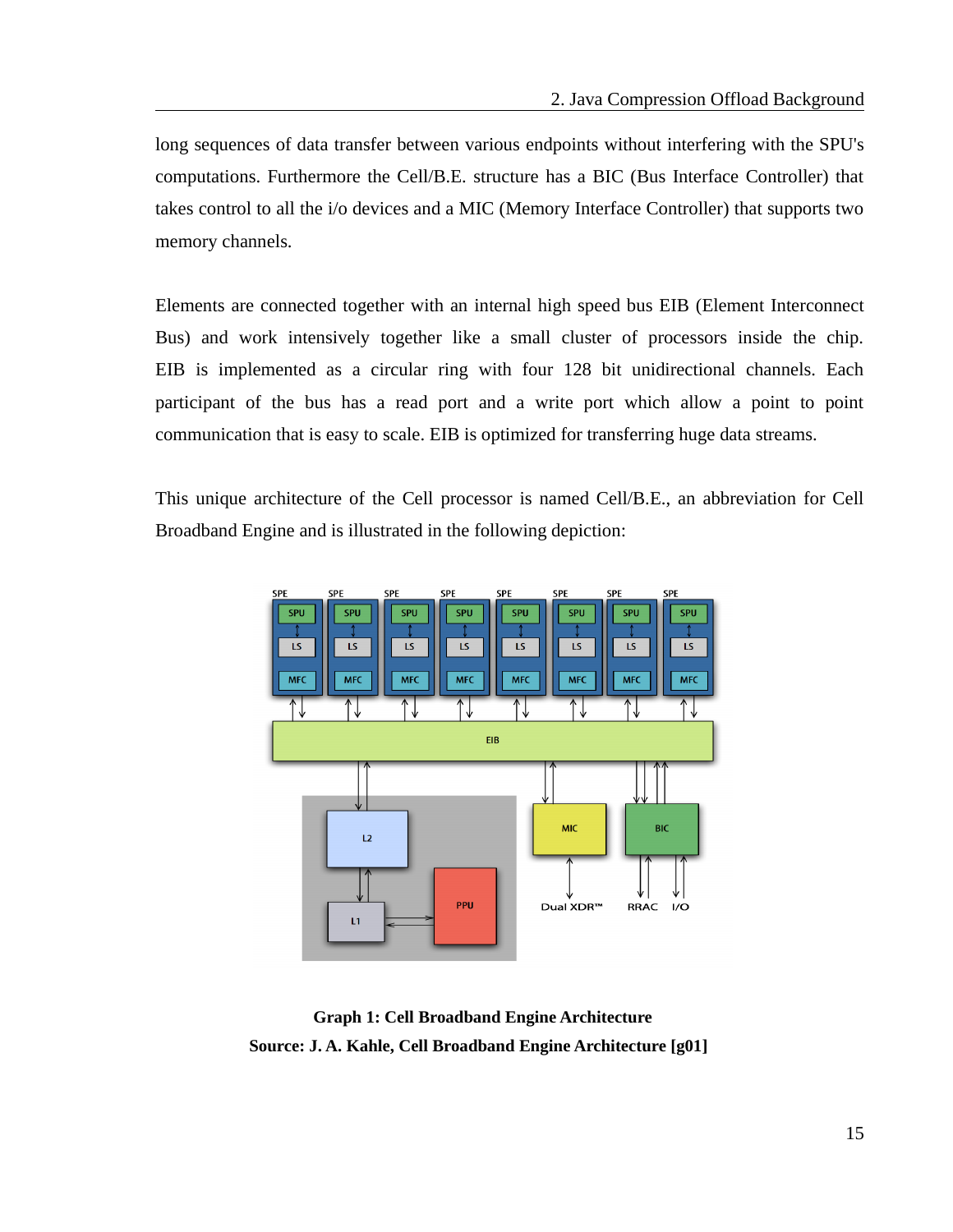The Cell processor's special structure contributes to its incredible data processing performance. The introductory design of 90 nanometer technology is able to reach a peak processing speed of over 200 billion floating point operations (200 Gflops) per second in comparison to 26 Gflops for a Pentium 4 and 77 Gflops for a XBox 360 [\[cell02\]](#page-49-2). IBM announced in 2007 the production of 65 nanometer version of Cell BE and in Feburary 2008 the production of 45 nanometer version. At 45nm the Cell processor will reach the processing speed of one teraflop per second.

#### **2.1.4. Cell Programming**

A typical programmer basically has two kinds of situations when starting a Cell project. One is when he wishes to write a completely new application to run on the Cell processor; the other is, as is more often the case, when he has an existing application that runs on a PowerPC architecture core and wants to bring that application onto the Cell, thereby needing to rewrite part of the code in order to take advantage of the Cell's SIMD capabilities. Both situations require a detailed analysis of his code in order to identify where the compute-intensive repetitive tasks are and which of those could be offloaded onto SPEs. Too large algorithms or algorithms which jump randomly, accessing small pieces of data are not suitable to run on the SPEs. Vectorizable and parallelizable algorithms are in contrast well suited for them. Once this is figured out, he can start writing the code for the PPE and the SPE separately, or in the second situation, partition the movable code for the SPEs from the rest and move this over. The partitioning usually means quite some work and requires the year-long experience of a programmer. This is the so-called PPE-centric model, the most often used model for partitioning an application, with the main application running on the PPE and individual tasks off-loaded to the SPEs. The PPE then expects and coordinates the results returned from the SPEs. The tasks distributed to the SPEs could be multistage-pipelined, parallel-pipelined or service-oriented. In the multistage-pipelined model, one SPE's working result is sent to the next SPE stage to be processed and the SPE at the end of the stage completes the calculation circle and sends the final result to the PPE. In the parallel-pipelined model, the working data is divided into similar sizes and sent to the SPEs that all implement the same algorithms to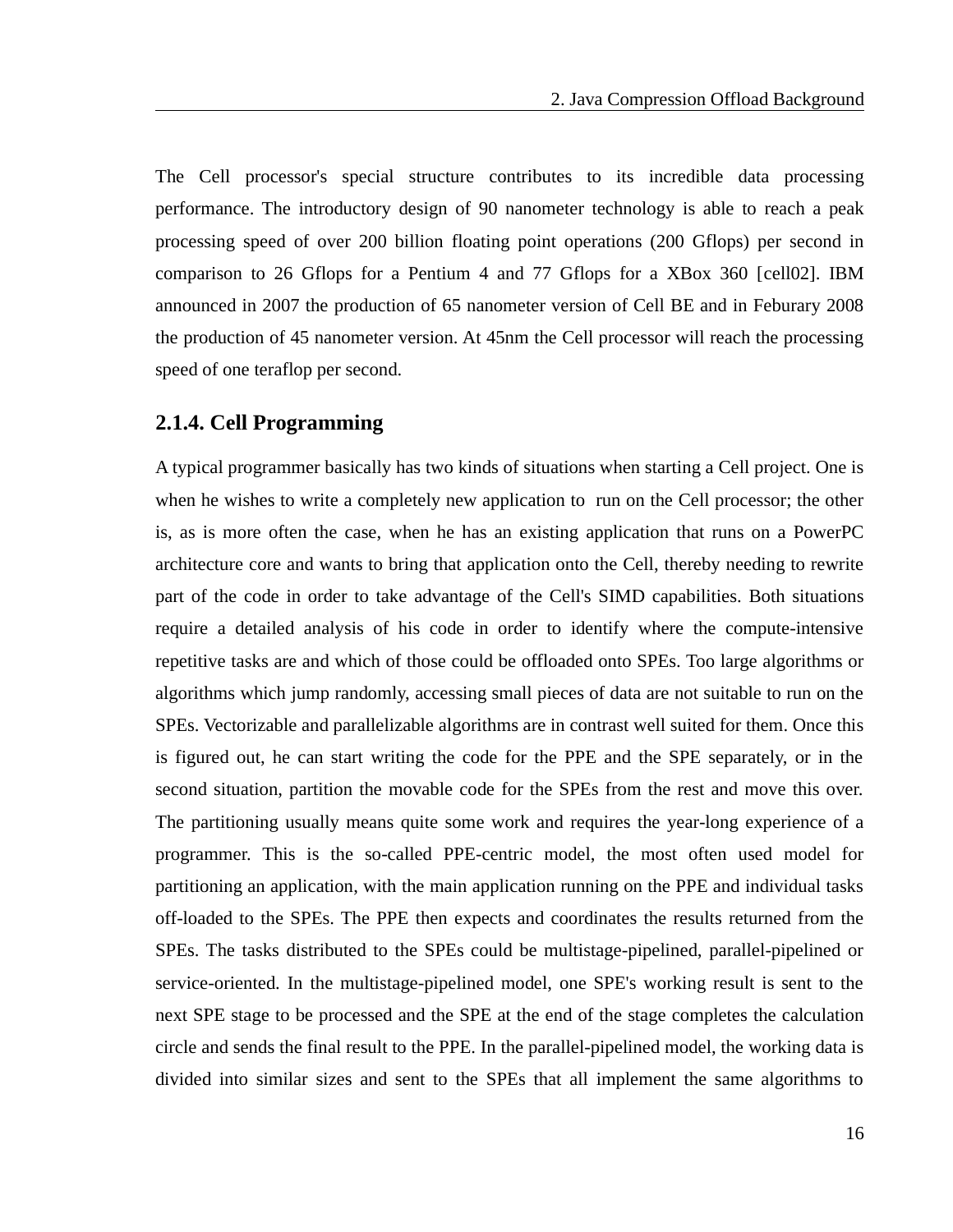process the data. Each SPE's output will be returned to the PPE, which is responsible to reconstruct the data in the right order. In the service oriented model, each SPE implement a different algorithm as their unique services and the PPE alone is responsible to the SPEs' returned data. The PPE-centric model is most suitable for an application working with streamed data with a need of parallel computation.

Another less often used model is the SPE-centric model where most of the application's code is distributed among the SPEs. The PPE acts as a centralized resource manager. Each SPE fetches its next working item from the main storage (or its own local store) after completing its current work. This model is suitable for applications that need little organization from the PPE.

The SPEs are designed to be programmed in high-level languages, such as  $C/C++$ . They support a rich instruction set that includes extensive SIMD functionality. However, using SIMD data types is not mandatory - a rich set of language extensions that define C/C++ data types for SIMD operations are also available for the programmers. These extensions allow them great control over code performance, without having to deal with the complexity of assembly language.

A rife development environment already exists for Cell programming Beside code development tools, there are debug tools, performance tools and miscellaneous tools like the IDL Compiler. There is an SPE Management Library that supports creating and destroying SPE threads and regulating them for inter-thread communication. There is also a hypervisor available that allows different operating systems to run as different partitions on the same Cell hardware. A system simulator is available which facilitates code development without Cell hardware.

#### **2.1.5. Linux on Cell**

Several versions of the Linux operating systems have already been brought to the Cell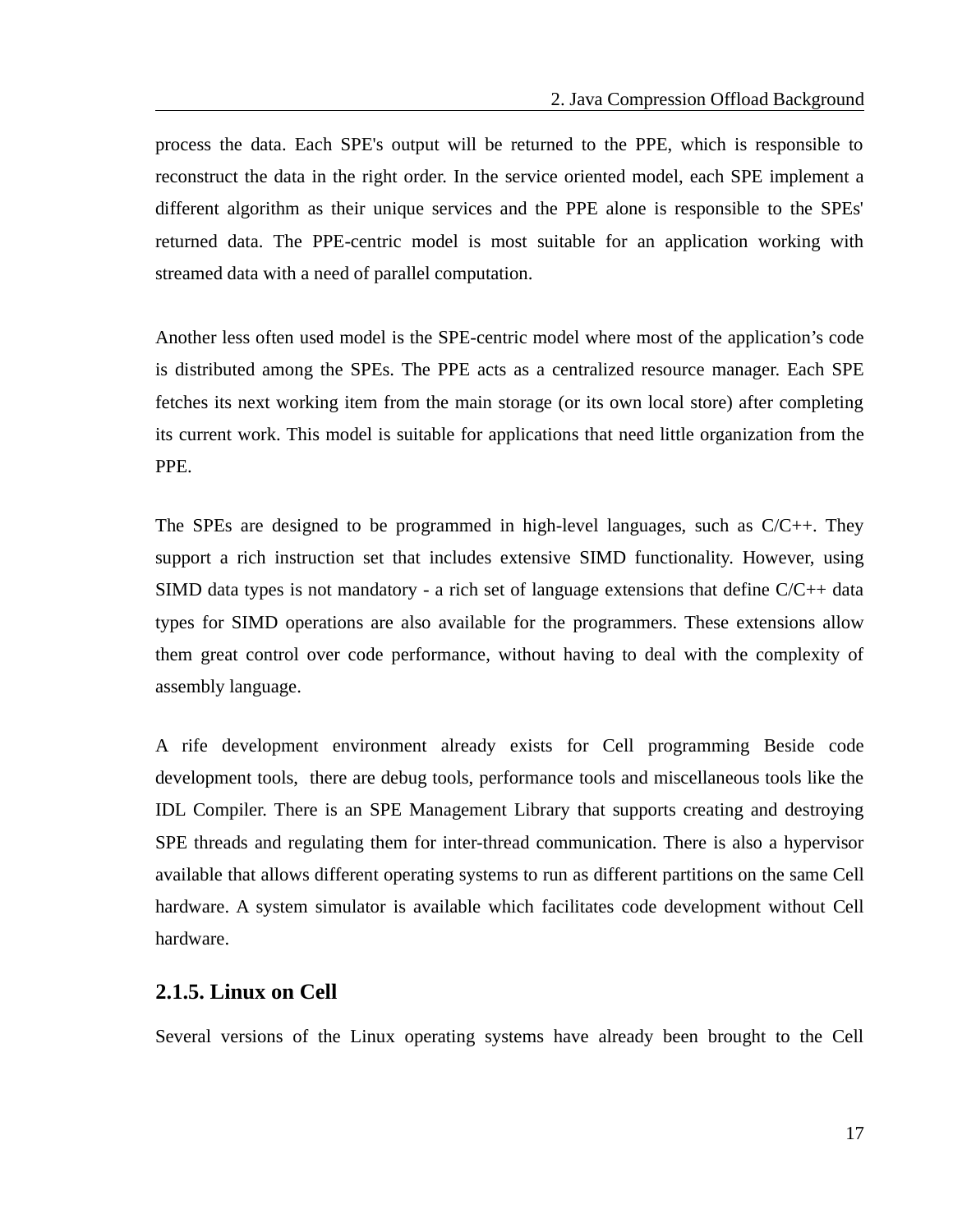processor, RPM<sup>[2](#page-17-0)</sup> based Fedora distribution amongst others. The Linux operating system has a built-in socket interface that enables the Cell system's networking with other computers based on the TCP/IP stack. Sockets communication on this level is fast and uncomplicated and it is the most preferable networking solution for a system whenever performance becomes a critical factor. Other ways of communication are also available for the Cell. On the higher layers of the ISO/OSI model, RPC (Remote Procedure Call), RMI (Remote Method Invocation) etc. can also be implemented depending on the system requirement. More on this will be found in Chapter four.

### **2.1.6. The Cell Blade**

Since the introduction of the first Cell blade server QS20 in 2005, the Cell based blades have now reached their third generation. The experiments of this thesis were carried out on the second generation Cell blade QS21. Here is a brief overview of its key hardware features:

- two 3.2 GHz Cell/B.E. processors
- 2 GB XDR memory (1 GB per processor)
- two Gigabit Ethernet ports
- one high-speed expansion slot for two additional ports for 10Gigabit Ethernet or InfiniBand 4X
- InfiniBand adapter

## **2.2. Linux on System z**

System z is the most trustworthy computing system to date. An increasing number of organizations are adopting the technology, many Linux environment users amongst others. Linux on System z is a big defender of Linux's open source values and the code is completely open to users under the GNU GPL (GNU General Public License). It is considered the leading driver that encourages adoption of the Linux environment among business and governments. Linux on z combines the advantages of System z with the flexibility of the Linux operating system, building a scalable, secure, highly available and cost-effective structure. It further

<span id="page-17-0"></span><sup>2</sup> RPM stands for RPM Package Manager, a package management system originally developed by Red Hat Linux, now widely used in different Linux distributions.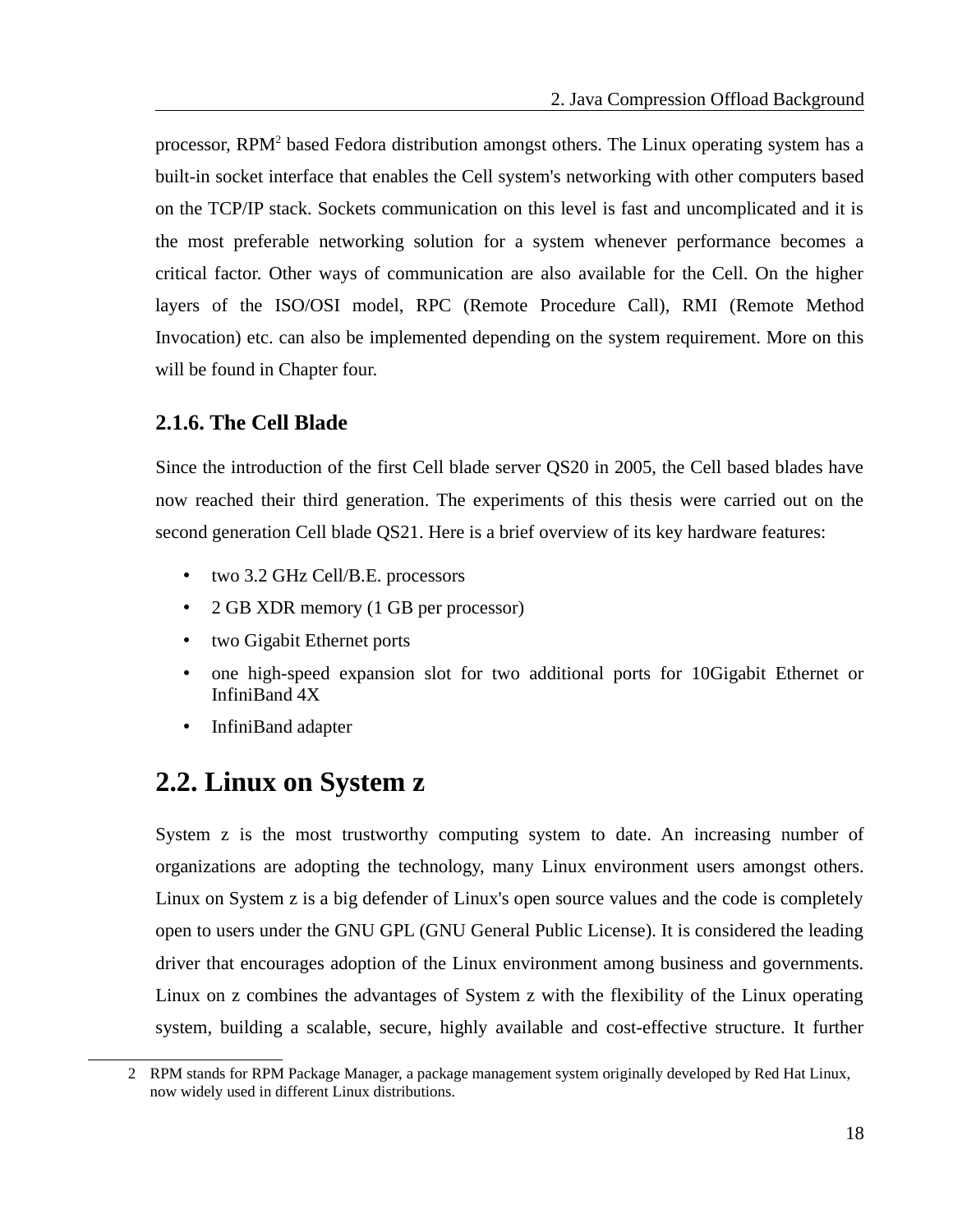helps to simplify the IT infrastructure which again reduces operating costs and promotes quicker deployment of new solutions to accelerate time to market. The less expensive hosting on z/Linux is achieved mainly through applying the much lower-priced IFL (Integrated Facility for Linux) processors dedicated to running Linux. Comparing with the traditional general purpose engines – the CPs (Central Processors), IFL has a simplified structure and is optimized for the Linux operating system.

## **2.3. Games on System z**

### **2.3.1. Project Gameframe**

In April 26, 2007 IBM announced a cross-company project "Gameframe" cooperated together with the Brazilian game developer Hoplon Infotainment. Hoplon is a leading developer of multi-player on-line games implementing complex real-world simulations. The project's aim was to bring Hoplon's online science fiction massive social game - Taikodom to run under a hybrid system of z leveraged network-connected Cell/B.E..



 **Graph 2: Massive Social Game Taikodom from Brazilian company Hoplon Source: Jochen Roth, IBM, Nov. 2007. Gameframe\_4AcademicDays\_20071106.ppt [\[g03\]](#page-50-2)**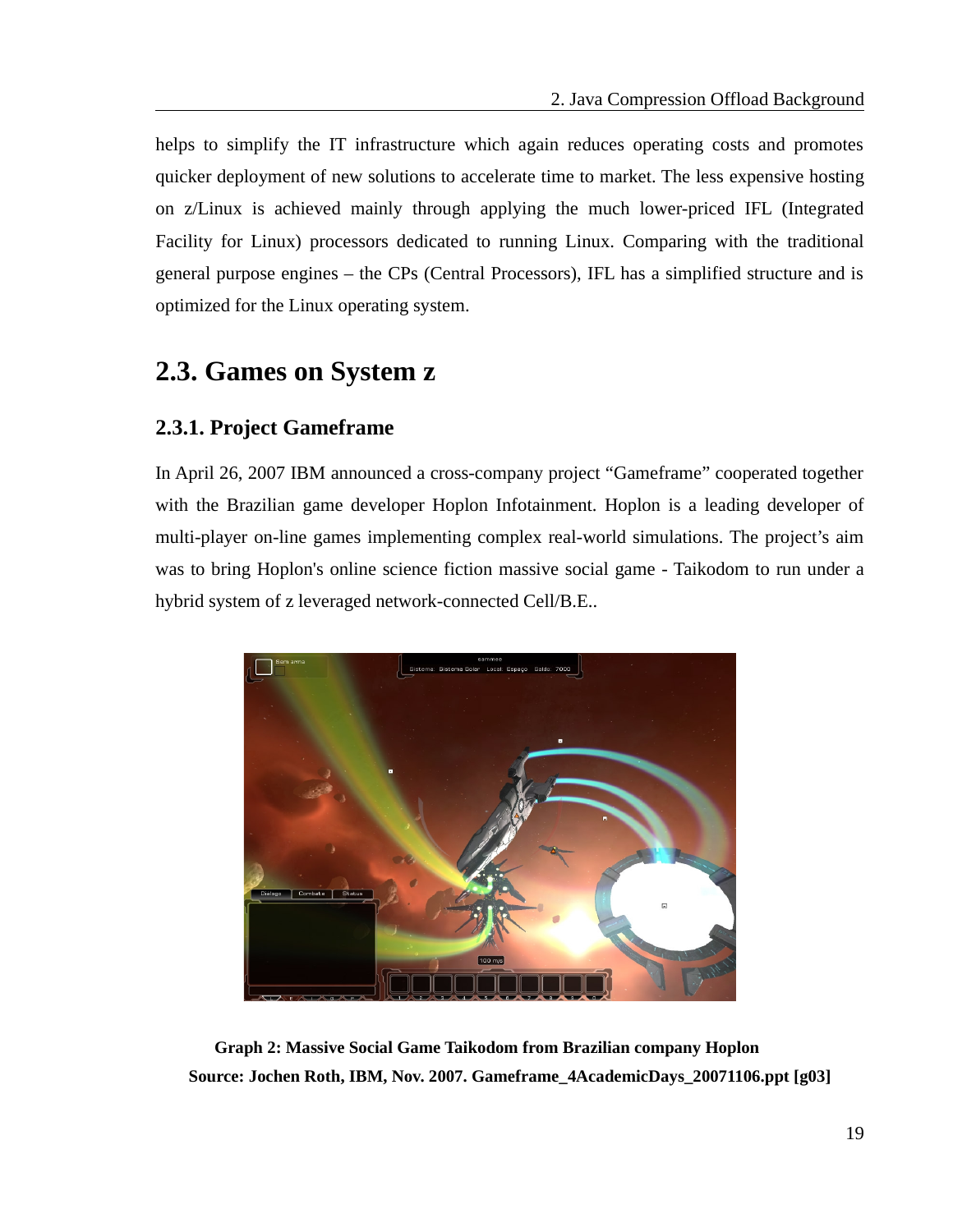#### **2.3.2. MMOG Games Requirements**

The number of players of MMOG (Massive Multi-player On-line Game) has been growing exponentially in the past ten years, reaching a registered number of 13 million. Taikodom, one of the MMOG games, also foresees a fast growth. The game simulates a virtual world of outer space with gamers playing with each other in order to fulfill certain missions under a persistent online environment. The gamers practice real-time interaction with each other and are actually playing the game "together" from their home client terminal. All MMOG games impose the following high demands on its server environment:

Requirement 1 - Real-time interaction and massive I/O throughput: As there are thousands of gamers connected by the Internet who interact with each other through the server-based service, there is an extremely high amount of data being sent back and forth between the two. Even though the data is usually compact, the huge number of players cumulates in an equally huge amount of data. Due to the user's relatively low connection rate, the data is often first compressed at the local client level before it is sent to the server. The server therefore needs to decompress this before analysis can occur. Compression and decompression in this case reduce transfer time and help to improve system performance. The data analysis of the server consists mainly in evaluating the progress according to user input and calculating the interaction between the gaming users. The results are returned compressed to the client and the client program displays it uncompressed at its terminal graphically. The more players are involved in a game, the more voluminous the computation becomes and the more difficult it is to display the interaction in real-time. A game will not attract more gamers when noticeable latency begins to show up. The server's ability to handle the requirements of its gamers becomes the vital factor of its success.

Requirement 2 - On-demand scalability: Even if a server system can easily handle the peak amount of gamers today, it is already confronted with the performance levels it will need to handle several months later, as the number of on-line gamers daily grows, much faster than any architecture or technician can actually react to. This forces the system to recognize the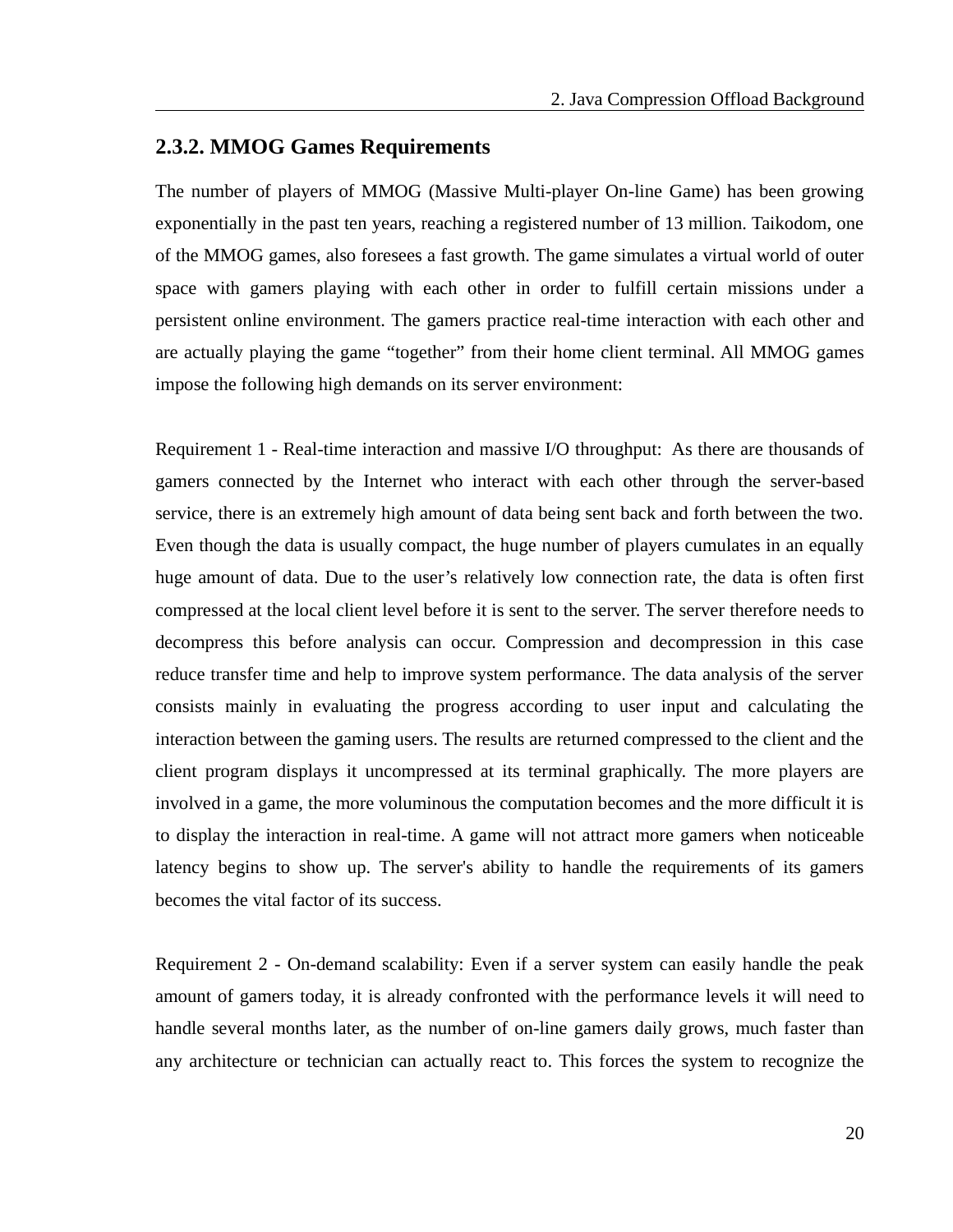high workload and scale on-demand by distributing the work vertically and horizontally to other server nodes in an intelligent manner. The system needs to dynamically support additional nodes in order to circumvent oversaturation. When during a holiday the number of players exponentially grow – a positive development, the server needs to have the added dynamic capacity so that gamers won't be disappointed – a negative development!

Requirement 3 - High availability: As most games are intended for international clients that live in different time zones, the server is not supposed to be shut down to restart for maintenance, installation or for any other reasons. The server should not encounter crashes and is supposed to run stable without scheduled downtime - zero downtime is expected.

Requirement 4 - Security. With the evolution of the Internet, onl-ine crime is becoming a serious issue throughout the world. Gamers are with no exception confronted with the danger of data theft and the game servers will continue to be an attractive target for hackers. A game server should thus be technically heavy-armed and remain pervasive to avoid any loss of client data.

Requirement 5 - High Speed. The server should remain agile as it faces massive computationintensive tasks. Taking Taikodom as an example, the server needs to implement for instance a significant amount of real-world simulation and security processing. Real-world simulation occurs when it needs to calculate the characteristics and reactions of the outer space objects based on physical law: A ball thrown in a virtual world must obey the laws of gravity. An explosion would only look "real" to the gamers when the objects fly the same way as they would in reality. When a spaceship moves forward at nearly light speed, the objects it passes over will look extended and the elapsed time shown on its devices will have to be calculated slower. The server also requires to do data compression to reduce transfer volume. Both the compression and the physical simulation involve much computation and consume a high percentage of the system's computing power. This requires from the the server a certain supercomputing capability to qualify.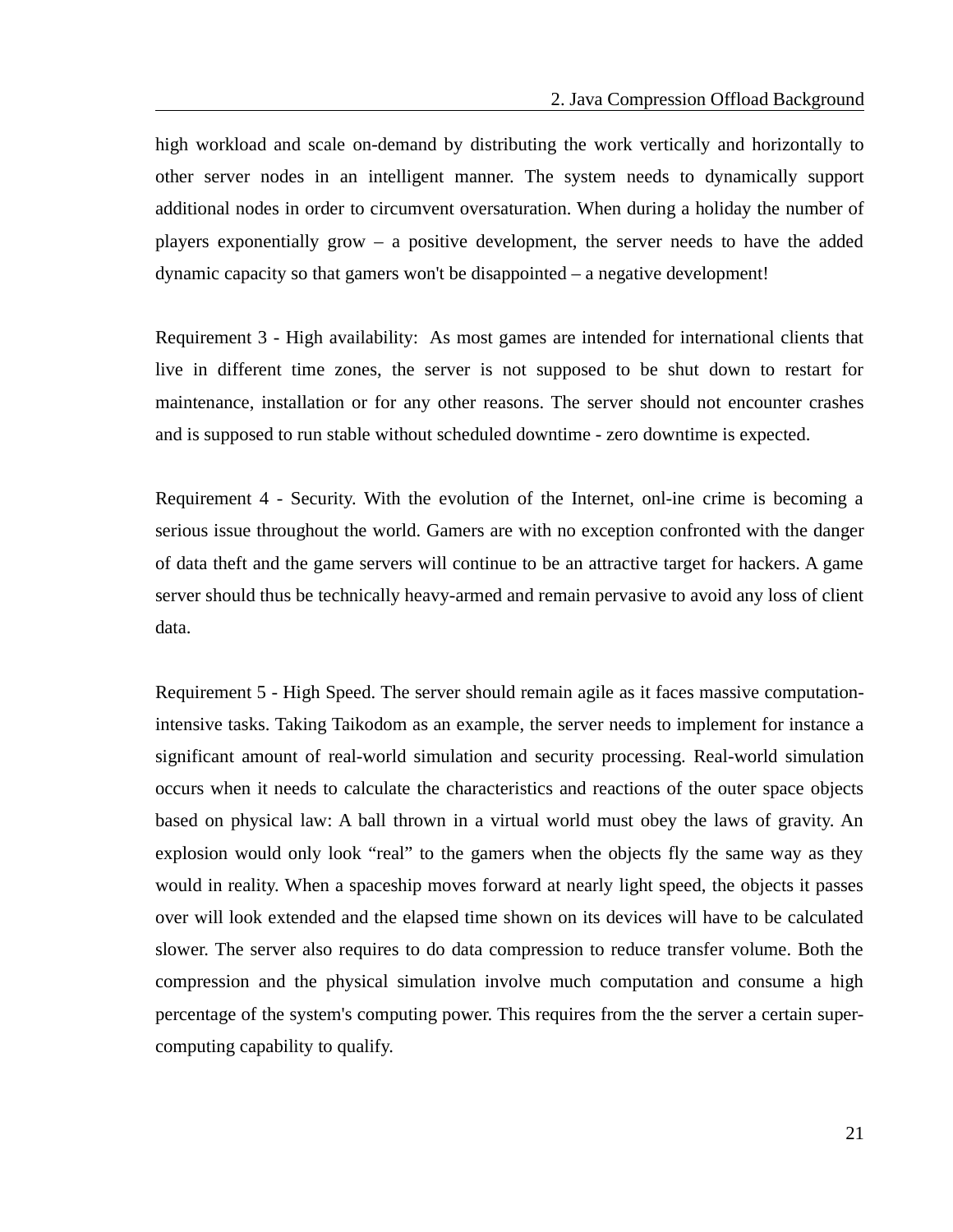#### **2.3.3. Cell Blade and System z: A Perfect Hybrid Platform**

The hybrid platform of IBM's System z connected with the Cell Blades is a optimal synergy that fulfills the above requirements. System z provides the highest level of security and massive workload handling, assuring the execution of its administrative tasks and guaranteeing an enduring connectivity to a huge number of clients. Cell/B.E. takes over the most resource demanding calculations thus enabling the System z to fulfill its job.

This combination is an effective and financially attractive game server system, as the most compute-intensive tasks are offloaded from the expensive CPU cycles of z and are carried out on the much more economical Cell blades. Without offloading, the server system required would will end up costing too much and would not be financially feasible.

System z and the Cell Blades of the testing environment were connected through gigabit Ethernet. Higher data transfer speeds at the physical layer through Infiniband are still under experimentation.

## **2.4. Hardware Compression Mechanism of System z**

As data compression can be implemented in either software or hardware, there comes the question if the compression work could actually be done by the hardware mechanism of System z that already exist widely (for example under z/OS operating system), saving the effort of implementation in software. System z has an auxiliary processor that provide solutions for the compression requirements based on a LZ algorithm. By implementing compression on hardware it could bring advantages like:

- running faster
- being less expensive
- black box principle
- offloading the main processor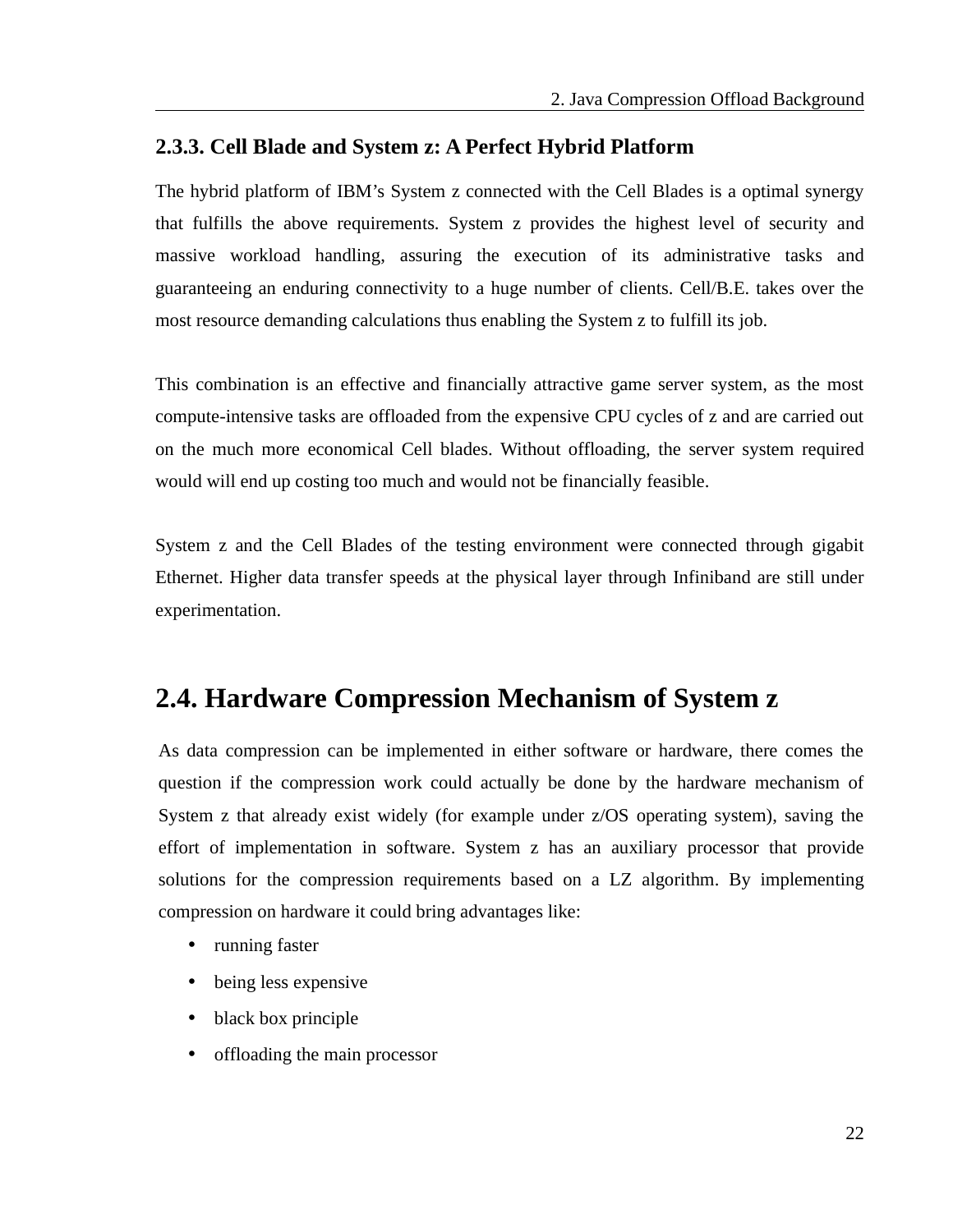The followings is a short introduction to the hardware compression mechanism of System z. It illustrates the answer to the question, why the z hardware compression facility could not have been the solution for the compression job.

Two main components are required to activate hardware compression: the compression call instruction (CMPSC) and the compression dictionaries. CMPSC is based on Lempel-Ziv 2 (LZ2 or LZ78) algorithm and specifies via general registers the source operand address and its length, target operand address and its length, the location of the dictionary, and the indication of the operation (compression or decompression). According to IBM Redbook [\[z03\]](#page-49-4) CMPSC can be used to compress any randomly or sequentially used data, as long as there is some degree of repetition of character strings. CMPSC also has a symbol translation option that allows the instruction to be used to compress network data. CMPSC uses two static dictionaries for compression and decompression, that must be prepared and read into the memory beforehand. This is usually done by a special program that read some sample data and create the dictionary out of it. The performance of the compression will directly be affected by the quality of the dictionary.

The hardware compression mechanism of CMPSC does not bring a solution to the current System z platform that runs z/Linux as the operating system. There are generally two main problems:

• Compatibility problem. Although CMPSC is used very much under z/OS, it can not be implemented on a Linux environment. The compression format that CMPSC instruction support, is not compatible to the standard compression algorithms of Linux. Linux environment supports compression and decompression standards like .gz, .bzip2, and .zip. Function gzip and zip implement LZ77 (LZ1) algorithm, a patent-free compression algorithm. Bzip2 implements a patent-free algorithm as well which combines several layers of compression for implementing on top of each other, including Borrows-Wheeler Transform and Huffman coding. CMPSC however, implement the patent-protected LZ78 (also named LZ1). This furthermore conflicts with Linux's patent-free principle and was thus never an implementation on Linux.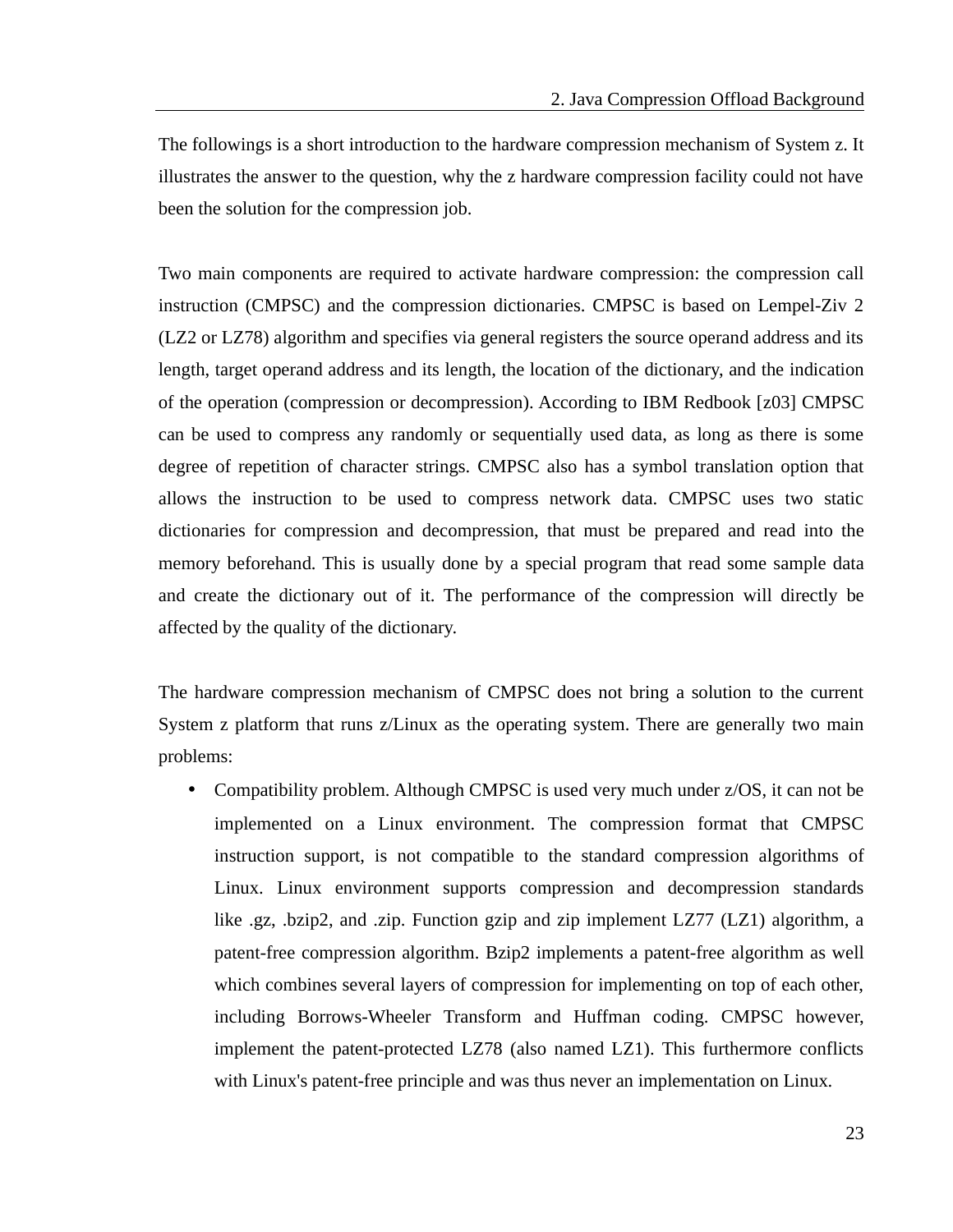• Dictionary problem. Static dictionaries are applicable only when the content of the data to be compressed is known beforehand, or when most of the key words that would exist in the data are predictable. This is especially useful for example in database compression, since all field names are known beforehand and entries could be foreseen. It is very hard to construct an efficient static dictionary without knowing the contents of the data. In cases like this, the dictionary has to be built dynamically. They have to be created during compression to fit the input data. In the hybrid system of this project, since the data from the client could appear in any format and the content varies from case to case, there is no way to specify a general compression dictionary that works for all situations that guarantees a good compression result all the time.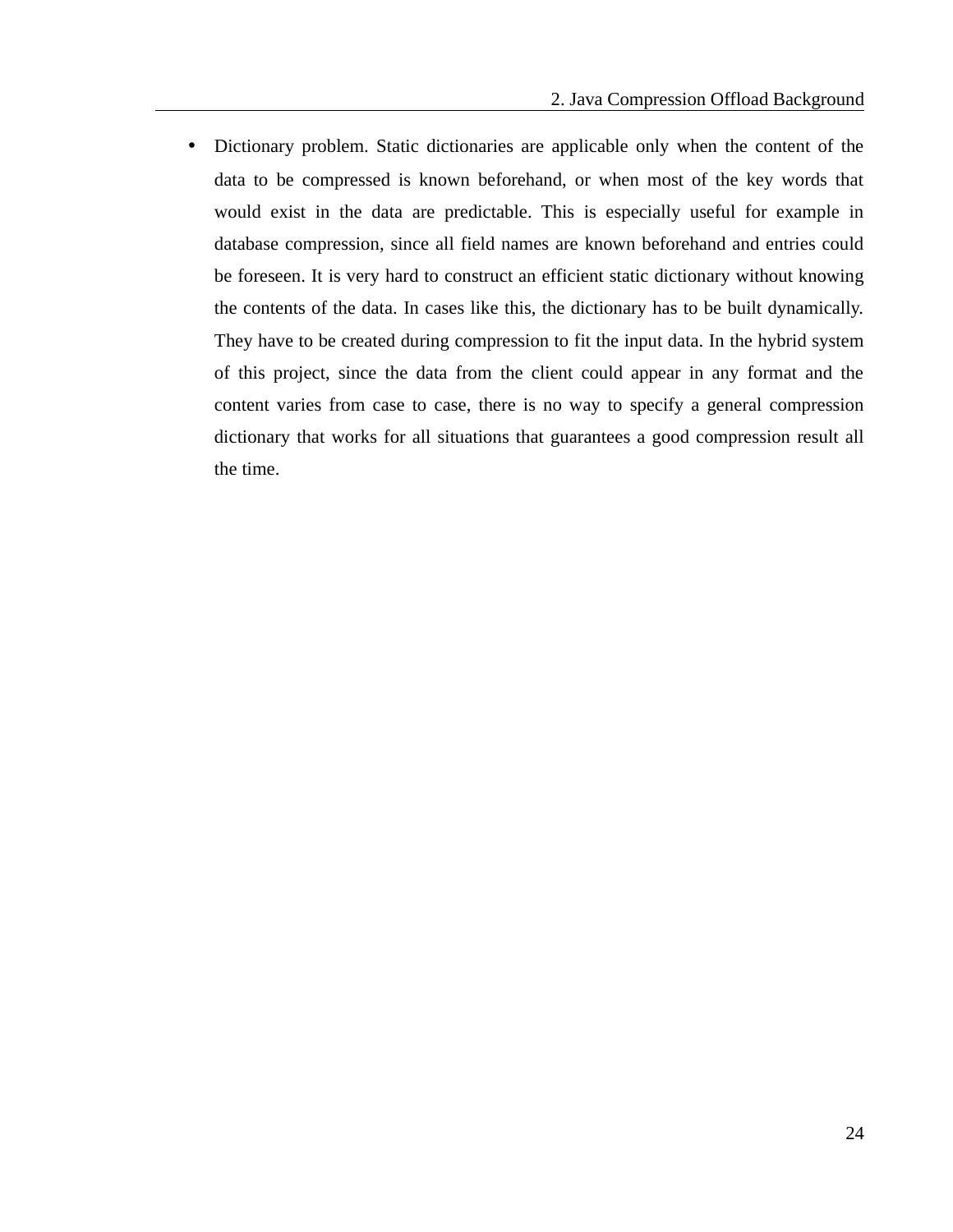# **3. Architecture and Compression Library**

## **3.1. System Architecture**

In the Gameframe project, the server system is a combination of mainframe and the Cell blades, both of which run Linux. The blades are plugged into System z and are connected with it through a one gigabit Ethernet connection. Several Cell blade servers takes over physics simulation. Another blade server is reserved for compression and decompression. The gamers access the game server from their home client through the Internet. Upon receiving client data, System z sends the packets to the Cell blade for unpacking and the Cell blade sends the decompressed data back to System z. After finishing its work, System z lets the Cell blade compress the data again before forwarding the results to the clients. The architecture of the whole System is represented in the graph below:



 **Graph 3: System Architecture of Gameframe with Cell blades for offload**

The above is only a simplified structure. A demilitarized zone, the so-called DMZ, a subnetwork that exposes the services to the Internet, prevails between the client and System z. The DMZ is an additional layer of security for the organization's LAN (Local Area Network).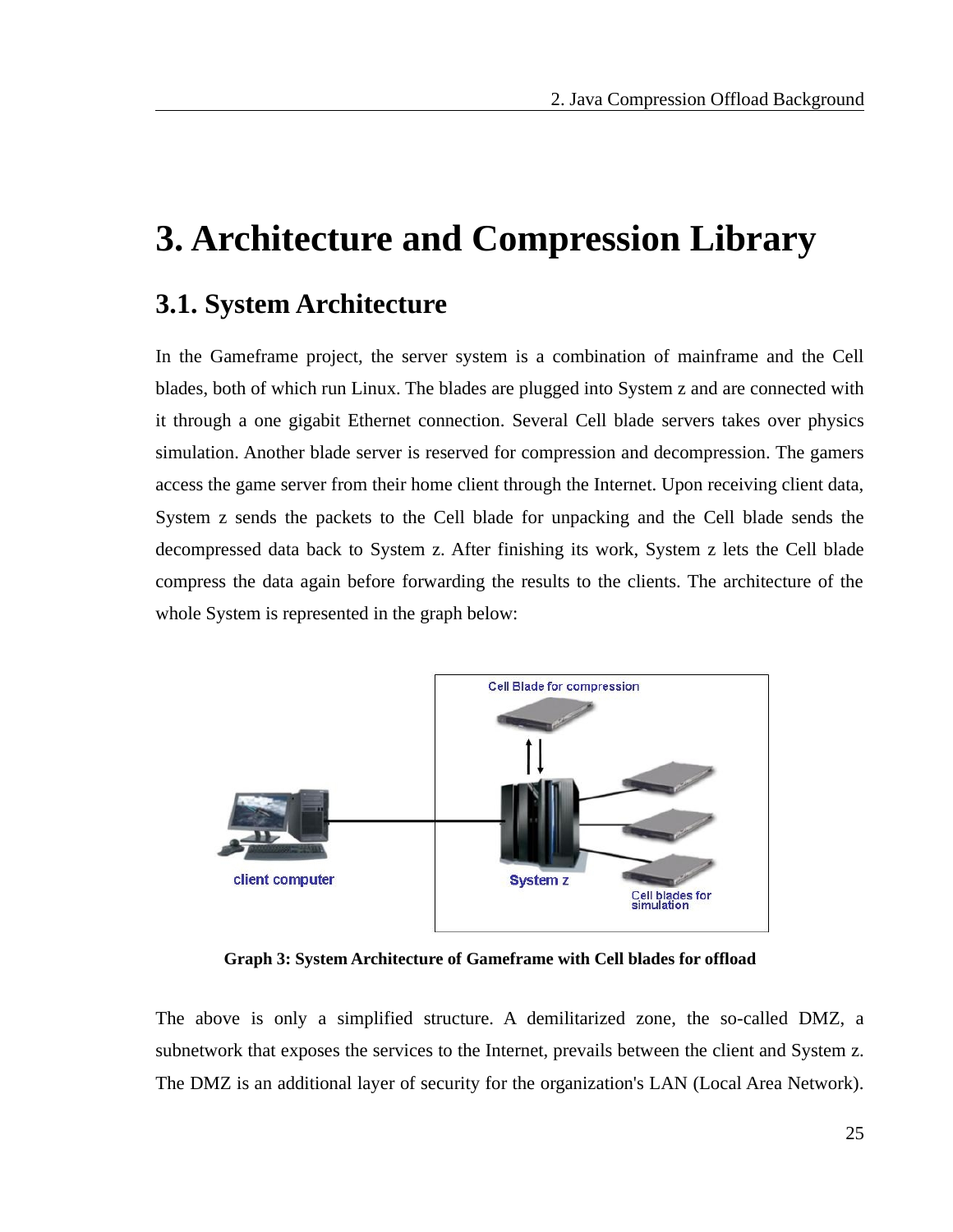Although not illustrated in the graph, the demilitarized zone separates the Intranet from the Internet, is essential and cannot be omitted.

## **3.2. Zlib Library and the Deflate Algorithm**

#### **3.2.1. Background**

Data compression is no new topic, and compression algorithms have seen little advance for the last years. Compression algorithms can be generally divided into

- lossless data compression
- lossy data compression

Lossless data compression allows the exact reconstruction of the original data from the compressed data and should be used when the source data and decompressed data have to be identical. Text-based data is mostly compressed in this way. Examples of lossless compression algorithms are Run-length encoding, Lempel-Ziv family (LZSS, LZW, etc.), Deflate algorithm, PNG, TIFF, etc.

Lossy data compression converts the data within defined tolerences. It is most commonly used to compress multimedia data (audio, video and graphic).

#### **3.2.2. Deflate Algorithm**

Zlib compression library was written by Jean-loup Gailly (compression) and Mark Adler (decompression) and is designed to be a free, general-purpose lossless compression library without being covered by payment liable patents. Zlib implements Deflate algorithm and achieves typical compression ratios between 2:1 and 5:1. Theoretically zlib can in extreme cases reach a compression factor of 1000:1 [\[zlib03\]](#page-50-3). Zlib is widely used under different platforms and for different languages, such as zip and gzip tools under Linux, Winzip under windows, java.util.zip package in the Java language, etc.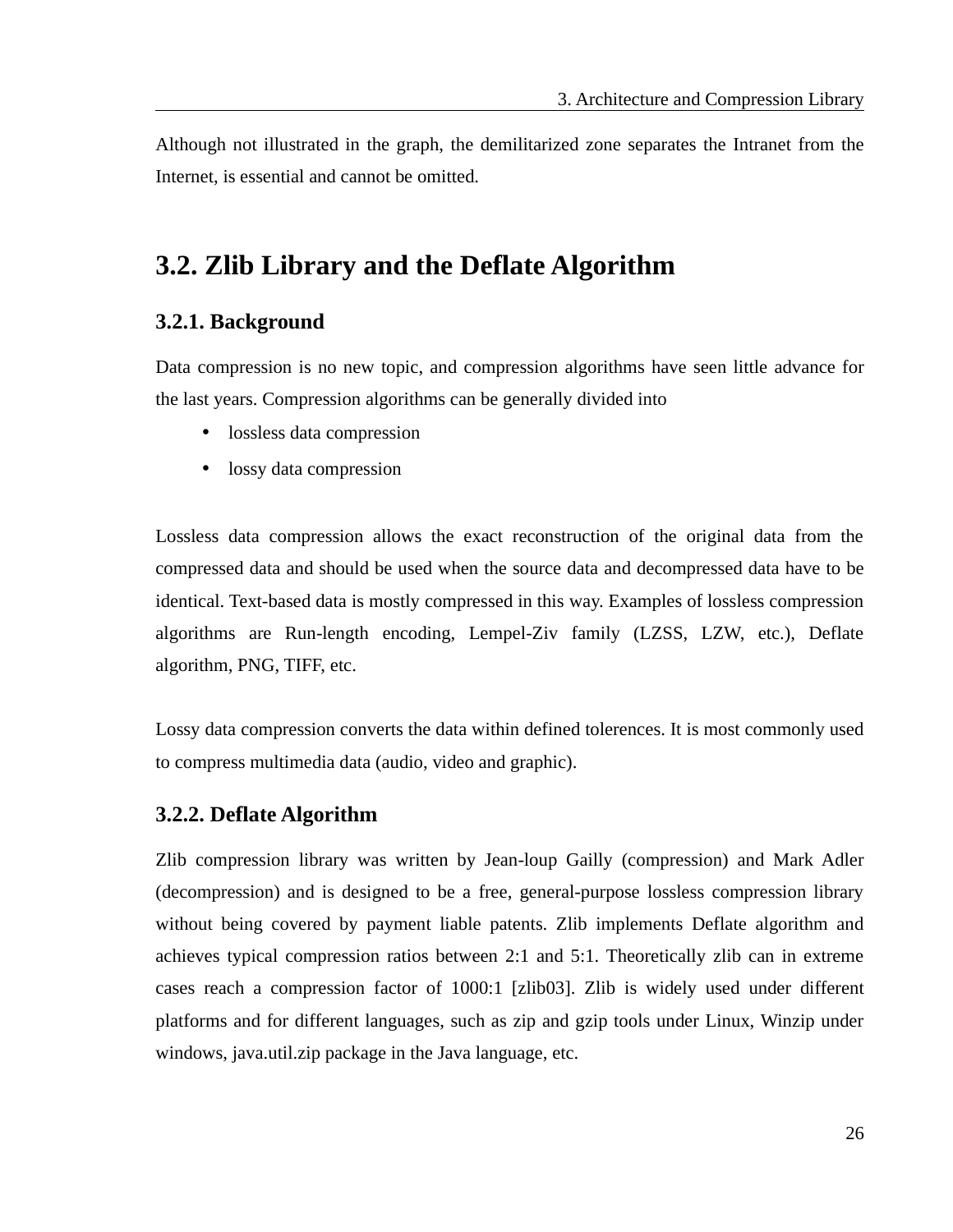The Deflate algorithm is a lossless compression algorithm that uses a combination of LZ77 and Huffman Coding. Deflate algorithm is widely used in different libraries because of its good performance and its guarantee of never expanding the data, in comparison with LZW, which in extreme cases doubles or triples the file size.

LZ77 works based on a sliding window principle which slides through the whole text. The window consists of two buffers: one search buffer, and one preview buffer. The search buffer contains the text fragment that the program has worked on and serves like a dictionary. The preview buffer contains the text that needs to be compressed. To construct the compression data, LZ77 looks through the search buffer - when the next sequence of characters to be compressed in the preview buffer is identical to that can be found within the search buffer, the sequence of characters will be represented by two numbers: an offset, suggesting how far back into the search buffer the sequence starts, and a length, suggesting the number of repeated characters. During compression, a hash table is constructed to enable a faster searching process. The size of the buffers has to be set beforehand. A bigger buffer size makes compression of a higher ratio possible, but would take longer time. A smaller buffer size enables the compression algorithm work faster, but won't reach a ratio as high. The libraries that implement LZ77 usually gives the user the possibility to set the level of compression according to their wish. The following gives an example of compressing the byte sequence of "abcamanand" with LZ77.

|             | Distance | Length | Symbol |
|-------------|----------|--------|--------|
| abcamanand  | 0        |        | 'a'    |
| a bcamanand | 0        | 0      | 'b'    |
| ab camanand | 0        |        | ' c '  |
| abc amanand | 3        |        | 'm'    |
| abcam anand | 2        |        | 'n'    |
| abcaman and | 2        | 2      | 'd'    |

**Table 1. LZ77 compression**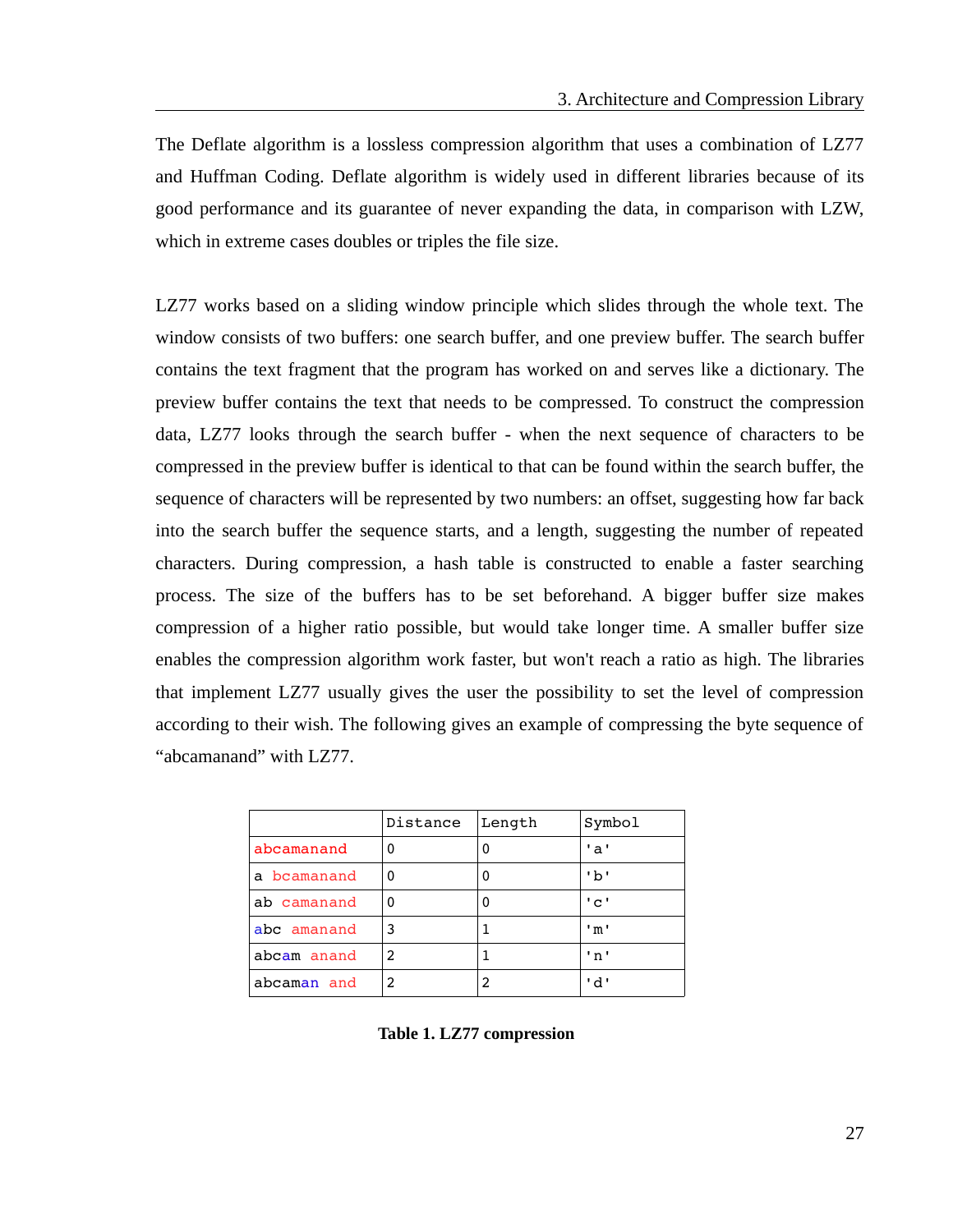Huffman coding is based on the frequency of occurrence of the characters. The characters that occur more frequently will be encoded with a lower number of bits - the less frequently with higher - through a tree structure where each leaf indicates a character. The algorithm constructs at the end a so-called Code Book that serves as a reference for decoding. Huffman coding compresses typically between 20% and 90% of the original data.

#### **3.2.3. Gzip File Format Specification RFC 1952**

```
 +---+---+---+---+---+---+---+---+---+---+
   |ID1|ID2|CM |FLG| MTIME |XFL|OS | (more--) +---+---+---+---+---+---+---+---+---+---+
 (if FLG.FEXTRA set)
    +---+---+=================================+
    | XLEN |...XLEN bytes of "extra field"...| (more-->)
   +---+---+=================================+
 (if FLG.FNAME set)
    +=========================================+
    |...original file name, zero-terminated...| (more-->)
    +=========================================+
 (if FLG.FCOMMENT set)
    +===================================+
    |...file comment, zero-terminated...| (more-->)
   +===================================+
 (if FLG.FHCRC set)
    +---+---+
    | CRC16 |
    +---+---+
    +=======================+
    |...compressed blocks...| (more-->)
    +=======================+
     0 1 2 3 4 5 6 7
    +---+---+---+---+---+---+---+---+
    | CRC32 | ISIZE |
    +---+---+---+---+---+---+---+---+
```
**Table 2: Gzip file format** 

**Source: Gzip File Format Specification version 4.3, [\[rfc1952\]](#page-50-4)**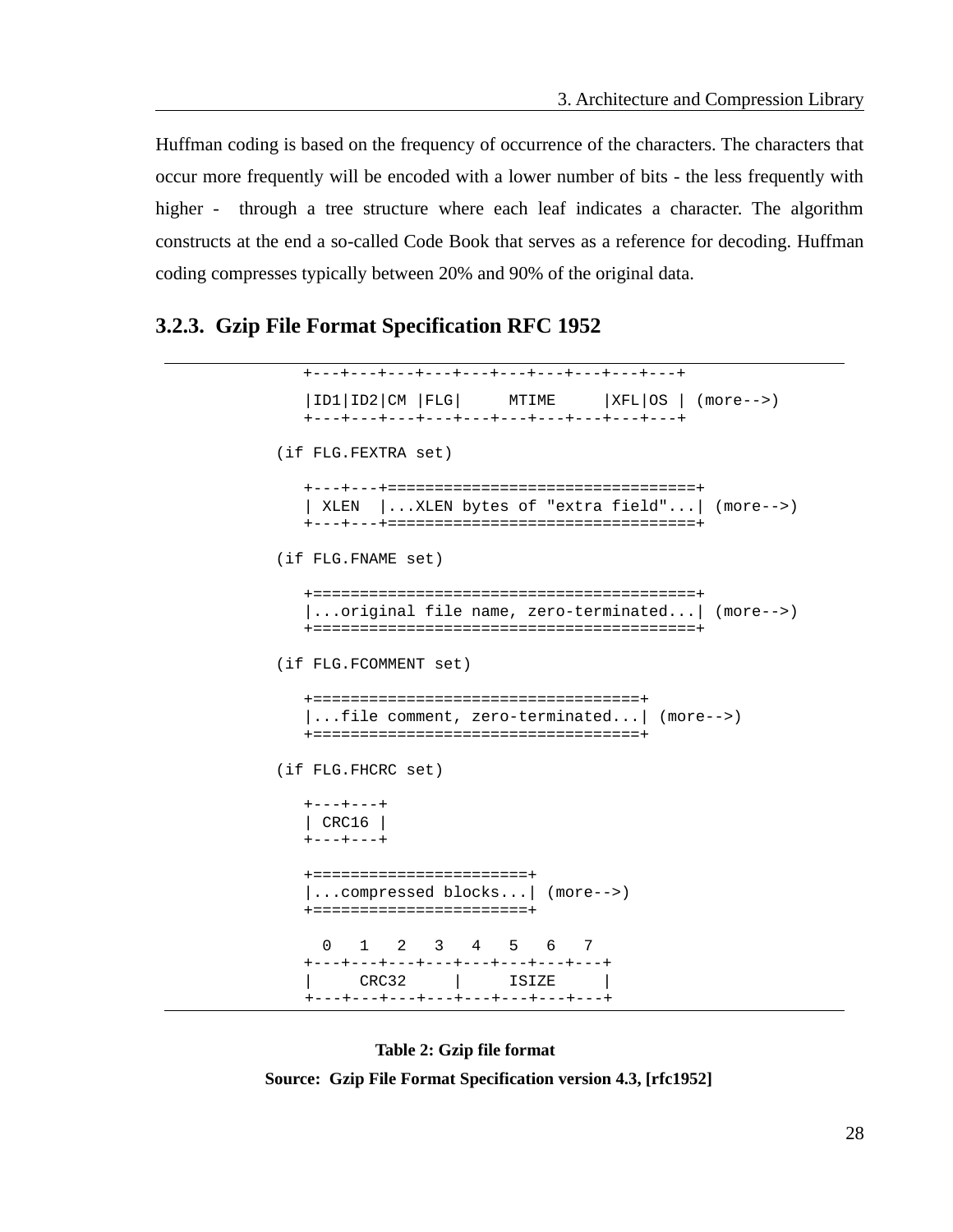The Deflate algorithm uses the advantage of both LZ77 and Hufmann algorithms and turns out to be one of the most popular lossless compression algorithms in wide use. Gzip utility implements the Deflate algorithm and the zlib library to compress and decompress data based on files. According to RFC 1952 the gzip file format is specified in the above Table 2. Here are some important notifications to the specification:

- ID1 and ID2 stand for identification 1 and 2, specifying the file as being in gzip format.
- CM stands for compression method. It is set to 8 when the Deflate compression algorithm is used.
- FLG are the flags
	- . bit 0 FTEXT : Setting FTEXT usually denotes an ASCII text file. This flag is usually cleared if binary data is involved.
	- bit 1 FHCRC: If this is set, it denotes the use of the CRC16 version.
	- . bit 2 FEXTRA : Ff this is set, it signifies the existence of optional extra fields.
	- . bit 3 FNAME : Specify whether an original file name is available.
	- bit 4 FCOMMENT : When set, denotes the existence of a zero-terminated comment.
- MTIME stands for modification time.
- XFL stands for extra flags.
- OS stands for the operating system.
- CRC32 denotes the Cyclic Redundancy Check value of the uncompressed data.
- ISIZE stands for input size and contains the size of the original (uncompressed) input data.

## **3.3. The Zlib Library Optimized for the Cell Processor**

### **3.3.1. Introduction**

Zlib library is written for a sequential environment. By optimizing it for the Cell blade one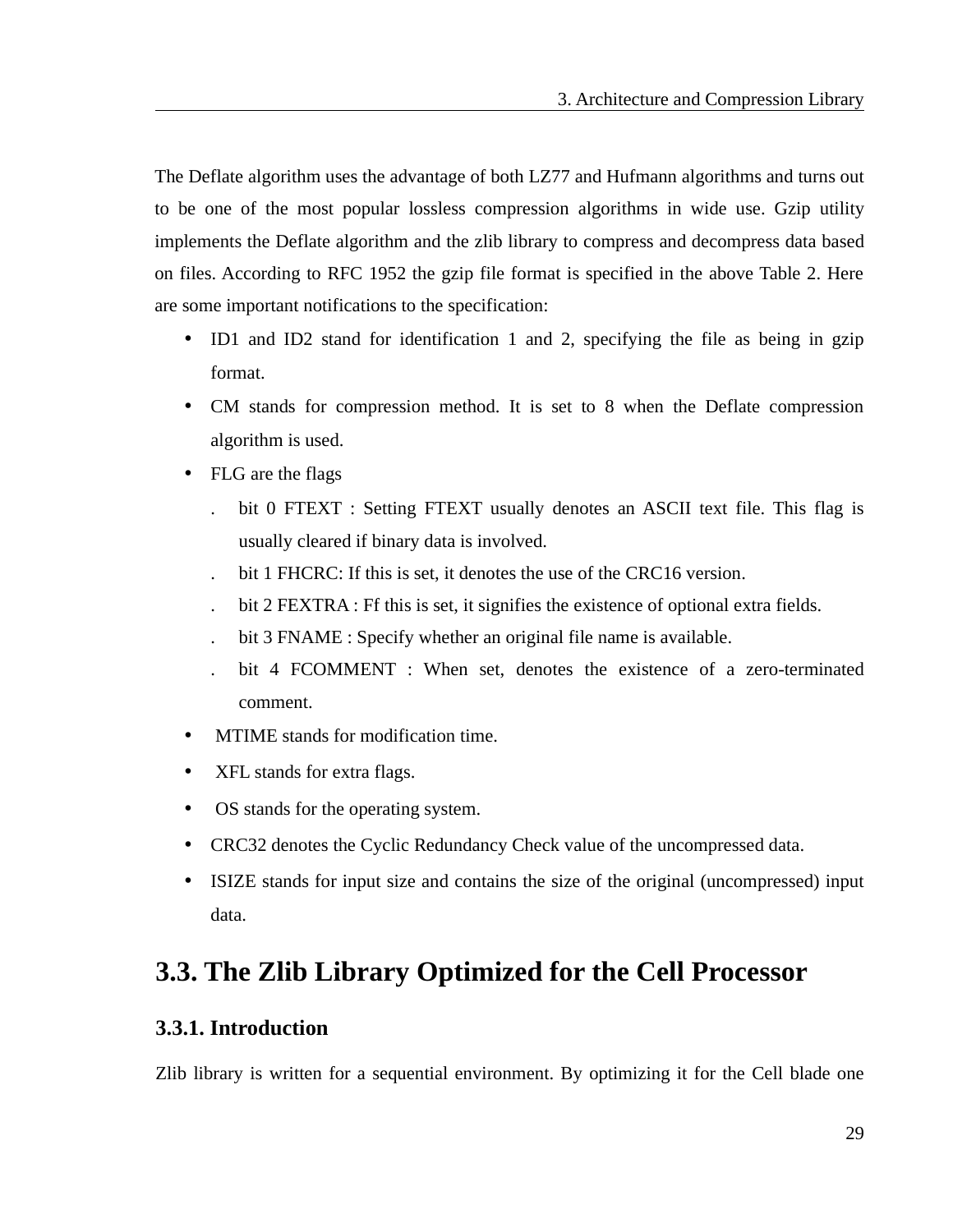needs to have a thorough understanding of the library's functionality in order to exploit Cell's unique architecture. The library has been optimized by Seunghwa Kang, a Ph.D. student from Georgia Tech [\[zlib04\]](#page-50-7). An example application named minigzip demonstrates the performance and the use of the Zib library optimized for the Cell processor. Sourceforge [\[zlib05\]](#page-50-6) presents the source code for both the library and the gzip utility. Two compiled binary executables for minigzip application are offered to run on a Cell blade environment with or without the SDK. The library offers a command-line user interface. User need to specify the name of the file to be compressed and the variables if needed. After the compression a new file with extension ".gz" is generated in the folder. The program offers the user the possibility of specifying the compression level (from 1 to 9), the block size (from 100 to 900 KB) and the maximum number of SPE threads that will be generated for compressing each file stream. For decompression user uses the same command with flag '-d' added ahead of the file name.

#### **3.3.2. Optimization Analysis**

Parallelizing the zlib library on the Cell processor is not easy. Zlib has a high dependency on data processing and the way the algorithm accesses the data makes it difficult to parallelelize. Basically the following points prohibit a good parallelization of the code [\[zlib06\]](#page-50-5):

- Data that is compressed by LZ77 is a mixture of literals and numbers that indicate length and distance (see table 1). In order to find out what the next symbol is, the symbol that is before it has to be identified first. This sets a limitation for the Cell to parallelize it.
- Decompression of data processed through the Huffman algorithm also builds on data dependency which needs to be processed sequentially. This is due to the character symbols that are encoded with different bit lengths. The length cannot be known when the characters before is not yet decompressed.
- Both the LZ77 and Huffman algorithms require a great amount of table lookups. This happens for instance when the LZ77 algorithm looks for the identical literals in the search buffer or when the Huffman-coded data runs the decoding process. This process cannot be vectorized since the Cell SPE does not support this type of random memory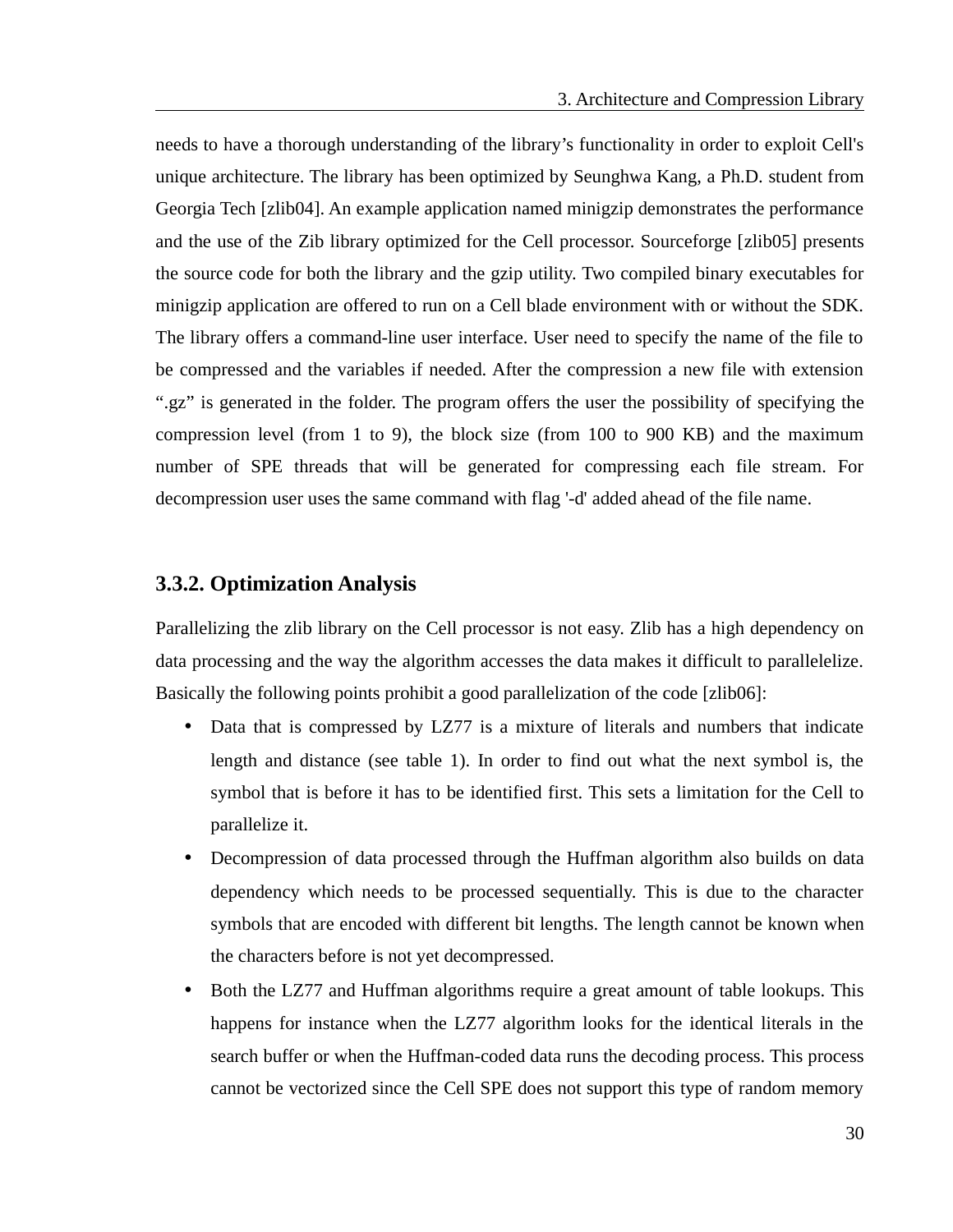accessing.

• Another point is the difficulty of branch prediction. Branches always strongly depend on the input. Well compressed data contains a great percentage of numbers (see table 1) indicating the length and distance of the indexed content in the sliding window. Poor compressed data, on the contrary, contains lots of literals and less numbers. This results in different branch behaviors and reduces the performance for the zlib library when running on the Cell.

According to Kang, the following optimization of zlib code for compression and decompression has been achieved for zlib running on the Cell bladeAccording to Kang, the following optimization of zlib code for compression and decompression has been achieved for zlib running on the Cell blade [\[zlib06\]](#page-50-5):

- Calculation of the hash key using the three bytes starting from the inserting byte at compression
- String comparison of LZ77 using SPE's 16 byte byte-wise vector comparison instruction at compression
- Vectorization of the window update loop of LZ77 at compression
- Vectorization of table construction at decompression
- Vectorization of CRC calculation algorithm and Adler32 algorithm (an alternative to CRC) of decompression
- Identification of computation-intensive loops and applying loop unrolling
- Static branch hinting
- Separation of compression and decompression routines to reduce memory usage

The gzip utility, by implementing zlib library, is data-dependent as well. According to Kang this tool has gone through the following optimization [\[zlib06\]](#page-50-5):

- Full flushing to break data dependency based on introducing an extra field in the header data of the compressed file
- Input file partitioning to multiple blocks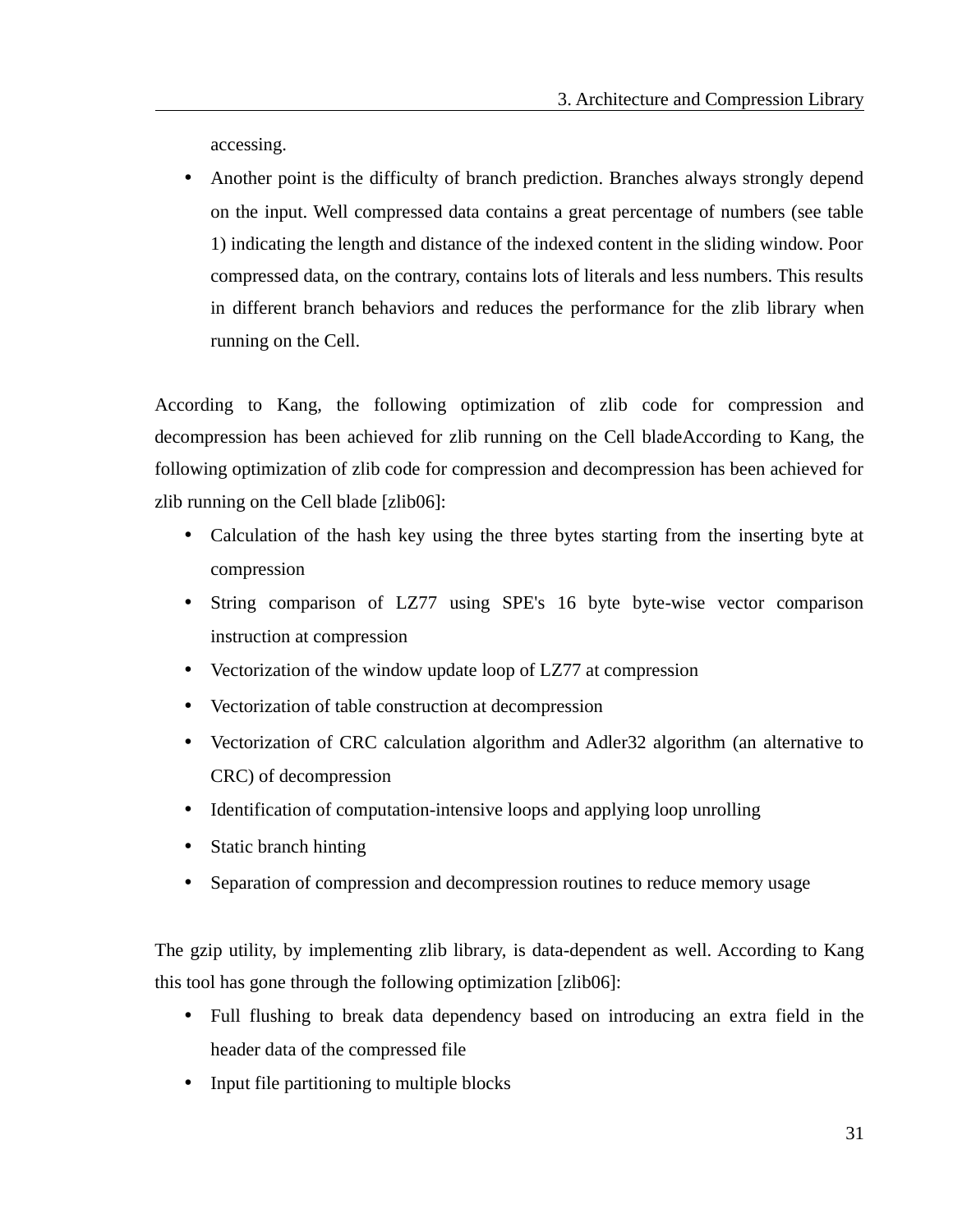• File read and write threads

These efforts enables the gzip implementation on Cell BE in achieving an overall speedup of 2.89 for compression, as compared with a Intel Pentium4 system. Other comparisons are illustrated in the following graph:



### **Graph 4. Performance comparison of Cell/B.E. optimized gzip compression with the original zlib implementation on other single processor architectures Source: Paper HPC-Cell-ParCo2007.pdf [\[zlib06\]](#page-50-5)**

To make it easy to distinguish between the zlib optimization done from Kang and the thesis author's further optimization for the hybrid system in the following chapters, Kang's version of the zlib library including the optimized gzip utility will be called "Georgia-zlib". Georgia-zlib is further adapted and optimized to fit the requirements and specialty of the hybrid system, making a compression offload from System z onto the Cell blade profitable.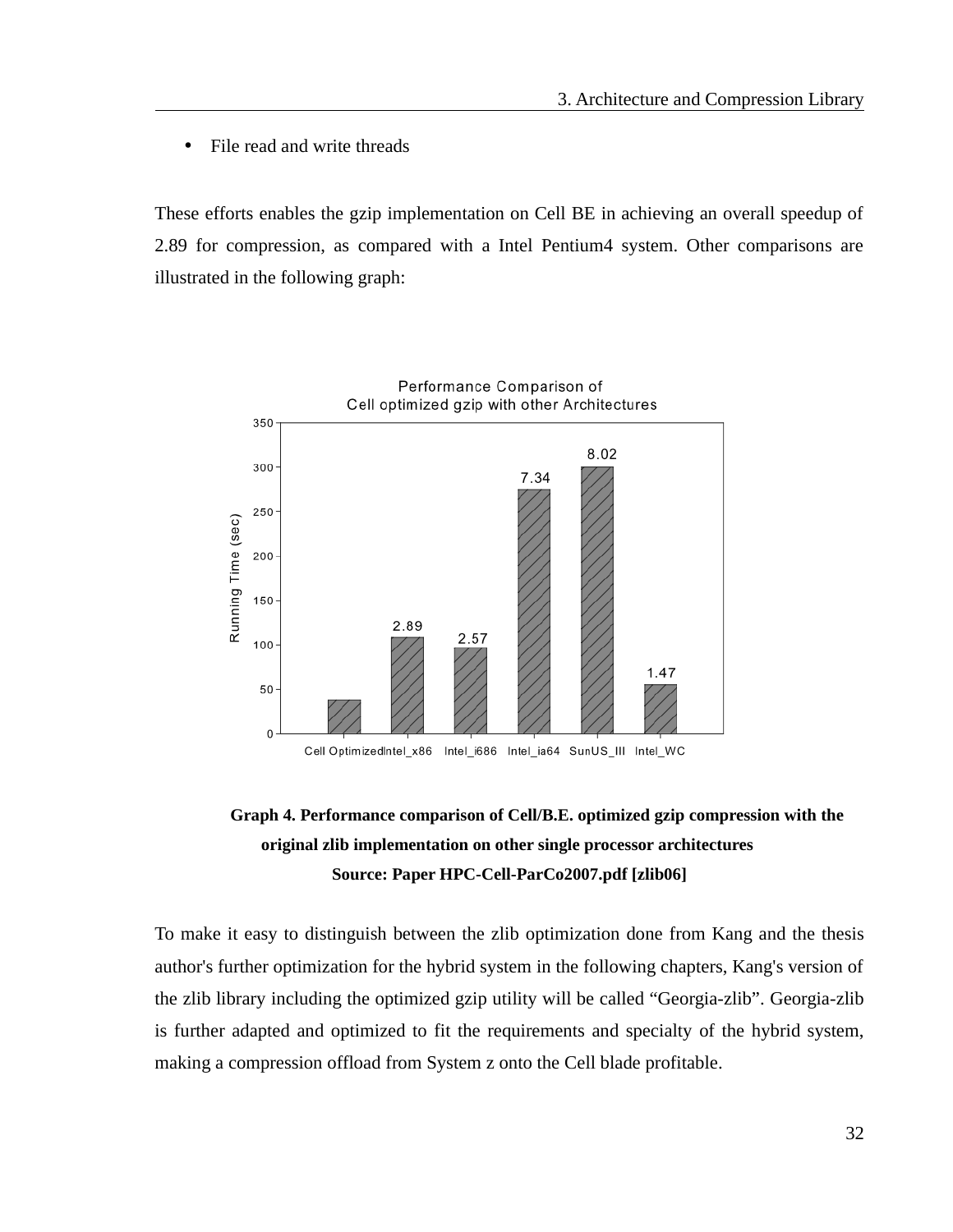# **4. Program Analysis**

## **4.1. System environment**

The Georgia-zlib library and its gzip code were originally compiled with gcc provided by Cell SDK 2.0 and run on a IBM QS20 Cell blade with SPE library libspe. The tool run under SDK3.0 on a QS21 as well.

The System z runs a Java client that calls up the Cell blade server compression and decompression functions. The server functions are written in C. In the example of Hoplon's Taikodom, the client game code is written in Java. The client can also be implemented in any programming languages as long as the library supports socket.

## **4.2. Modification of Georgia-zlib for Offload**

For the purpose of offloading System z's workload onto a Cell blade, the optimized gzip utility in the Georgia-zlib package is a helpful basis. Certain points of the utility need to be optimized so that the offloading can achieve optimal performance.

### **4.2.1. Interface and File I/O**

The gzip tool of Georgia-zlib offers a command line interface and requires a file name as a variable. The tool accesses the data through the standard file i/o functions in C, which, after being called, copies the data from the disk to a library buffer. The buffer size is usually set at 8192 bytes in the Linux operating system, that means, the file data is transferred from the disk to the memory in blocks of 8 KB. Accessing the disk creates a high i/o latency. Avoiding this would help to increase the performance of the Cell/B.E. server, therefore the following optimization to the current gzip utility was carried out:

The new interface of the calling program receives a memory address and a number as its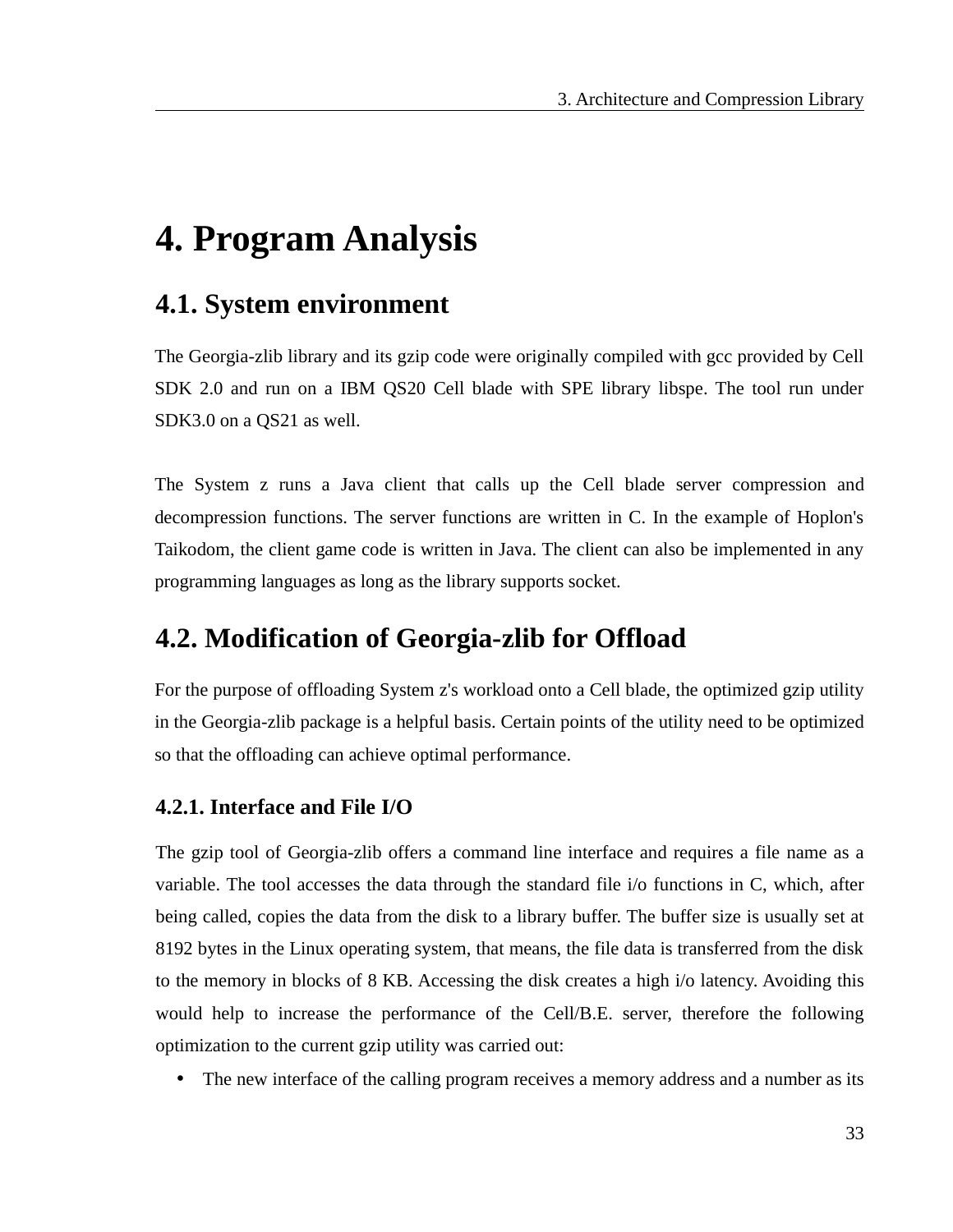arguments instead of a file name. The memory address indicates the location of the data which needs to be compressed/decompressed; The number specifies the size of the data. This optimization avoids the original disk activity that is actually unnecessary. As System z would send the data to the Cell blade through a standard TCP socket, the Cell blade now receives the client data first in its main memory buffers. There is thus no need to write the data onto disk only to read it back sometime later. Through a much faster data access in the memory, the performance increases. This optimization involves changing the program code in the gzip utility, including that running in the SPE.

• Integrating the gzip function call in the TCP socket program enables calling the program directly without using command line. This is a trivial modification which requires a simple adaption of the main function name and arguments of Georgia-zlib.

#### **4.2.2. SPE Thread Adaption**

The SPE thread creation model of Georgia-zlib needs to be adapted for this particular hybrid system constellation as well. Georgia-zlib is optimized for data being equally distributed to each SPEs – the parallel-pipelined model discussed in chapter two. At compression it generates SPE threads on all of the available SPEs (or according to user definition) and sends each one a same amount of data to be processed. To realize this, the PPE carries out many organizational tasks including loading the basic workload, assigning vectors of data, initializing buffer variables and creating SPE threads. These tasks themselves take a lot of system resources and create a big overhead for the PPE for utilizing each SPE. After a closer look at the situation, it is obvious that the extra workload is actually only useful when the data to be processed is very large. By analyzing the realistic data sizes being transferred inside the hybrid system (in the Hoplon around 50 KB per stream and less than 100 KB), compressing the data that way actually takes longer and creates more costs for the system. Client data in this structure more often falls under the 100 KB size limit. For this reason, the data doesn't need to be distributed to run on different SPEs – one stream needs only one SPE so that the other ones can be reserved for the other streams. At every incoming data stream, the PPE creates a new child process to collect the data and then sends it to one free SPE to compute.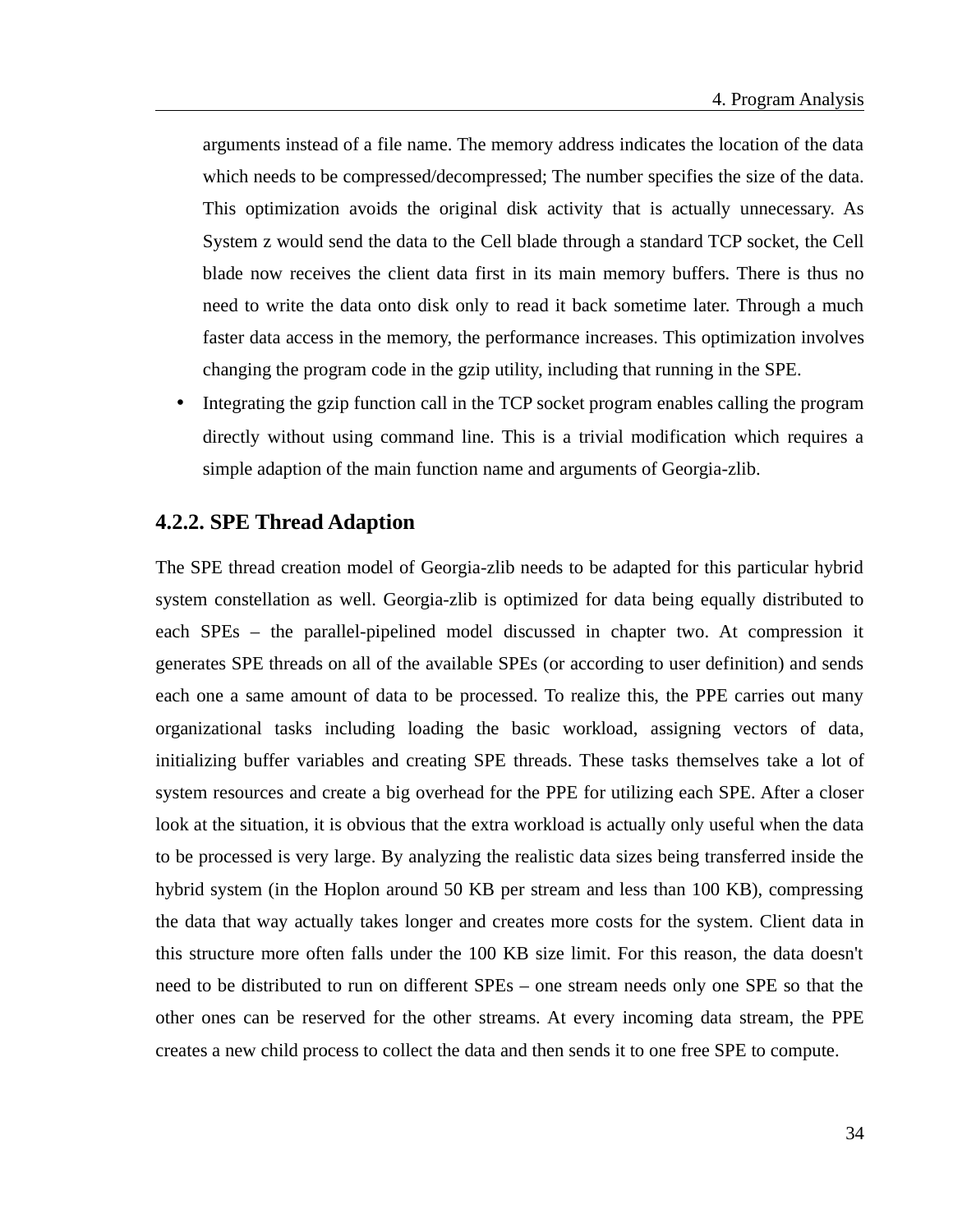

**Graph 5. SPE thread creation**

### **4.2.3. Workflow and Other Modifications**

The optimized gzip utility begins its execution with argument parsing. Several issues require explanation:

- The compression level from the Cell's server program is set to 6 to achieve an average compression and time performance. This number can be set to anything between 1 and 9. The greater the number is, the higher the compression ratio will be and the more time it will cost. This number should not be set by the parsing function of gzip, but should be done by the Cell's server program through specifying one more compression argument variable.
- The number of SPU threads that should be generated per input stream is set to 1 (represented by '-t1'), indicating the concept of one stream being compressed with one SPU.
- The size of the compression block is set to the maximum block size represented by 'b9'. The maximum block size is set by the header file minigzip.h with a value of 900 KB. This size can also be set to 9 MB, allowing the highest input data stream size of this value. The current Cell blade QS21 does not support 90 MB due to its memory size.
- If the arguments contain a '-d', the decompression process will be invoked.
- The other arguments ('-f', '-h', '-r') are deactivated in order to achieve simplicity. They lack impact in compressing normal data. Modification could be undertaken in the Cell server's program to reactivate the usage of these flags.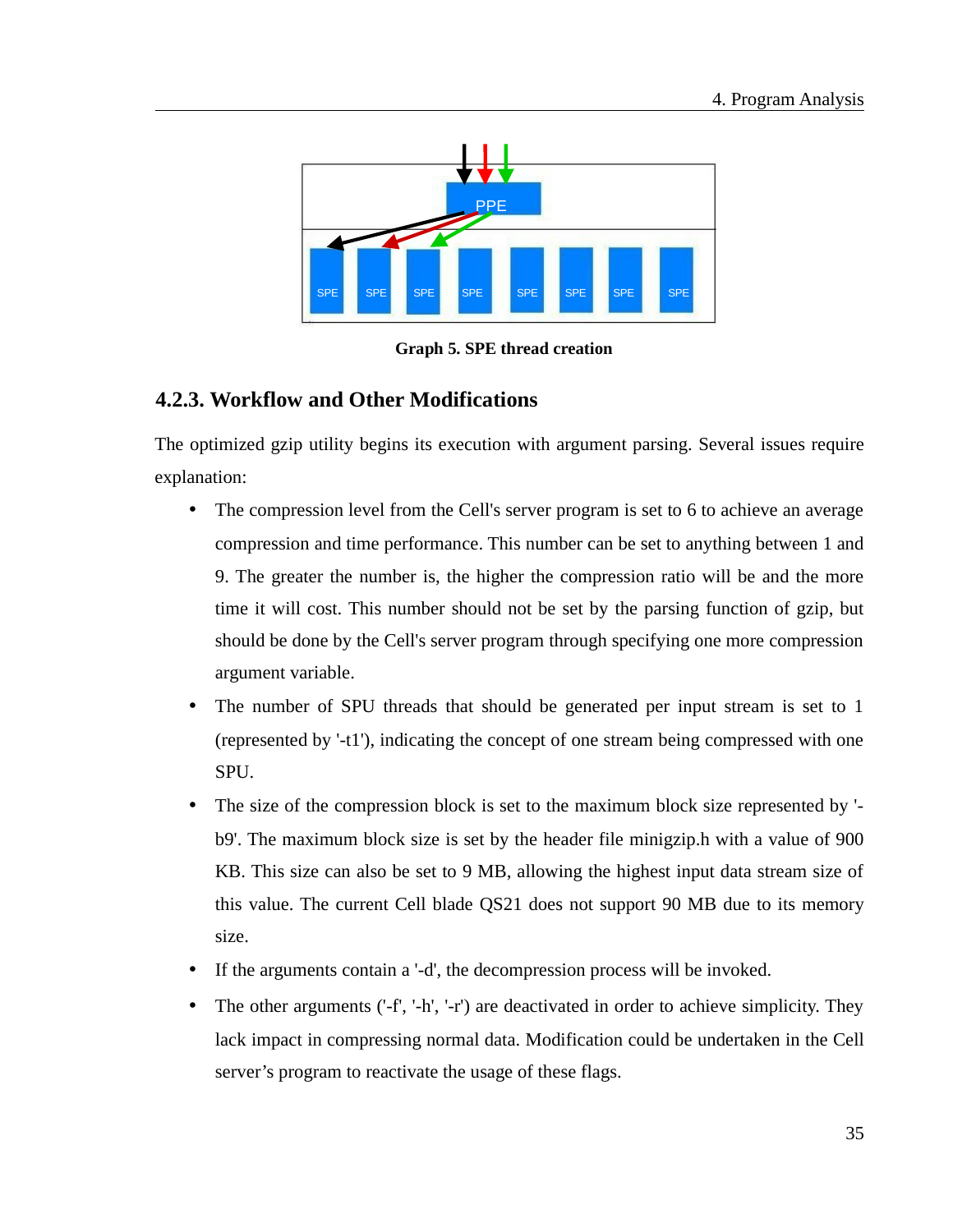Depending on the existence of the input argument "-d", the program sends the data for either compression or decompression. When compressing, it firstly starts the header writing procedure which fills up the first 22 bits with the header information that was originally created for a zipped file. The structure of the header data can be found in the gzip format specification (see table two). After defining the memory address pointer and the data size, the program then goes on to determine the workload that will later be processed by the SPE. A control block for the SPE is created, specifying the location and size of input, output and other information. The program then starts an SPE thread for each compression stream. It also creates a PPE thread which accumulate the result sent from the SPE. The PPE and SPEs communicate the processing status using mailboxes. After all blocks are processed, the PPE thread has already saved the result data in the right order. The program then starts a new procedure of header writing (as some information was missing when the first procedure took place) and substitutes the old header with the new one. The program finishes with a write trailer process that writes the CRC information at the end of the data buffer before passing its location to the Cell server program.

Decompression is similarly processed with header and trailer checking instead of writing them. After achieving the compression information from the header, the program lets the data be decompressed accordingly and finishes delivering a result stream that contains only pure data.

In both folders spu\_compress and spu\_decompress store the SPU codes, the parts of file access are modified to support reading the changed data structure that is sent from the PPE.

## **4.3. Networking through Sockets**

### **4.3.1. Background Information of Socket Programming**

Besides RPC, socket programming is one of the most often used mechanisms to build up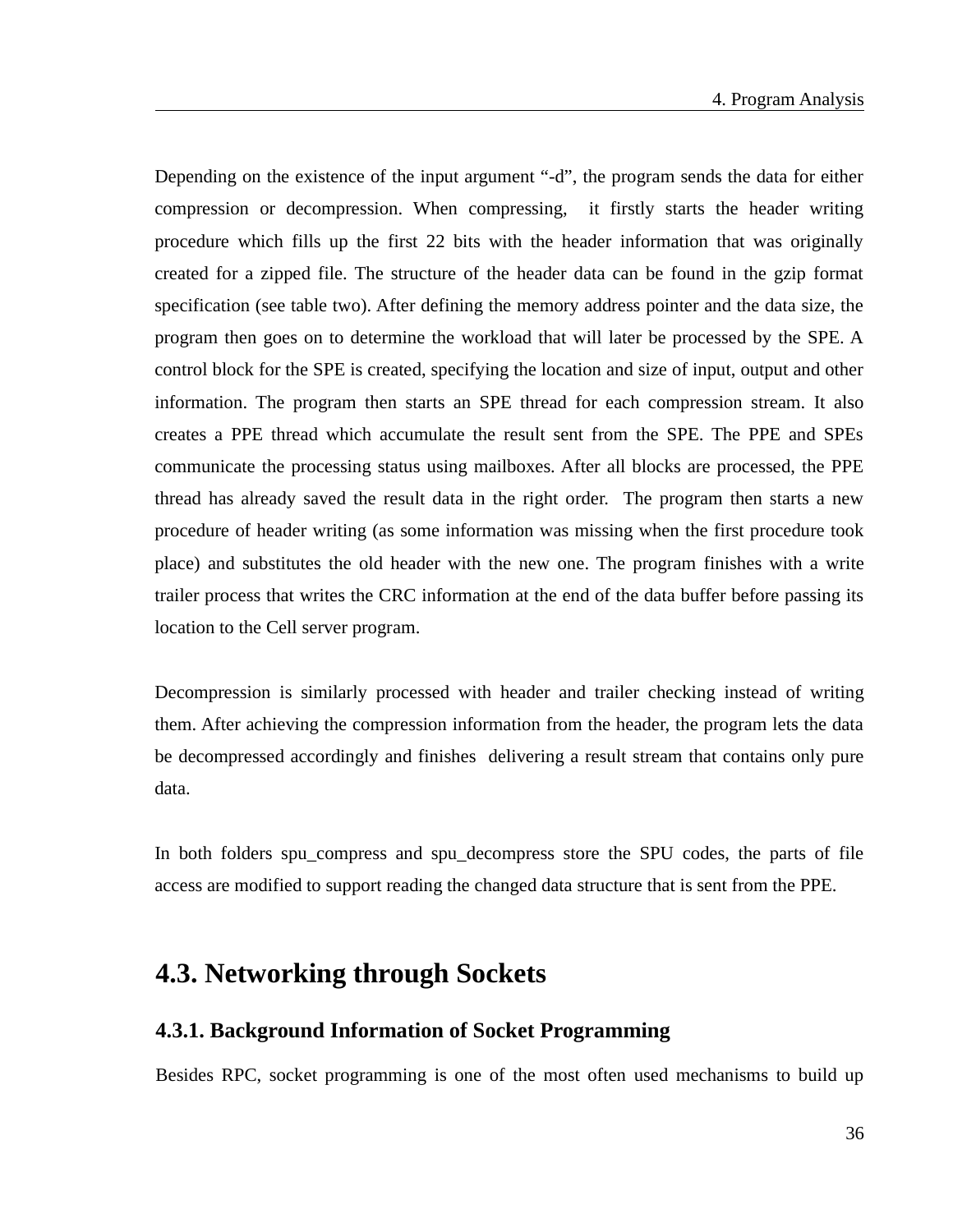networking between different systems as long as both kernel sides offer socket support. It is in fact the faster way of communication, as it avoids much system overhead of middleware implementation that would have been necessary for RPC.

Socket implementation happens on the TCP/IP stack of an operating system. It can usually achieve the upper bounds of bandwidth and speed that can be achieved between the two communicating systems. The simplest TCP/IP network test can be performed using the ping command. By giving the command "ping -c 10 cellhop", the server named "cellhop" receives 10 TCP packages (based on standard mode) with one second interval between each package and generates the following output:

```
--- cellhop.boeblingen.de.ibm.com ping statistics ---
10 packets transmitted, 10 received, 0% packet loss, time 8992ms 
rtt min/avg/max/mdev = 0.419/0.482/0.598/0.056 ms
```
#### **Table 3. TCP/IP network test**

Here "rtt" refers to the Round-trip Time – the time elapsed for the transmission of 64 bytes of a TCP packet between the two operating systems. Server cellhop offers an average transfer time of half a millisecond, which is also the system latency of TCP.

Socket programming is not language dependent, and it is not obligatory to have the client and the server implement the same programming language. The great flexibility of socket programming is one main reasons why socket use is so widespread.

#### **4.3.2. Cell/B.E. Server Program**

The Cell server program creates a usual AF\_INET server socket that enables a connection to it. INET stands for Internet, allowing a TCP/IP connection to the server with an IPv4 Internet address and a port number reserved for that service. The socket has the type of SOCK\_STREAM that guarantees error-free arrival of the data stream in the right order.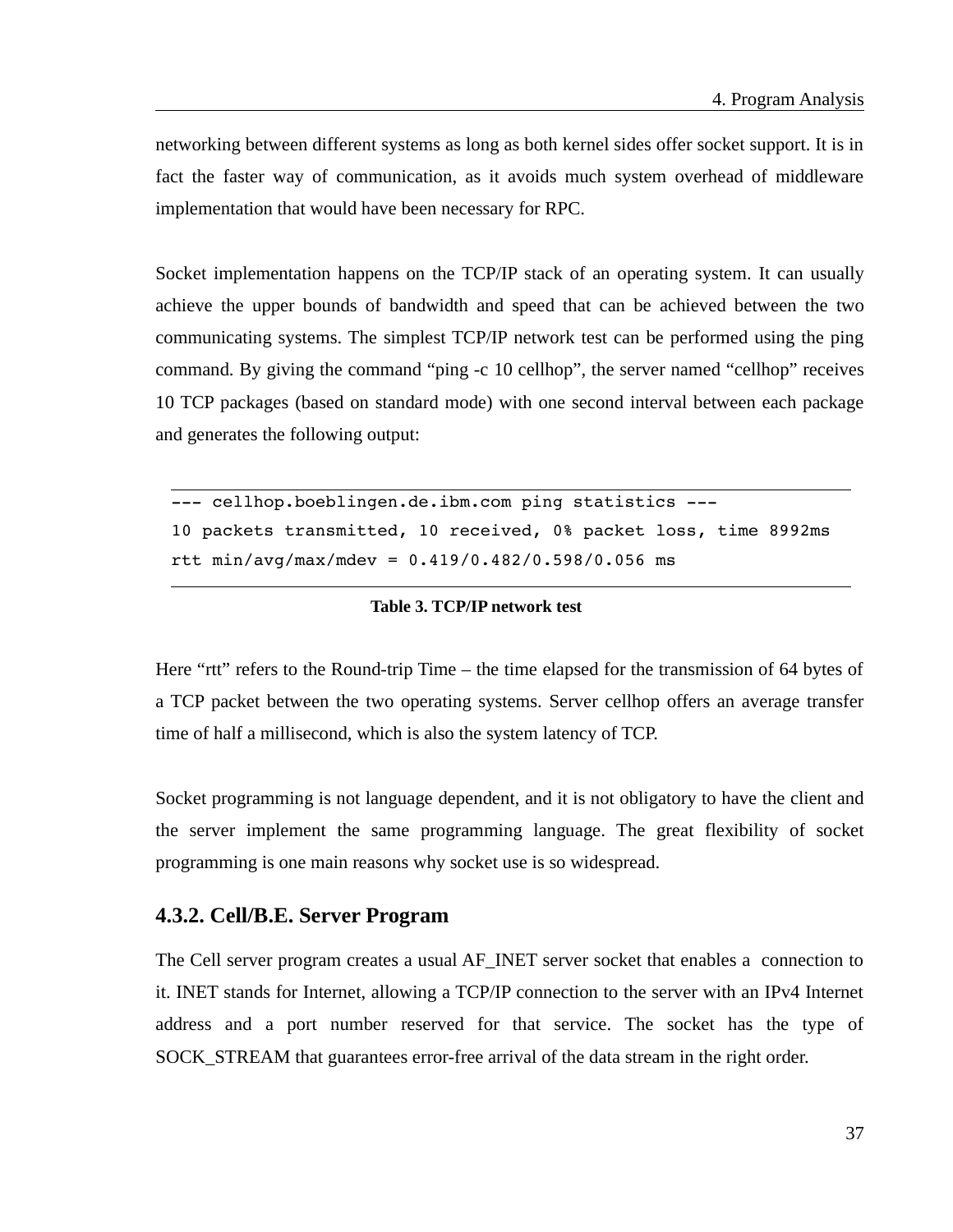The program continues with binding the socket with the address (sin\_family and sin\_port) and sets the incoming address (client address) to be INADDR\_ANY, allowing connections from any client inside the network. This variable should be changed if the Cell server is located in an insecure network without firewall protection or other safety mechanisms. In the case of the hybrid system, Cell blades situated in the Intranet is protected by layers of firewalls. It can thereby trust any client that requests a connection to that port. After building up the real Gameframe infrastructure, this address is recommended to be configured into the IP-address of the System z in order to avoid unwanted connections and dedicate this Cell blade server only for compression offload.

The program is able to handle many connections at the same time. It creates a new child process when needed using fork() allowing the server to remain available for other requirements as well as processing incoming data. The program sets a BACKLOG number of 10, which is the highest allowed pending connections value. This number could also be set to other integer values including 0. A higher value allows more simultaneous connections but could delay compression processing since too many open connections take much of the available system resources away.

At the end of the execution process, the program reaps the dead process to free system resources. When a child process terminates, the parent process is informed through a SIGCHLD signal by calling the waitpid() system call. All the resources of the dead process are given back to the operating system and the process ID is deleted from the process table.

The data format that the Cell server program receives from System z is specified as follows: *size of data + argument + data for processing*. The size is an integer of four bytes that could represent over 4 billion bytes of incoming data (more than 4 GB).

The only argument that the System z can send the Cell server is '-d' indicating decompression. Other arguments can no longer be specified by the z client. This avoids a too complicated interface for the user (the one that calls up Cell compression), and helps to reduce mistakes. A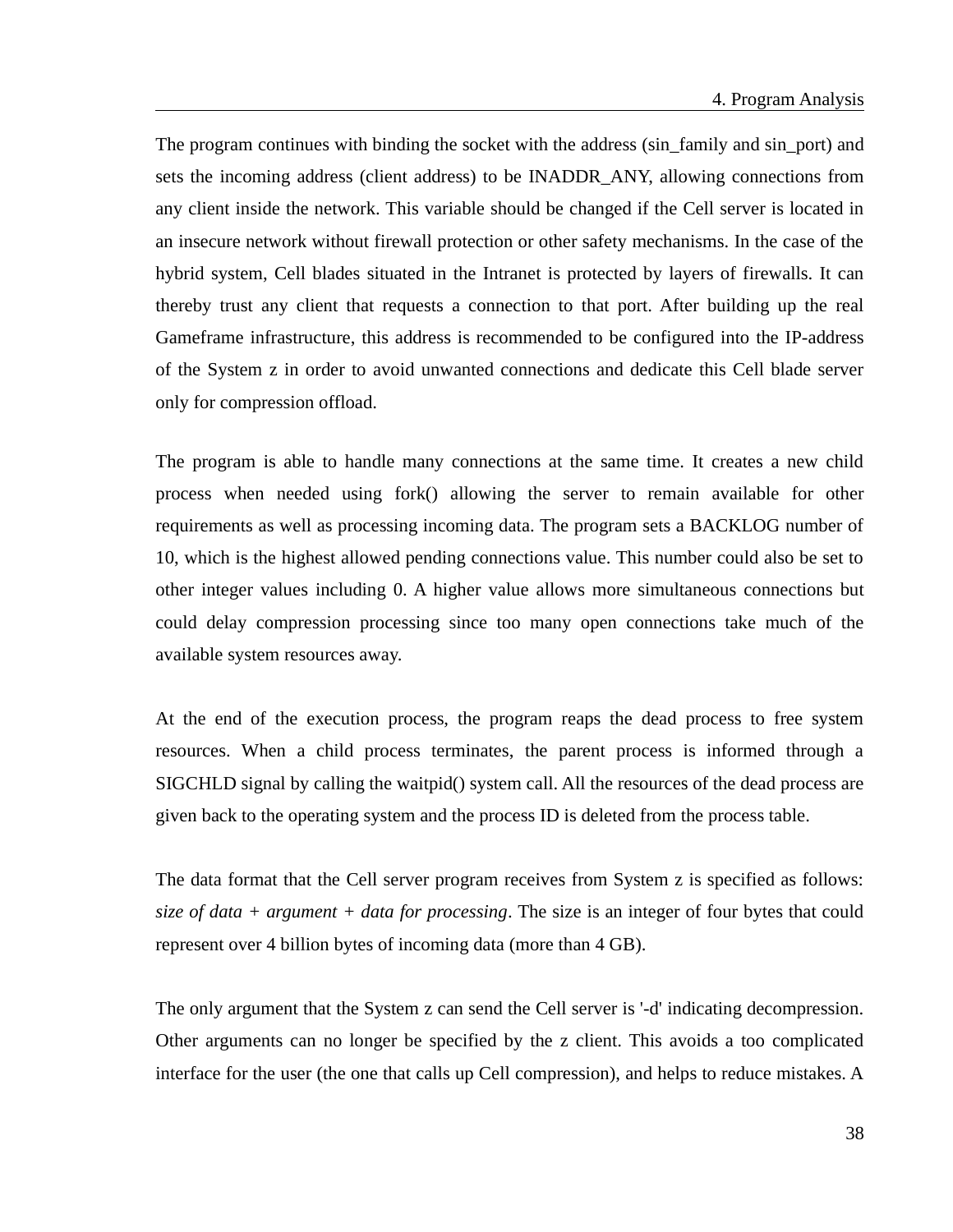user that has imported the class CellDeflater and CellInflater package in his client program can call up deflate(inputbytes) and inflate(inputbytes) functions by only specifying his input data with no knowledge of how the server system works.

The result data that the server sends back after finishing its compression or decompression has the format: *size + result data*. The size is also represented by an integer of four bytes as in the case of receiving. The result data is sent over to the client through the socket channel.

How the data is represented in the communicating systems deserve attention as well. In the hybrid system architecture, both System z and Cell blade implement big-endian structure, thus eliminating potential problems. Should the data presentation differ, a conversion between the TCP network byte oder and the host byte order might have to take place. Network byte order transmits data in big-endian format.

The server program is ready to run. It calls the modified gzip utility, passing the data and variables to it. Gzip processes the input and returns the result to the server in form of a struct value of a memory pointer and data size.

```
typedef struct result t{
     unsigned int size; 
     char* buf; 
} result_t;
```
#### **Table 4. Struct return value**

The Cell server sends the data to its client program on System z. The Cell's main program doesn't quit. The child process that handles each connection is reaped at exit.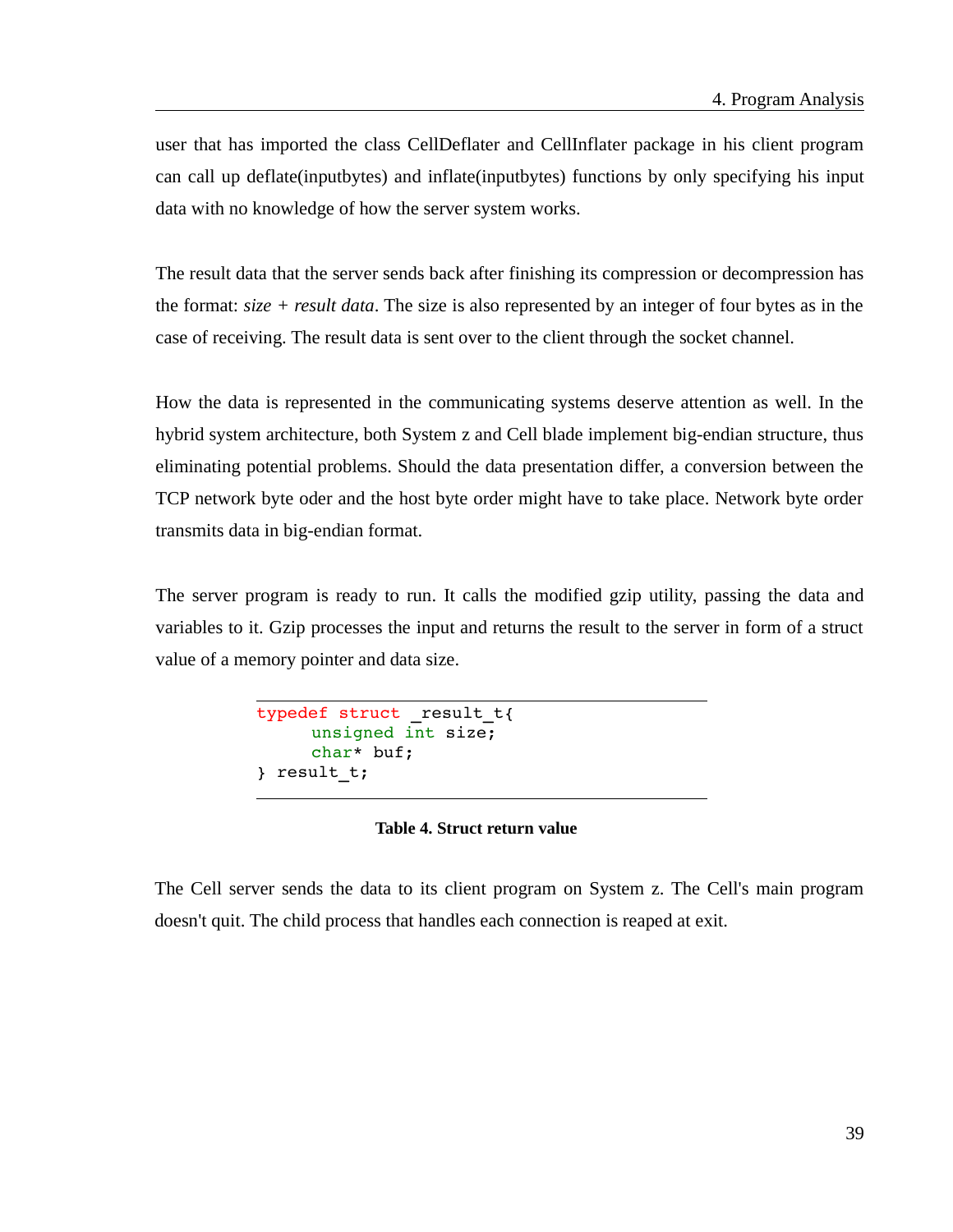```
void sigchld handler(int s)
{ 
     while(waitpid(-1, NULL, WNOHANG) > 0);
}
int main(){
     struct sigaction sa;
     sa.sa handler = sigchld handler;
     sigemptyset(&sa.sa_mask);
     sa.sa_flags = SA_RESTART; 
     if (sigaction(SIGCHLD, &sa, NULL) == -1) {
          perror("sigaction error"); 
           exit(1);}
     if (!fork()) {
     ...
     }
}
```
**Table 5. Reaping dead process**

## **4.4.CellDeflater and CellInflater for Java Client**

Clients of all programming languages can talk with the Cell server. In fact, the offload does not have to be restricted to System z – other platforms can also profit from Cell's functionalities. As the game software is written in Java, a Java interface of compression offload on the Cell blade server is provided in the source code.

Java programmers that wish to take the advantage of the offload mechanism of the Cell blade server should import the Java class CellDeflater and CellInflater of his thesis. CellDeflater is equipped with the function deflate(inputbytes) that calls up the compression of the Cell blade. CellInflater likewise inflate(inputbytes) that brings the decompression function to running. In the example program, the Java client sends the byte data for compression and receives the compressed data from the server.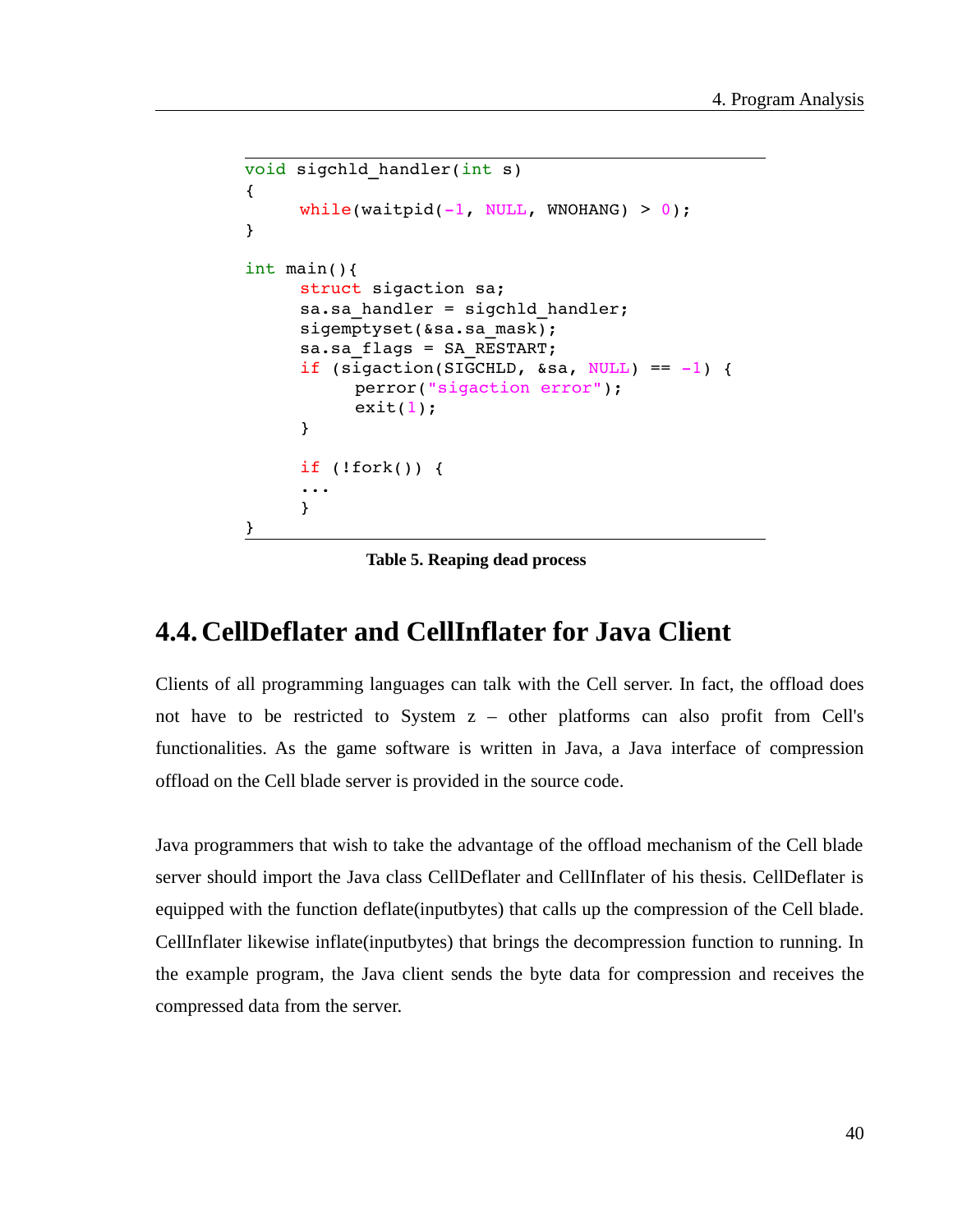```
byte[] compressedByte;
byte[] decompressedByte;
CellDeflater def = new CellDeflater();
compressedByte = def.deflate(inputByte);
CellInflater inf = new CellInflater();
decompressedByte = inf.inflate(compressedByte);
```
**Table 6. Java client**

The deflate function initializes a socket connection to the Cell blade server, sends over the working bytes and receives the result bytes before returning them to the user program.

```
BufferedOutputStream writer = new 
     BufferedOutputStream(Socket.getOutputStream());
DataOutputStream out = new DataOutputStream(writer);
out.writeInt(inputSize);
out.writeInt(mode);
out.write(input,0,inputSize);
```
**Table 7. Deflate class sending data**

Bytes received are processed in a similar way. The received size should be checked to see if it equals the number specified beforehand. When not, the function recv(1) needs to be called to run in a loop.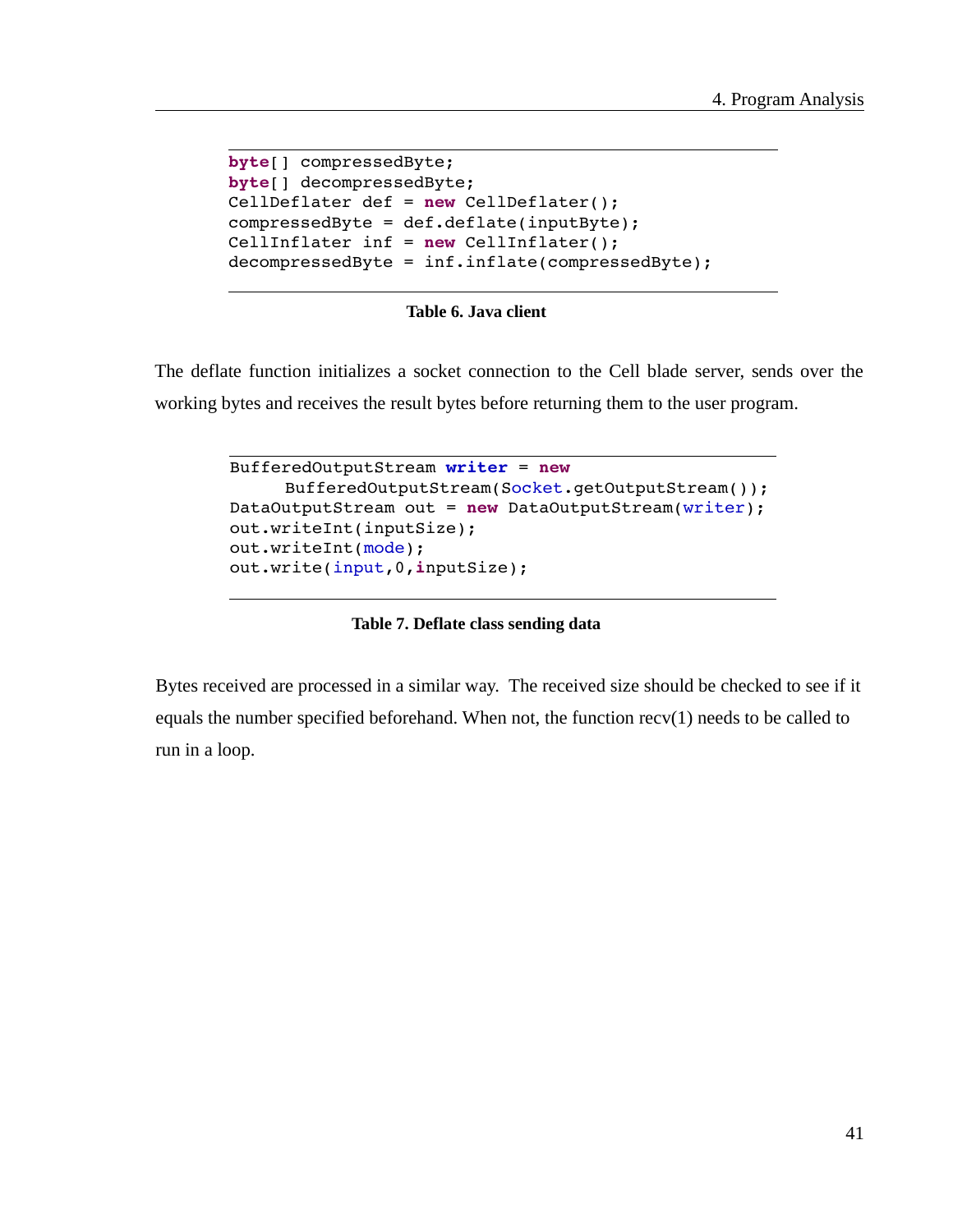# **5. Efficiency Evaluation**

## **5.1. Compression with Java.util.zip**

The most obvious compression tool for a java programmer is the java.util.zip package. By importing this package the programmer can use the convenient compression classes and their comfortable functions. An example: the Deflater class offers a deflate $(1)^3$  $(1)^3$  function, the GZIPInputStream that offers a read(3). The performance of these classes is based on the performance of the Java language. They do not overcome the performance of machine-near languages like C. The test was carried out on a z/Linux system that runs on a z/VM operating system. It has 20 GB of main memory and utilizes 12 dedicated CPUs. The command "java -version" gives the following information:

```
java version "1.5.0" 
java(TM)   2   Runtime   Environment,   Standard   Edition   (build
pxz64devifx20071025 (SR6b)) 
IBM   J9   VM   (build   2.3,   J2RE   1.5.0   IBM   J9   2.3   Linux   s390x-64
j9vmxz6423-20071007 (JIT enabled)
```
#### **Table 8. Java version information**

The compression and decompression of java.util.zip was based on the following piece of code:

<span id="page-41-0"></span><sup>3</sup> The number in the bracket indicates the number of parameters a function has.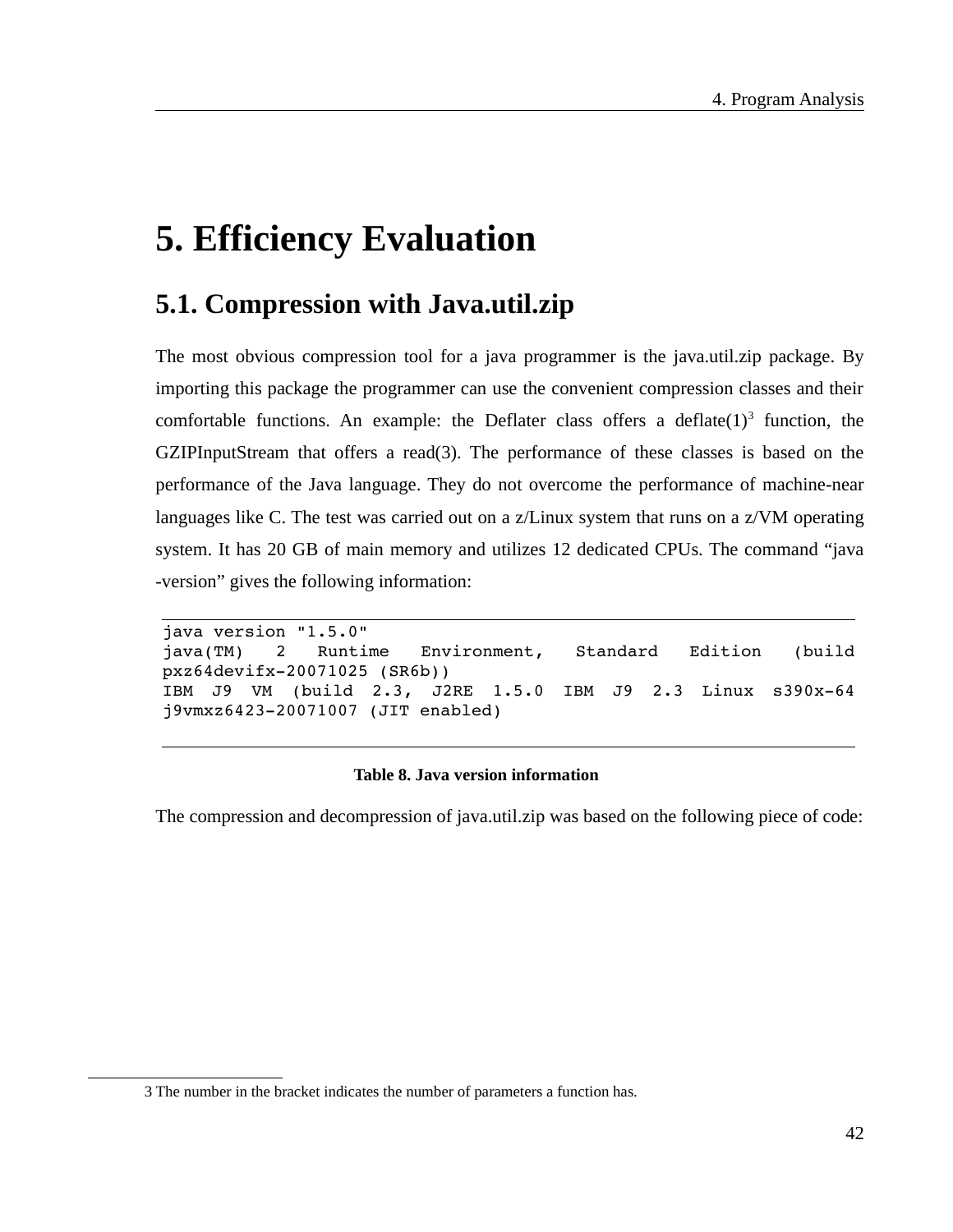```
Deflater java_def = new Deflater();
java def.setInput(input.getBytes());
java def.finish();
java<sup>d</sup>def.deflate(java comp);
Inflater java_inf = new Inflater();
java inf.setInput(java comp);
java inf.inflate(java decomp);
java inf.end();
```
#### **Table 9. java.util.zip compression and decompression**

The variable "input" is a string that contains the content of a file that was read from the disk into the main memory beforehand. The time used for disk access for java.util.zip is not calculated into the following graph since a programmer can also have his compression data in main memory instead of on the disk. If this is not the case, extra time has to be calculated in the consumption of java.util.zip. As disk accessing time is composed of Seek Time<sup>[4](#page-42-0)</sup>, Rational Delay<sup>[5](#page-42-1)</sup> and Transfer Time<sup>[6](#page-42-2)</sup>, a good 20 milliseconds could be needed for accessing 50 KB of data on the disk.

For every compression, 10 identical trials were conducted in order to canculate an average value. The data being compressed is normal English text<sup>[7](#page-42-3)</sup>. The numbers form a rough representation of the working time of java.util.zip. For compressing and decompressing 60 KB of data, this original Java package takes about 50 milliseconds (without disk access time) as shown:

<span id="page-42-0"></span><sup>4</sup> Seek Time is the amount of time needed for the access arm to reach the disk track. It depends on the spindle speed of the disk and the numbers between 10 to 20 milliseconds are common[\[java01\]](#page-50-8).

<span id="page-42-1"></span><sup>5</sup> Rotational Delay is the time needed for bringing the disk to a needed rotation speed. 7200 revolutions per minute (RPM) has a maximum rotational delay of 8 ms or an average rotational delay of 4ms.

<span id="page-42-2"></span><sup>6</sup> Time during which data is actually read and written to the disk.

<span id="page-42-3"></span><sup>7</sup> The text is chapters extracted from the Cell BE Programming tutorial.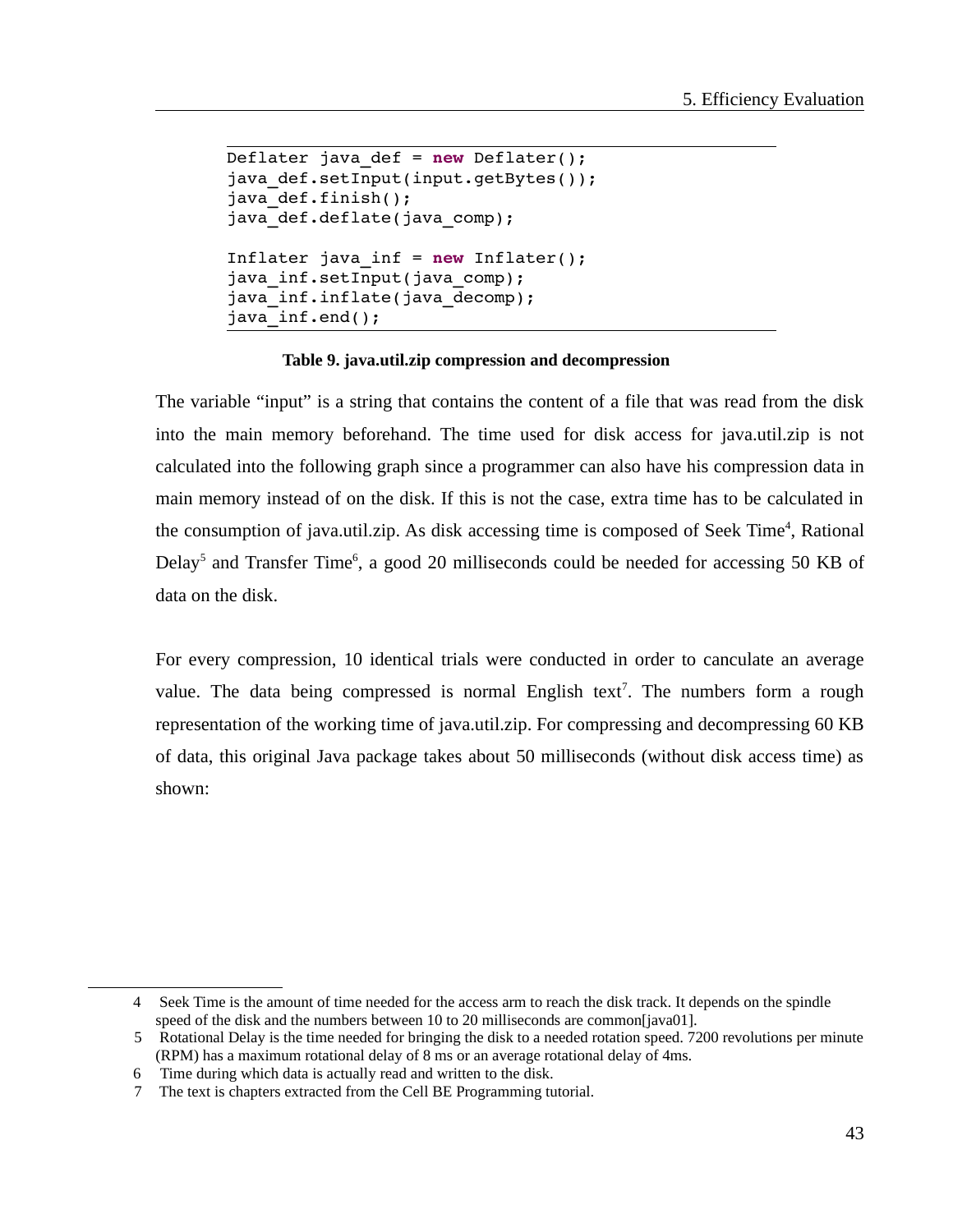

**Graph 6. Compression measurements with java.util.zip** 

The values, as may be seen, are not always consistent. For an sample data size of 100 KB, the compression time was: 63ms, 52ms, 64ms, 50ms, 155ms, 49ms, 154ms, 50ms, 52ms, 49ms, 55ms, 51ms, 51ms, 48ms. The "usual" measurements were around 50ms, the two values above 150 milliseconds exceptionally high. This is caused by the virtual machine that the z/Linux operating system is built on. By coordinating a number of operating systems running together on one single physical machine, the z/VM has to distribute the resource fairly that the compression cycles sometimes have to wait to be rescheduled. If the same code were executed on Linux directly installed on a physical machine, the measurements would tend to stay constant.

## **5.2. Compression with Cell/B.E. Server**

#### **5.2.1. Compression Time Components**

The time required for Cell/B.E. supported compression is split into several components. On top of the real SPU time that the SPEs need for doing the actual compression and decompression, the PPU uses a certain amount of time to carry out the gzip organizational tasks that are needed before the actual compression work can take place in the SPU. This is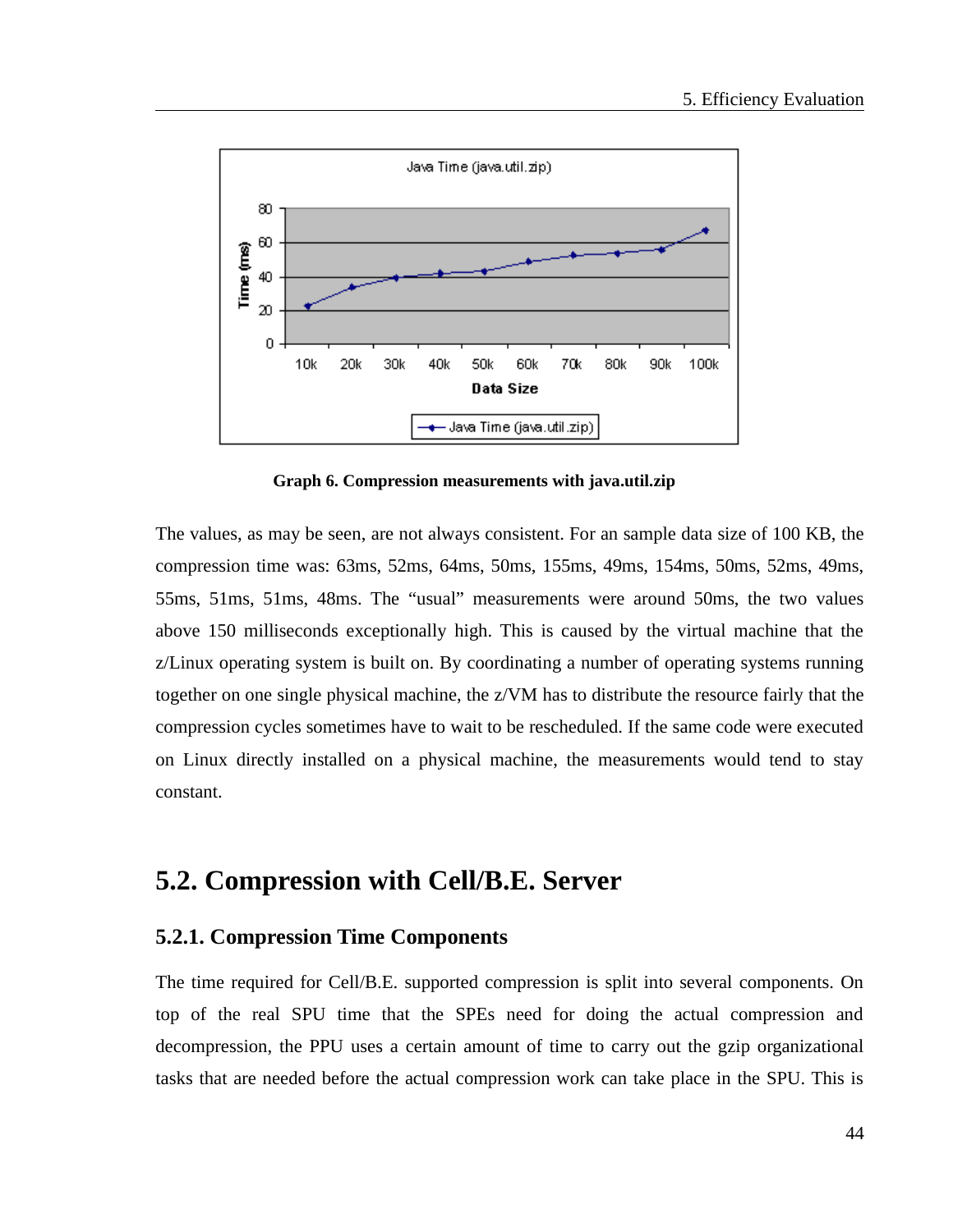named gzip time; it includes processing the gzip header and trailer, assigning initial workload, creating the SPE thread and the PPE write thread etc. Beyond this gzip time, the Cell blade server is involved in other organizational tasks like creating new processes for the client connections, gathering client data packages, calling up compression / decompression and sending results back to the client. This is called the Cell server total time and encompasses the entire time consumption of the Cell blade server. The Java client at the other end of the network initializes the offloading by creating a new socket, new InputStream and OutputStream objects to call up the compression. This is demonstrated with the light blue colored circle. All four circles contribute to the total cost of time.



**Graph 7. Time composition of Cell-supported Compression** 

### **5.2.2. Cell Server Total Time**

The server programs run on the Linux operating system of the Cell blade QS21 with two Cell processors and 2 GB of main memory. The graph below shows the time consumption of the three smaller circles of Graph 7, with each represented in blue, pink and yellow. The values are an average of 10 measurements respectively.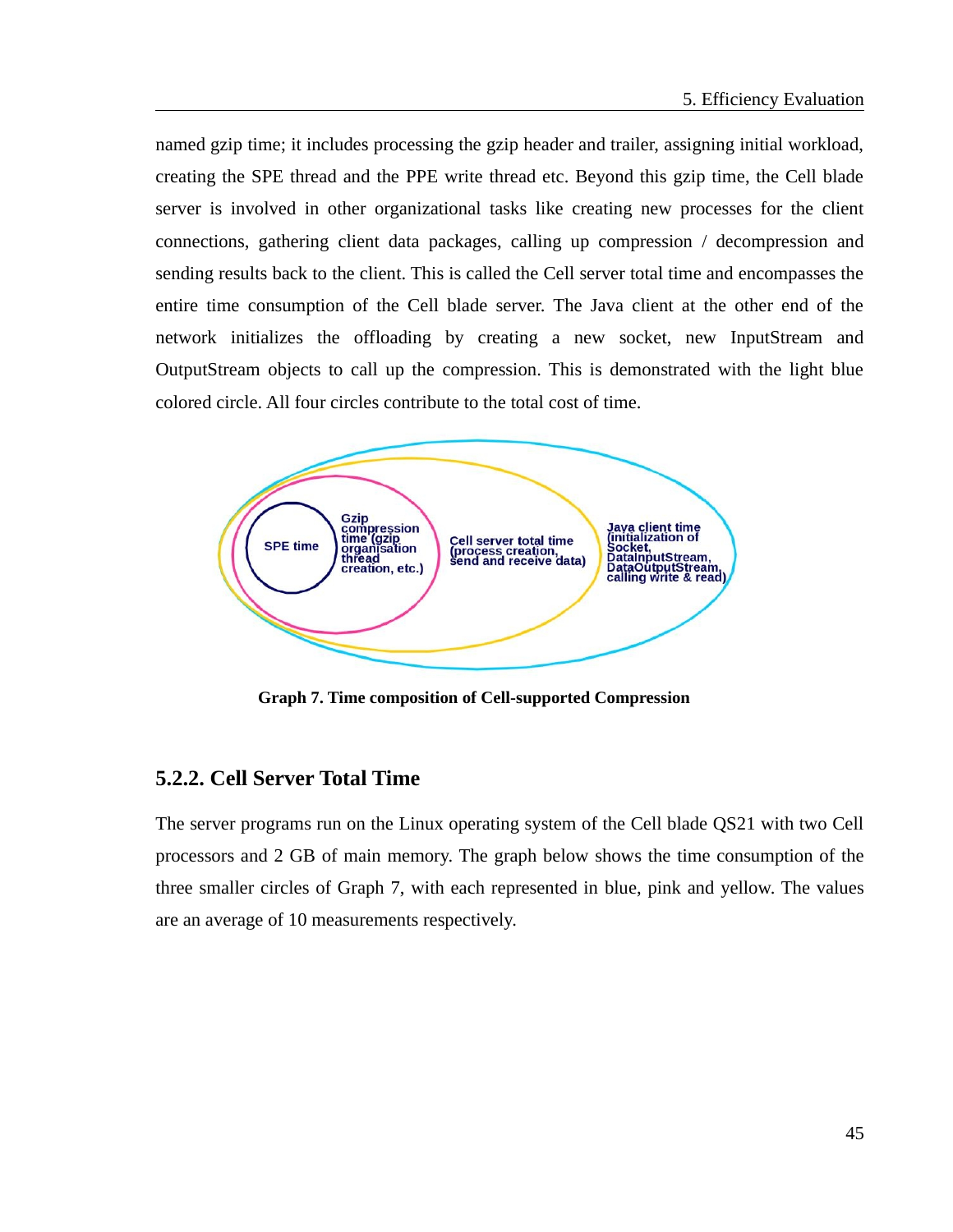

**Graph 8. Cell Server Total Time**

For compressing and decompressing 60 KB of data, the Cell blade only uses 15ms locally, which is a good acceleration compared to Java's 50ms. This shows a drastic contrast between the performance of the C language and Java. Compressing the same data using the same algorithms, the 35 milliseconds difference is pure overhead caused by the Java language and its virtual machine.

### **5.2.3. Java Client Time**

The Java client that calls up the Cell blade's compression was tested on the same System z machine of the java.util.zip test. The systems are connected to each other through gigabit Ethernet, which allows a highest data transfer rate of 125MB/s. As shown in the following graph, the Java client adds on top a considerable amount of time indicated by the light blue colored path. The Java language again takes a lot of system resources and proves to be disadvantageous and costly. By compressing 60 KB of data, it consumes an extra 20 milliseconds only for creating the necessary data objects for receiving and sending. In comparison, the SPE only needs 8 milliseconds net time to do the actual compression work.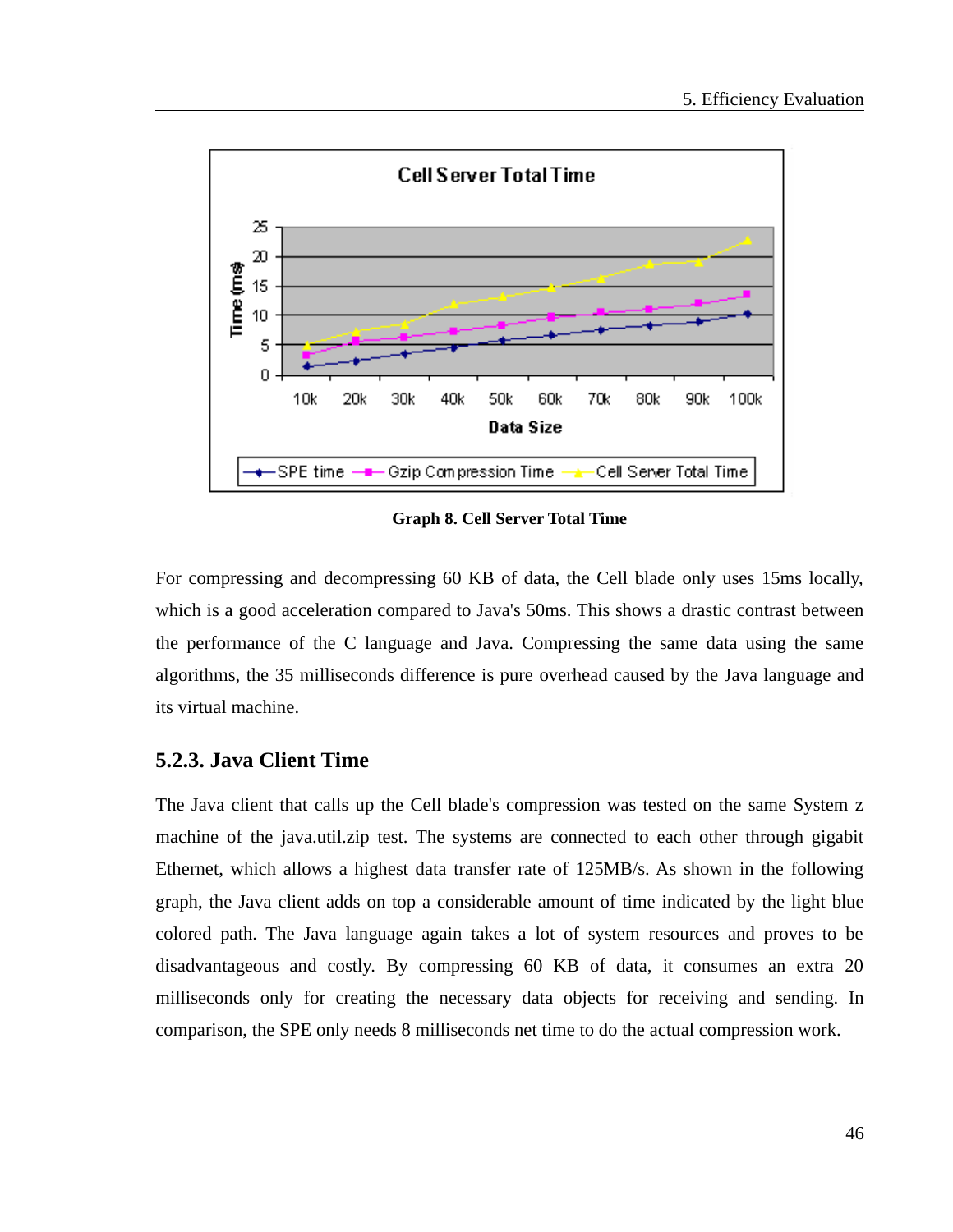

**Graph 9. Java Client Time**

An average calculation time with the Java client was from 10 trials. A typical phenomenon was that the time for the first compression invocation was always much higher than the rest. For 100 KB data again, the results were 299ms, 49ms, 45ms, 45ms, 56ms, 47ms, 56ms, 49ms, 54ms, 47ms and 54ms. This is mainly caused by Java's relative higher cost at initializing and implementing some expensive objects during the first call, in this case objects of Socket, DataInputStream and DataOutputStream. On the Cell blade's side, the gzip time, shown in pink, showed little divergence between trials – a few milliseconds at the most [\[mea01\]](#page-50-9). It is thus strongly recommended that a Java client programmer consolidate the number of compression invocations in one piece of program code in order to avoid unnecessary costly object initiation.

## **5.3. Comparison and Conclusion**

Combining java.util.zip and the Cell blade results in the following. Java.util.zip, represented in purple, demonstrates a higher demand on time. The Java client in light blue proves it's advantage over the java.util.zip starting at a data size of about 10 KB. Compression offloading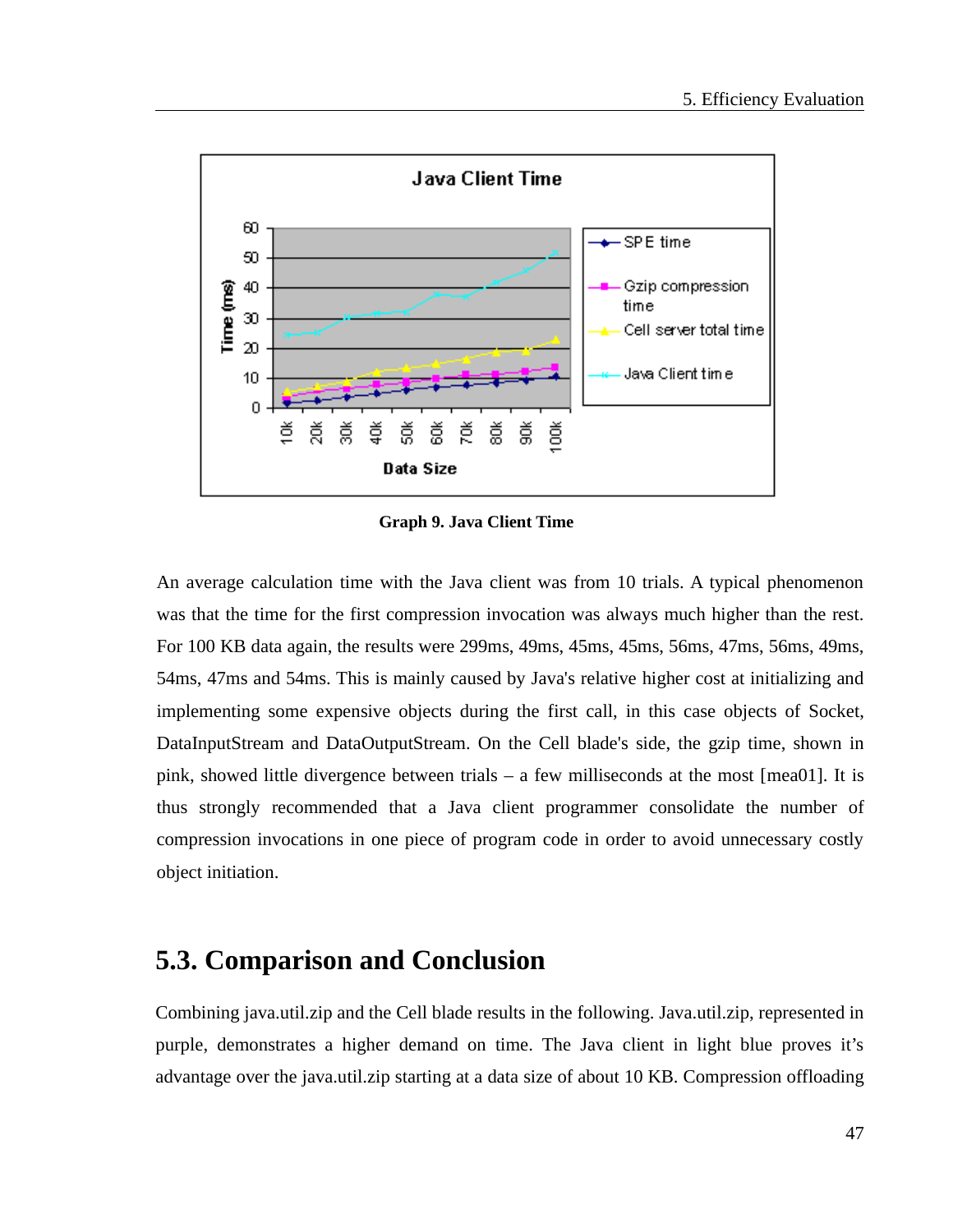

from this size on is worthwhile and the extra costs of the Java client are well compensated for.

**Graph 10. Java and Java Client Comparison**

As long as time is concerned, compression tasks of less than 10 KB data should not conduct through the offload mechanism, as it will take longer for the little amount of data to be compressed on a network based server rather than using Java's local compression.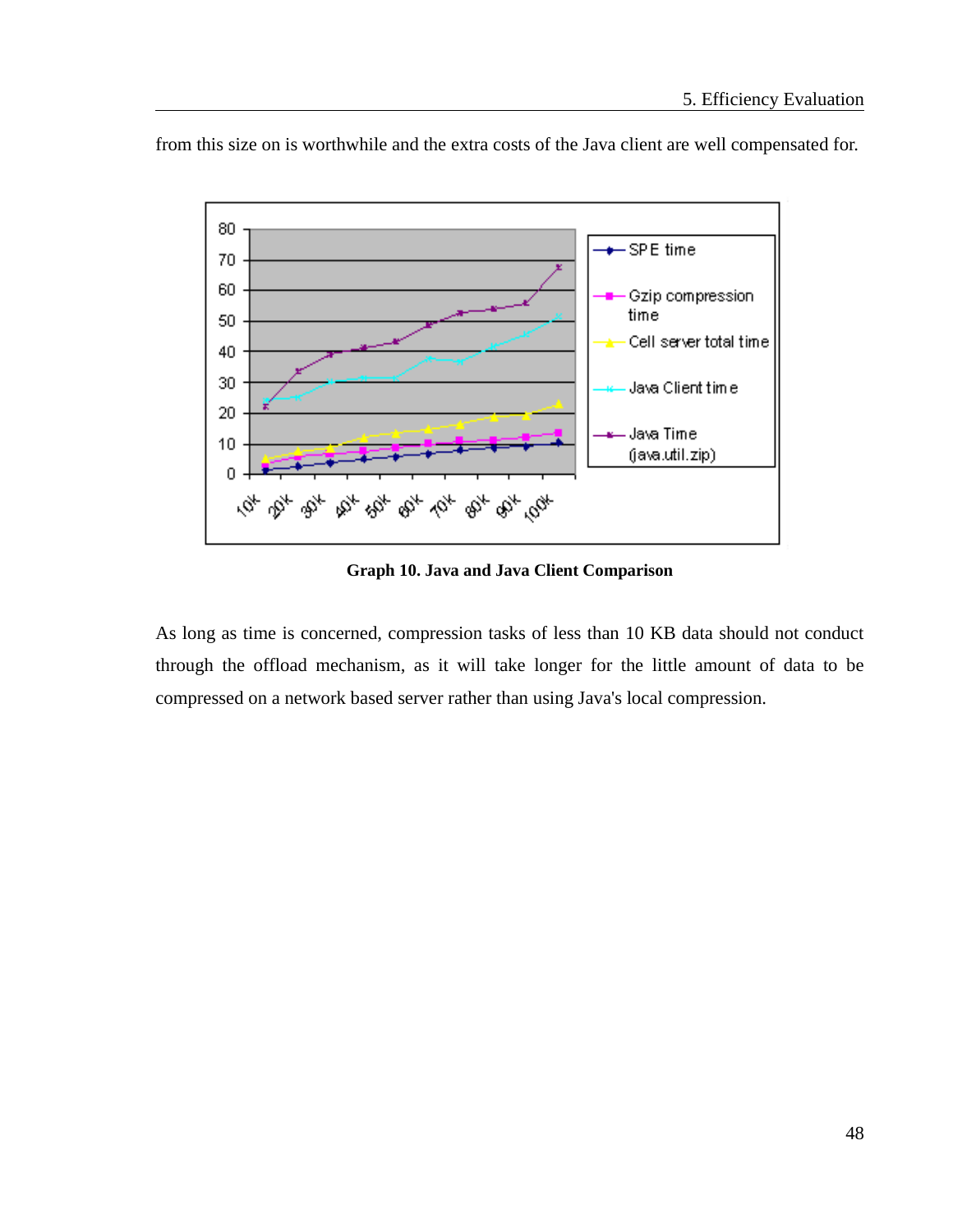# **6. Outlook**

The design of the workload offloading on System z leveraged network-connected Cell/B.E. servers proves to be a successful and well-profitable option as illustrated in chapter five. By implementing offloading, the CPU cycles of System z are greatly reduced and compression time is saved. The actual percentage of CPU cycles saved was not measured in the framework of this thesis. This would certainly be interesting to quantify and be worthy of further experimentation .

The data transfer of the test environment is based on a one gigabit Ethernet connection. The Infiniband communication system allows an even higher transfer rate and would raise the performance of the offload design even more. The improvement from Infiniband is currently being measured by another thesis student.

As discovered during testing, the client program implemented in Java isn't very efficient and has hindered achieving better performance. This raises the inherent question of the performance of other programming languages in the same context. This would indeed be an interesting comparison in future experiments.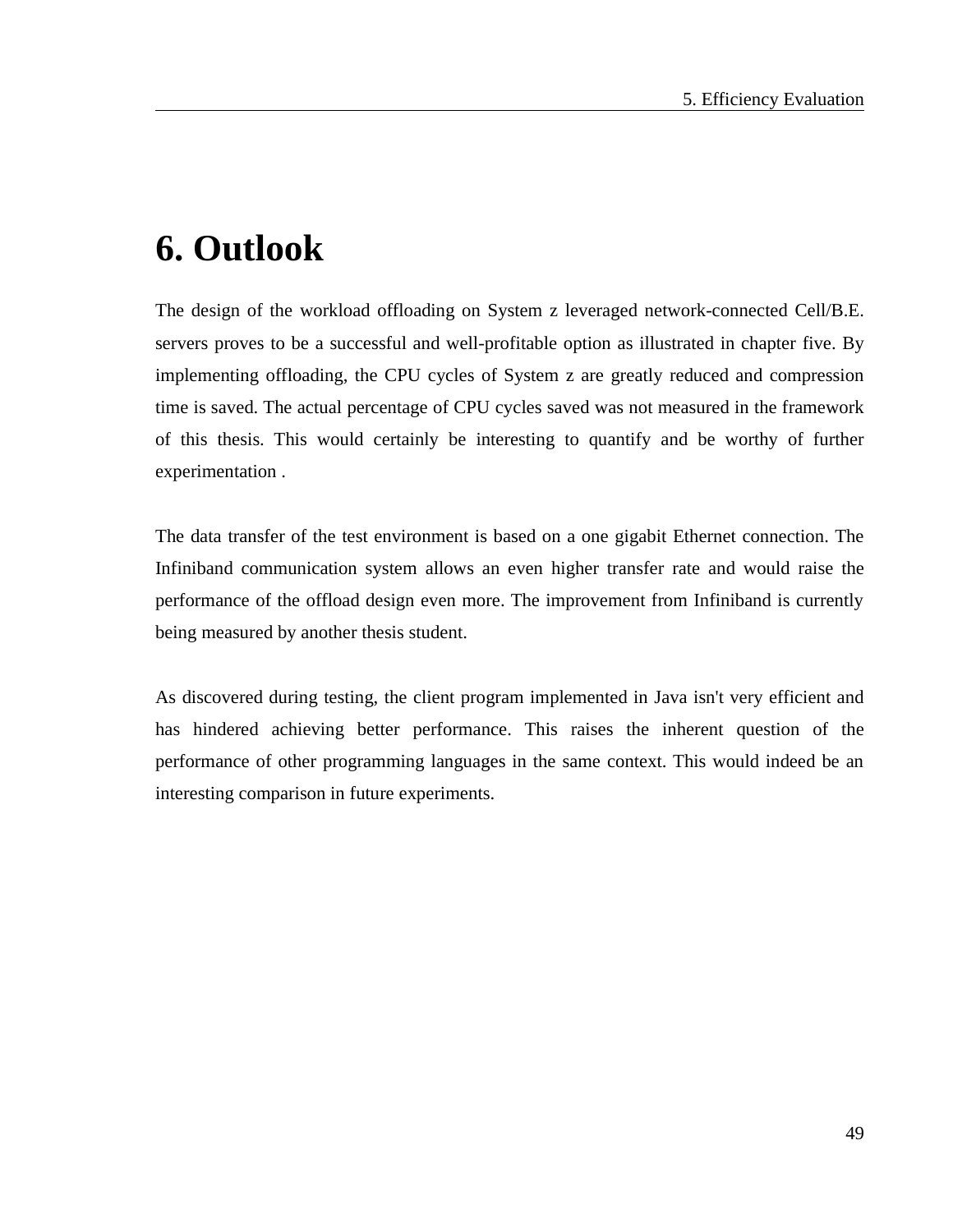# **A. Appendix**

## **A.1Source Index**

- <span id="page-49-0"></span>• [z01] Robert Frances Group: Powerful Incentives - Using IBM System z to Realize Significant Operational Cost Savings , ZpowerJan2007.pdf
- <span id="page-49-3"></span>• [cell01] MPR Microprocessor Reward: http://www.mdronline.com/watch/watch\_Issue.asp?Volname=Issue+ %23013006&on=1 (last visited on 7th May, 2008)
- <span id="page-49-2"></span>• [cell02] Forbes, 2006:<http://www.forbes.com/forbes/2006/0130/076.html>(last visited on 7th May, 2008)
- <span id="page-49-1"></span>• [cell03] IEEE Spectrum Jan 2006: Winners & Losers 2006, IEEE Spectrum Jan 2006.pdf
- [cell04] Nicholas Blachford. 2005. Cell Architecture Explained:  [http://www.blachford.info/computer/Cell/Cell0\\_v2.html \(last visited on 8th May,](http://www.blachford.info/computer/Cell/Cell0_v2.html) [2008\)](http://www.blachford.info/computer/Cell/Cell0_v2.html)
- [cell05] IBM Developerworks Multicore: http://www.ibm.com/developerworks/power/cell/ (last visited on 15<sup>th</sup>, May, 2005)
- [cell06] A. Buttari, P. Luszczek, J. Kurzak , J. Dongarra, G. Bosilca . May 2007. A Rough Guide to Scientific Computing On the PlayStation 3. http://ww[w .n etlib.org/utk/people/JackDongarra/PAPERS/scop3.pdf](http://www.netlib.org/utk/people/JackDongarra/PAPERS/scop3.pdf)
- [cell07] IBM, CBE\_Programming\_Tutorial\_v3.0.pdf
- [z02] IBM Journal of Research and Development, Schwarz, E M, Check, M A, Shum, C-L K, Koehler, T, Et al, Jul/Sep 2002. Microarchitecture of the IBM eServer z900 processor. [http://findarticles.com/p/articles/mi\\_qa3751/is\\_200207/ai\\_n9093756/pg\\_1](http://findarticles.com/p/articles/mi_qa3751/is_200207/ai_n9093756/pg_1) (last visited on 14 May, 2008)
- <span id="page-49-4"></span>[z03] IBM Redbook, Paolo Bruni, Rama Naidoo, DB2 for OS/390 and Data Compression , Nov. 1998. SG245261.pdf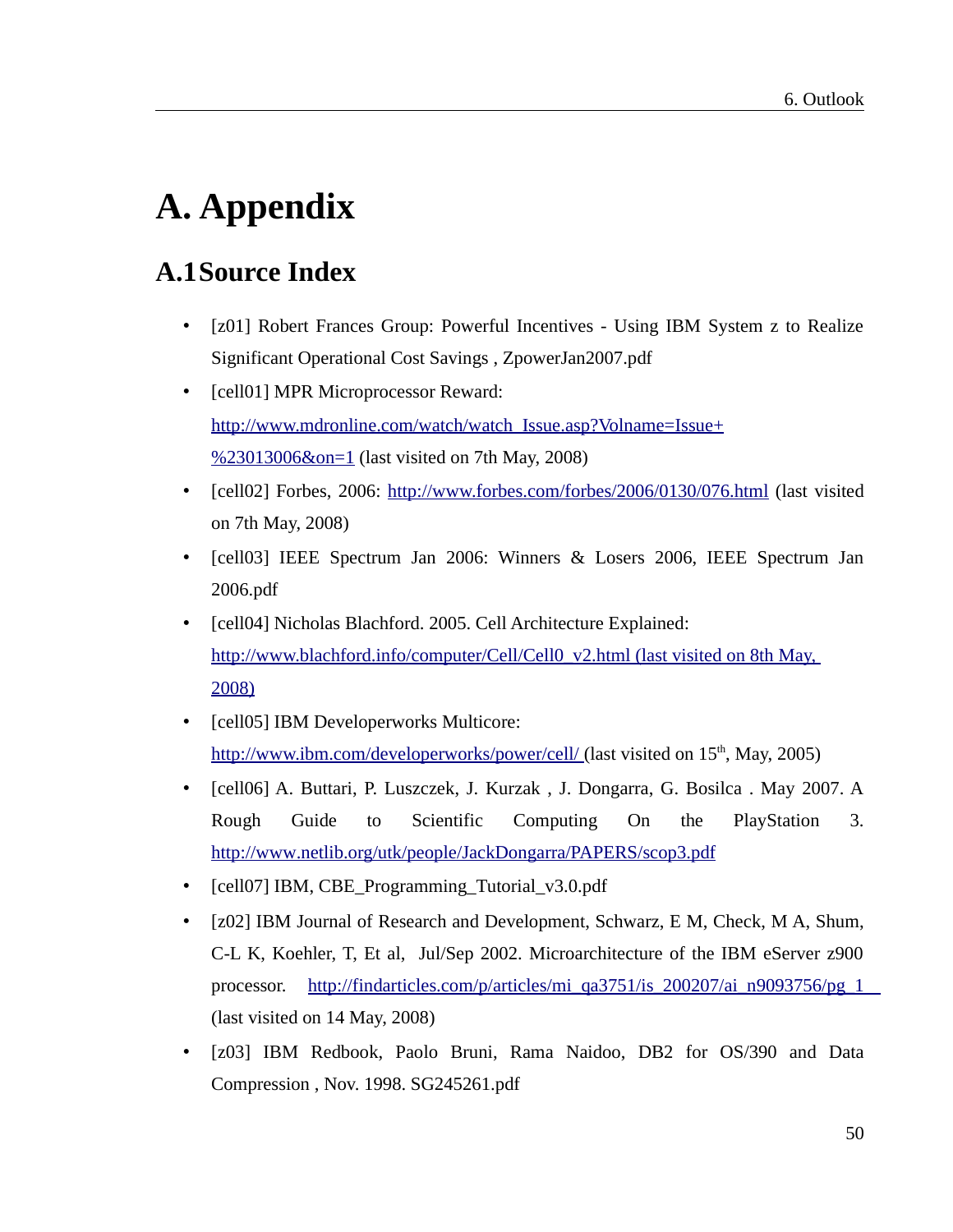- [zlib01] Zlib library,<http://www.zlib.net/>(last visited on  $31<sup>th</sup>$  May, 2008)
- [zlib02] Antaeus Feldspar, An Explanation of the Deflate Algorithm, <http://www.zlib.net/feldspar.html>(last visited on 15<sup>th</sup> May, 2008)
- <span id="page-50-3"></span>[zlib03] Zlib Technical Details, [http://www.zlib.net/zlib\\_tech.html](http://www.zlib.net/zlib_tech.html) (last visited on 15. May 2008)
- <span id="page-50-7"></span>• [zlib04] Site of Prof. David A. Bader on Georgia Tech, <http://www.cc.gatech.edu/~bader>(last visited on 16. May, 2008)
- <span id="page-50-6"></span>• [zlib05] SourceForge.net,<http://sourceforge.net/projects/cellbuzz>(last visited on 15. May, 2008)
- <span id="page-50-5"></span>• [zlib06] D.A. Bader, V. Agarwal, K. Madduri, S. Kang, Sept. 2007. High performance combinatorial algorithm design on the Cell Broadband Engine processor . Paper HPC-Cell-ParCo2007.pdf
- [oth01] Henry Newman, Using Lib C and I/O and Performance, <http://www.samag.com/documents/s=9365/sam0204h/0204h.htm>(last visited on 19<sup>th</sup>) May, 2008)
- <span id="page-50-4"></span>• [rfc1952] Gzip File Format Specification version 4.3, May 1996, [http://www.faqs.org/rfcs/rfc1952.html](http://www.faqs.org/rfcs/rfc1951.html) (last visited on 19<sup>th</sup> May, 2008)
- <span id="page-50-8"></span>• [java01] Disk access time, [http://en.wikipedia.org/wiki/Access\\_time](http://en.wikipedia.org/wiki/Access_time) (last visited on 16. July, 2008)
- <span id="page-50-9"></span>• [mea01] Huiyan Roy,  $17<sup>th</sup>$  July, 2008. Performance Measurement General Information.odt
- <span id="page-50-0"></span>• [cell08] Roadrunner,<http://www.top500.org/system/9485> [\(last visited on 16. July,](http://www.top500.org/system/9485) [2008\)](http://www.top500.org/system/9485)
- [cell09] Cell Processor, http://en.wikipedia.org/wiki/Cell %28microprocessor%29 (last visited on 16. July, 2008)
- <span id="page-50-1"></span>• [g01] J. A. Kahle, Cell Broadband Engine Architecture: kahle.pdf
- [g02]<http://en.wikipedia.org/wiki/Taikodom>
- <span id="page-50-2"></span>• [g03] Jochen Roth, IBM, Nov. 2007. Gameframe\_4AcademicDays\_20071106.ppt
- [g04] D.A. Bader, V. Agarwal, K. Madduri, S. Kang, Sept. 2007. High performance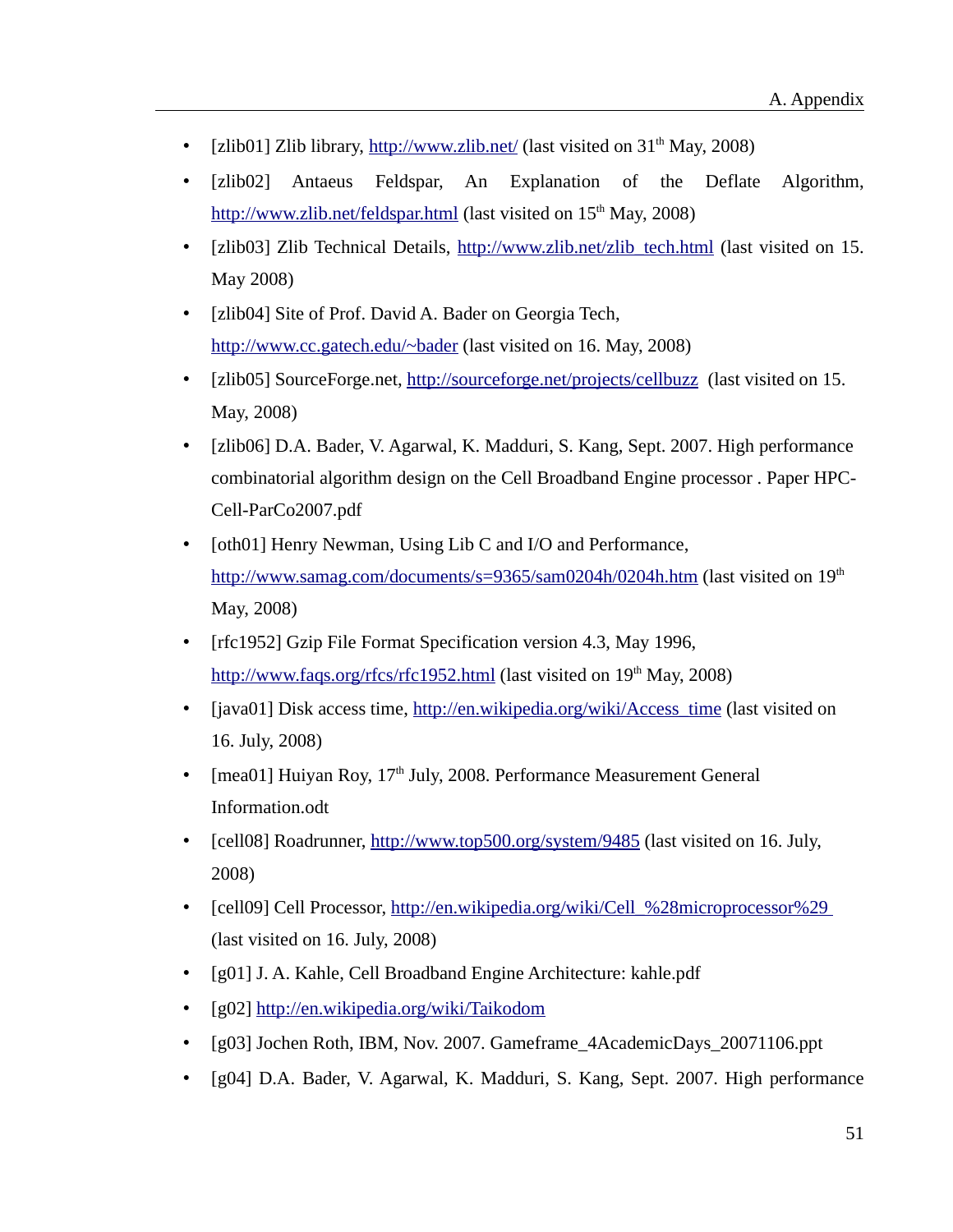combinatorial algorithm design on the Cell Broadband Engine processor . Paper HPC-Cell-ParCo2007.pdf

- [pf02] Huiyan Roy,  $15<sup>th</sup>$  July, 2008. Java Compression Time.odt
- [pf03] Huiyan Roy, 15<sup>th</sup> July, 2008. Cell Supported Compression Measurement.odt
- [cell10] IBM Redbook, David Watts , Randall Davis , Ilia Kroutov, IBM BladeCenter Products and Technology, Feb. 2008. sg247523.pdf
- [cell11] IBM Redbook, Programming the Cell Broadband Engine Examples and Best Practices, Feb. 2008. sg247575.pdf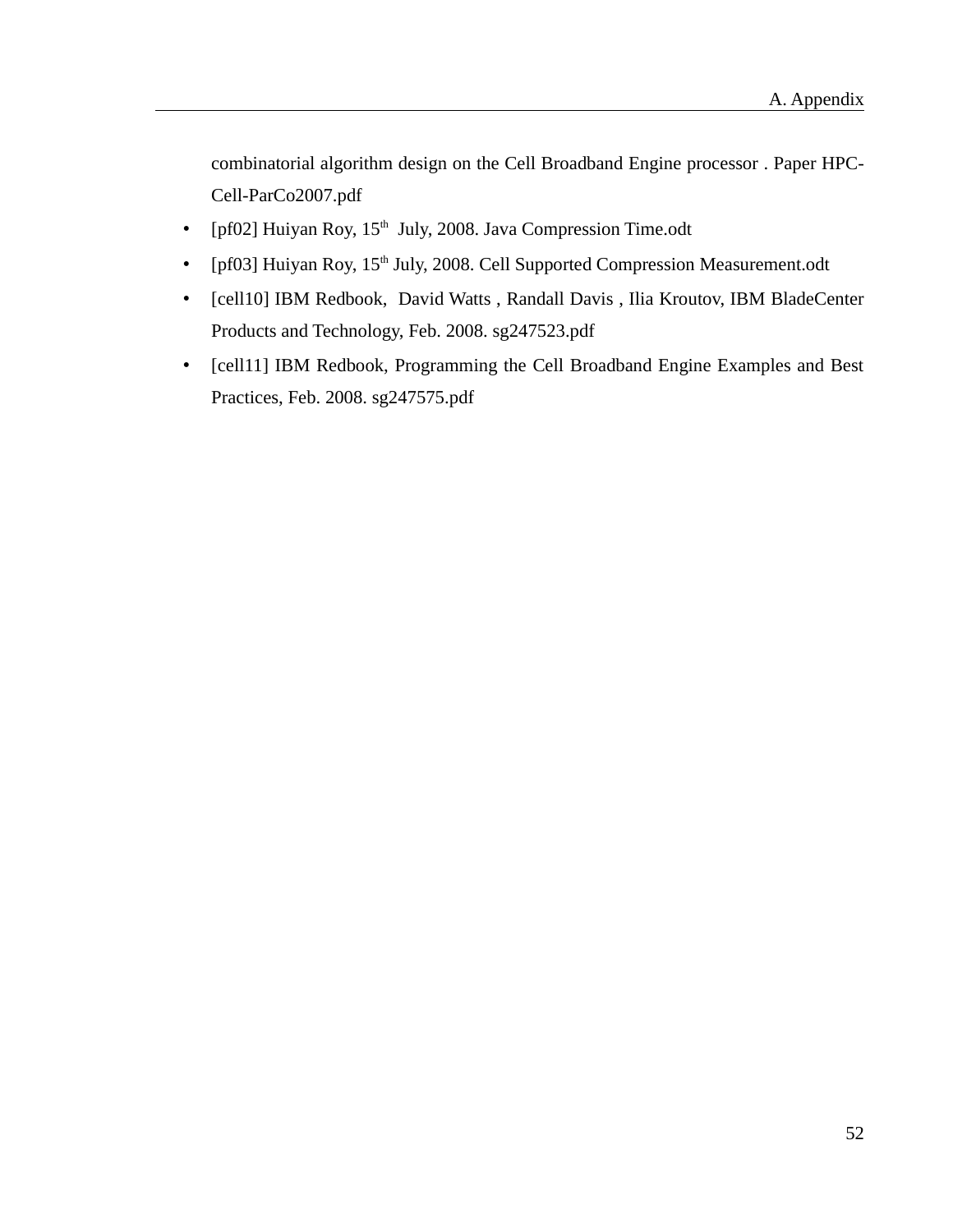# A.2 Table Index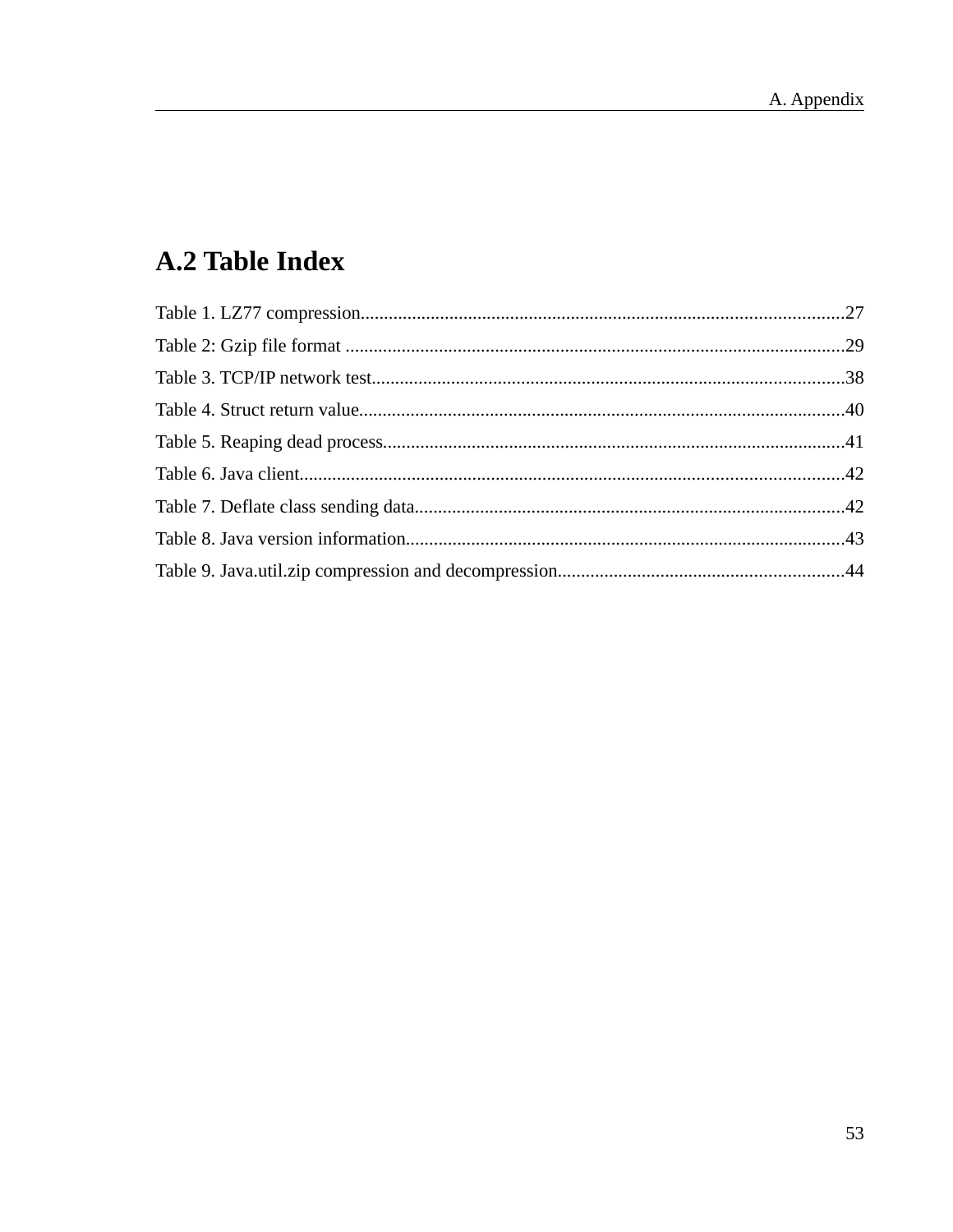# **A.3 Graph Index**

| Graph 2: Massive Social Game Taikodom from Brazilian company Hoplon 19    |  |
|---------------------------------------------------------------------------|--|
| Graph 3: System Architecture of Gameframe with Cell blades for offload25  |  |
| Graph 4. Performance comparison of Cell/B.E. optimized gzip compression33 |  |
|                                                                           |  |
|                                                                           |  |
|                                                                           |  |
|                                                                           |  |
|                                                                           |  |
|                                                                           |  |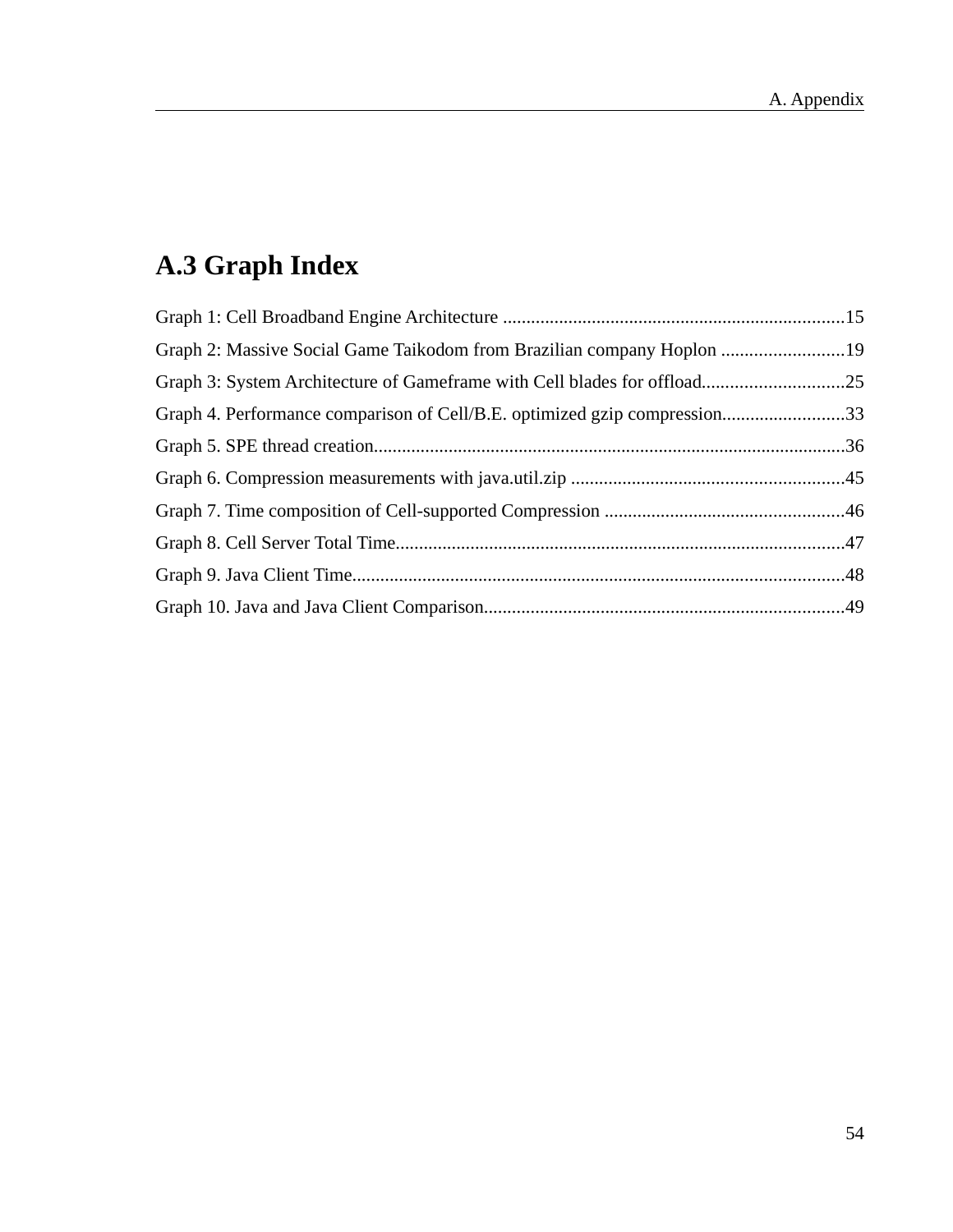## **A.4Abbreviations and Definitions**

| Cell/B.E.       | <b>Cell Broadband Engine</b>                                                                                                               |
|-----------------|--------------------------------------------------------------------------------------------------------------------------------------------|
| CP              | Central Processor, the general purpose processor<br>of the System z                                                                        |
| <b>DMZ</b>      | Demilitarized Zone, a subnetwork staying<br>between the untrusted network (usually Internet)<br>and LAN.                                   |
| EIB             | <b>Element Interconnect Bus</b>                                                                                                            |
| <b>JVM</b>      | Java Virtual Maschine                                                                                                                      |
| <b>GNU GPL</b>  | GNU General Public License, a widely used free<br>software license                                                                         |
| <b>IDL</b>      | Interface Definition Language, a language that<br>specifies the interface of a service component. It is<br>widely used in RPC, CORBA, etc. |
| <b>IFL</b>      | Integrated Facility for Linux, this is a System z<br>processor dedicated for running Linux operating<br>system.                            |
| <b>LAN</b>      | <b>Local Area Network</b>                                                                                                                  |
| LZ1             | Lempel-Ziv 1, also called LZ77                                                                                                             |
| LZ <sub>2</sub> | Lempel-Ziv 2, also called LZ78                                                                                                             |
| <b>MIC</b>      | <b>Memory Interface Controller</b>                                                                                                         |
| <b>PPE</b>      | <b>Power Processing Element</b>                                                                                                            |
| PPU             | <b>Power Processing Unit</b>                                                                                                               |
| RMI             | <b>Remote Method Invocation</b>                                                                                                            |
| <b>RPC</b>      | <b>Remote Procedure Call</b>                                                                                                               |
| <b>RPM</b>      | <b>Rotations per Minute</b>                                                                                                                |
| <b>RTT</b>      | Round Trip Time, the elapsed time for the<br>transmission of 64 byte data between a client and                                             |